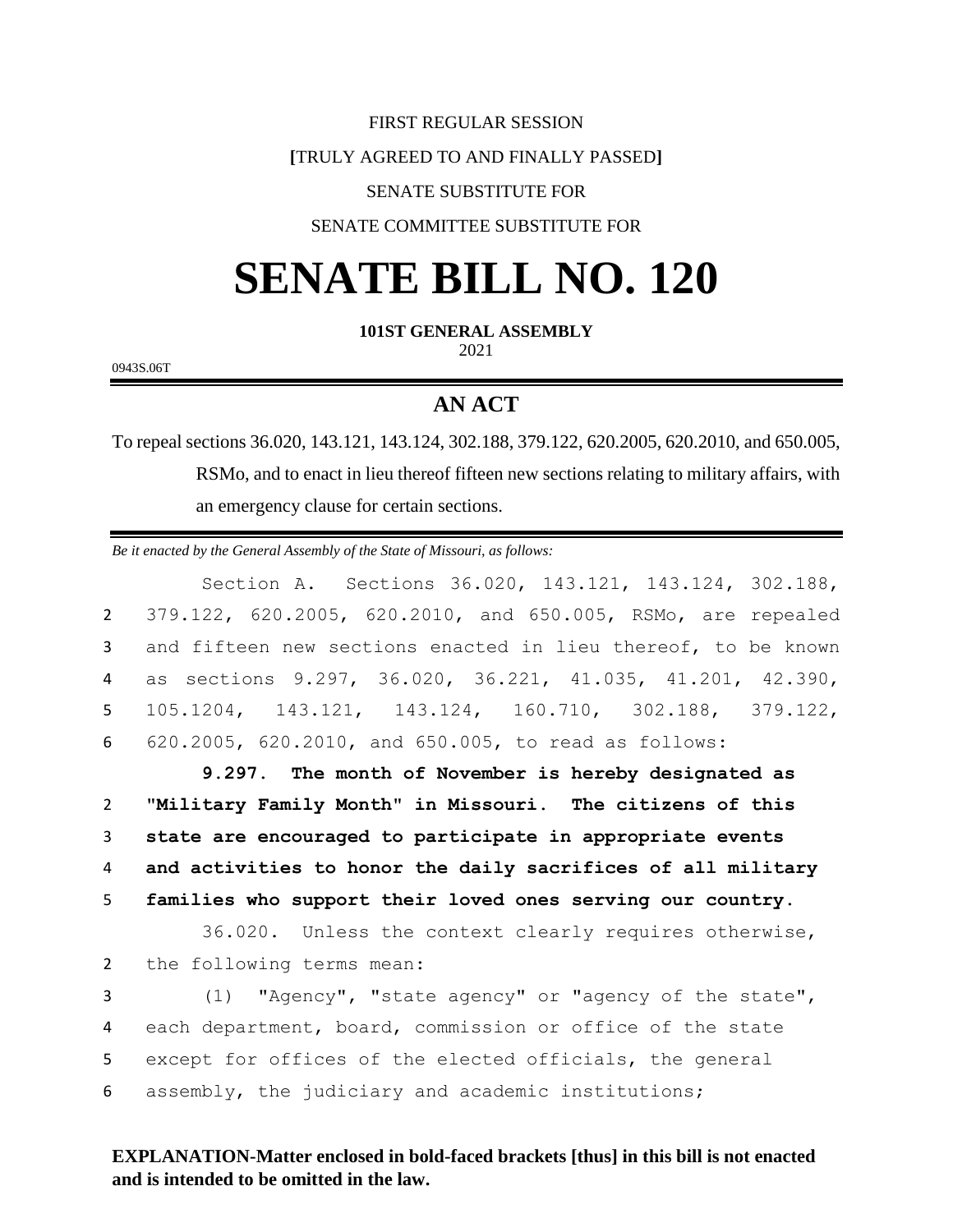(2) "Appointing authority", an officer or agency 8 subject to this chapter having power to make appointments; (3) "Board", the personnel advisory board as established by section 36.050;

 (4) "Broad classification band", a grouping of positions with similar levels of responsibility or expertise;

 (5) "Class", "class of positions", or "job class", a group of positions subject to this chapter sufficiently alike in duties, authority and responsibilities to justify the same qualifications and the same schedule of pay to all positions in the group;

 (6) "Director", the director of the division of personnel of the office of administration;

 (7) "Disabled veteran", a veteran who has served on active duty in the Armed Forces at any time who receives compensation as a result of a service-connected disability claim allowed by the federal agency responsible for the administration of veteran's affairs, or who receives disability retirement or disability pension benefits from a federal agency as a result of such a disability or a National Guard veteran who was permanently disabled as a result of active service to the state at the call of the governor;

 (8) "Division of service" or "division", a state department or any division or branch of the state, or any agency of the state government, all the positions and 33 employees in which are under the same appointing authority;

 (9) "Eleemosynary or penal institutions", an institution within state government holding, housing, or caring for inmates, patients, veterans, juveniles, or other individuals entrusted to or assigned to the state where it is anticipated that such individuals will be in residence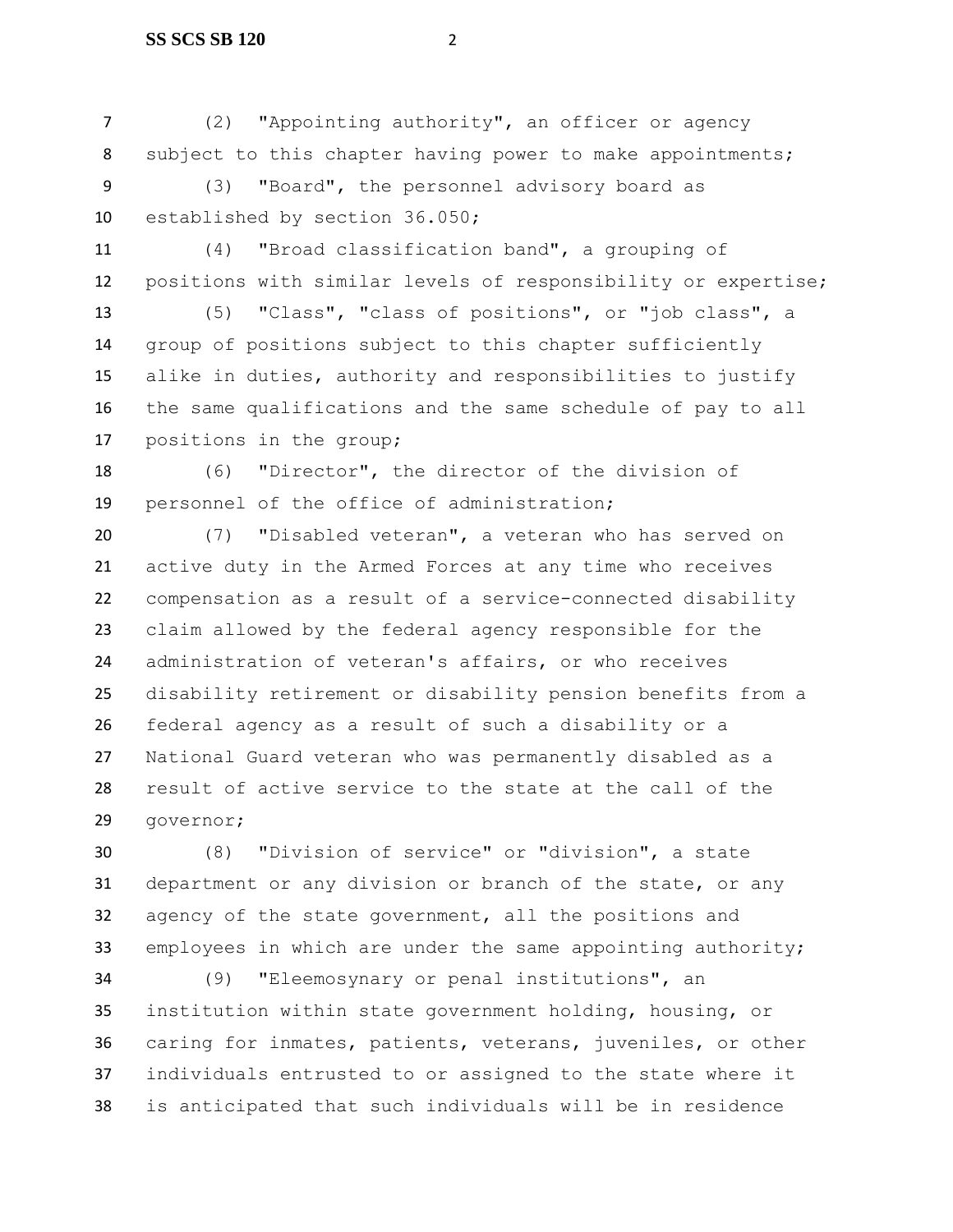#### **SS SCS SB 120** 3

 for longer than one day. Eleemosynary or penal institutions shall not include elementary, secondary, or higher education institutions operated separately or independently from the foregoing institutions;

 (10) "Eligible", a person whose name is on a register or who has been determined to meet the qualifications for a class or position;

 (11) "Employee", shall include only those persons employed in excess of thirty-two hours per calendar week, for a duration that could exceed six months, by a state agency and shall not include patients, inmates, or residents in state eleemosynary or penal institutions who work for the state agency operating an eleemosynary or penal institutions;

 (12) "Examination" or "competitive examination", a means of determining eligibility or fitness for a class or position;

 (13) "Open competitive examination", a selection process for positions in a particular class, admission to which is not limited to persons employed in positions subject to this chapter pursuant to subsection 1 of section 36.030;

 (14) "Promotional examination", a selection process for positions in a particular class, admission to which is limited to employees with regular status in positions subject to this chapter pursuant to subsection 1 of section 36.030;

 (15) "Register of eligibles", a list, which may be restricted by locality, of persons who have been found qualified for appointment to a position subject to this chapter pursuant to subsection 1 of section 36.030;

 (16) "Regular employee", a person employed in a position described under subdivision (2) of subsection 1 of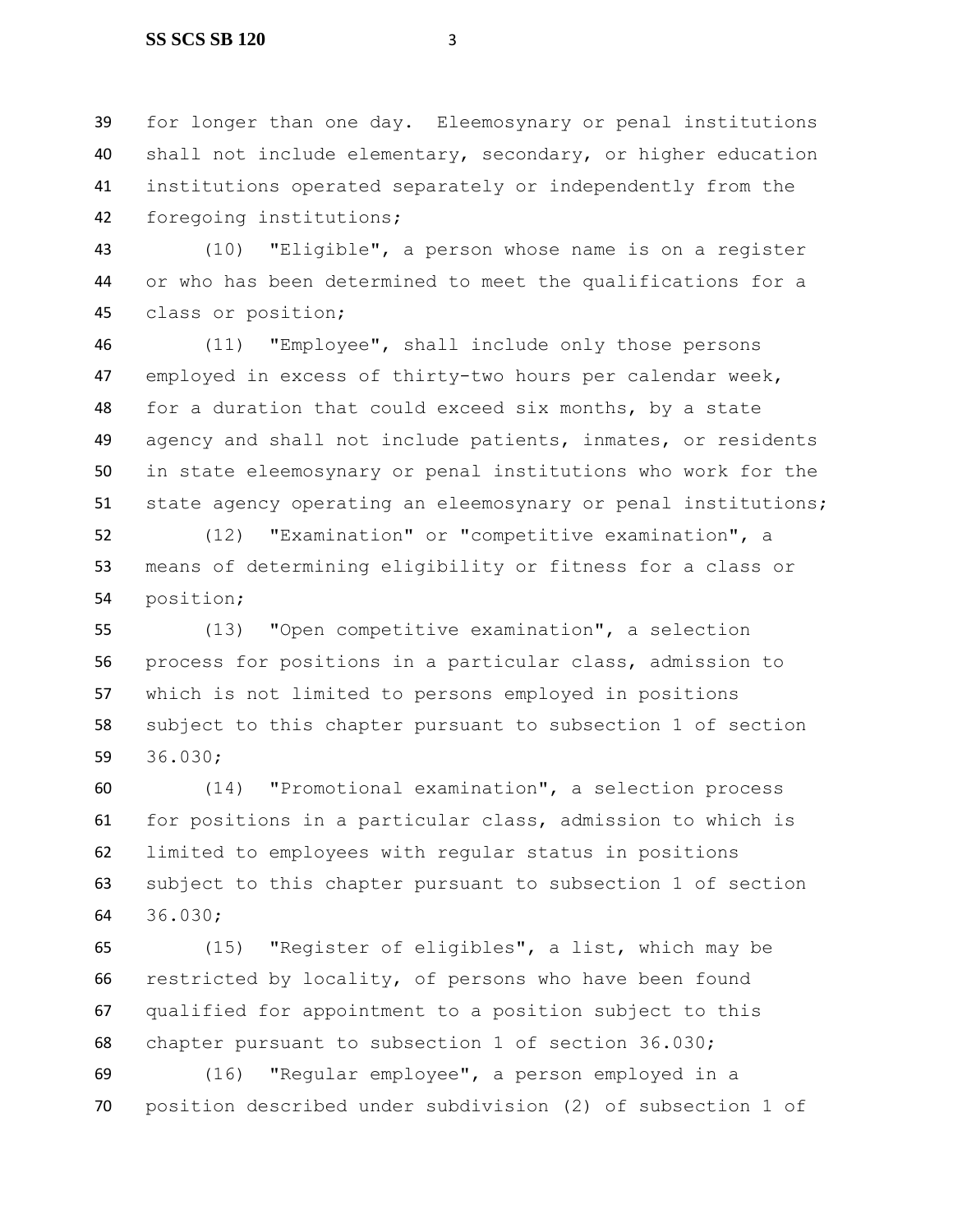section 36.030 who has successfully completed a probationary period as provided in section 36.250;

 (17) "State equal employment opportunity officer", the individual designated by the governor or the commissioner of administration as having responsibility for monitoring the compliance of the state as an employer with applicable equal employment opportunity law and regulation and for leadership in efforts to establish a state workforce which reflects the diversity of Missouri citizens at all levels of employment;

 (18) "Surviving spouse", the unmarried surviving spouse of a deceased disabled veteran or the unmarried **[**survivor's**] surviving** spouse of any person who was killed while on active duty in the Armed Forces of the United States or an unmarried surviving spouse of a National Guard veteran who was killed as a result of active service to the state at the call of the governor;

 (19) "Veteran", any person who is a citizen of this state who has been separated under honorable conditions from the Armed Forces of the United States who served on active duty during peacetime or wartime for at least six consecutive months, unless released early as a result of a service-connected disability or a reduction in force at the convenience of the government, or any member of a reserve or National Guard component who has satisfactorily completed at least six years of service or who was called or ordered to active duty by the President and participated in any campaign or expedition for which a campaign badge or service medal has been authorized.

 **36.221. In filling any position where employees are selected on the basis of merit under subsection 1 of section 36.030, the appointing authority shall offer an interview to every person who is or was a member of the Missouri National**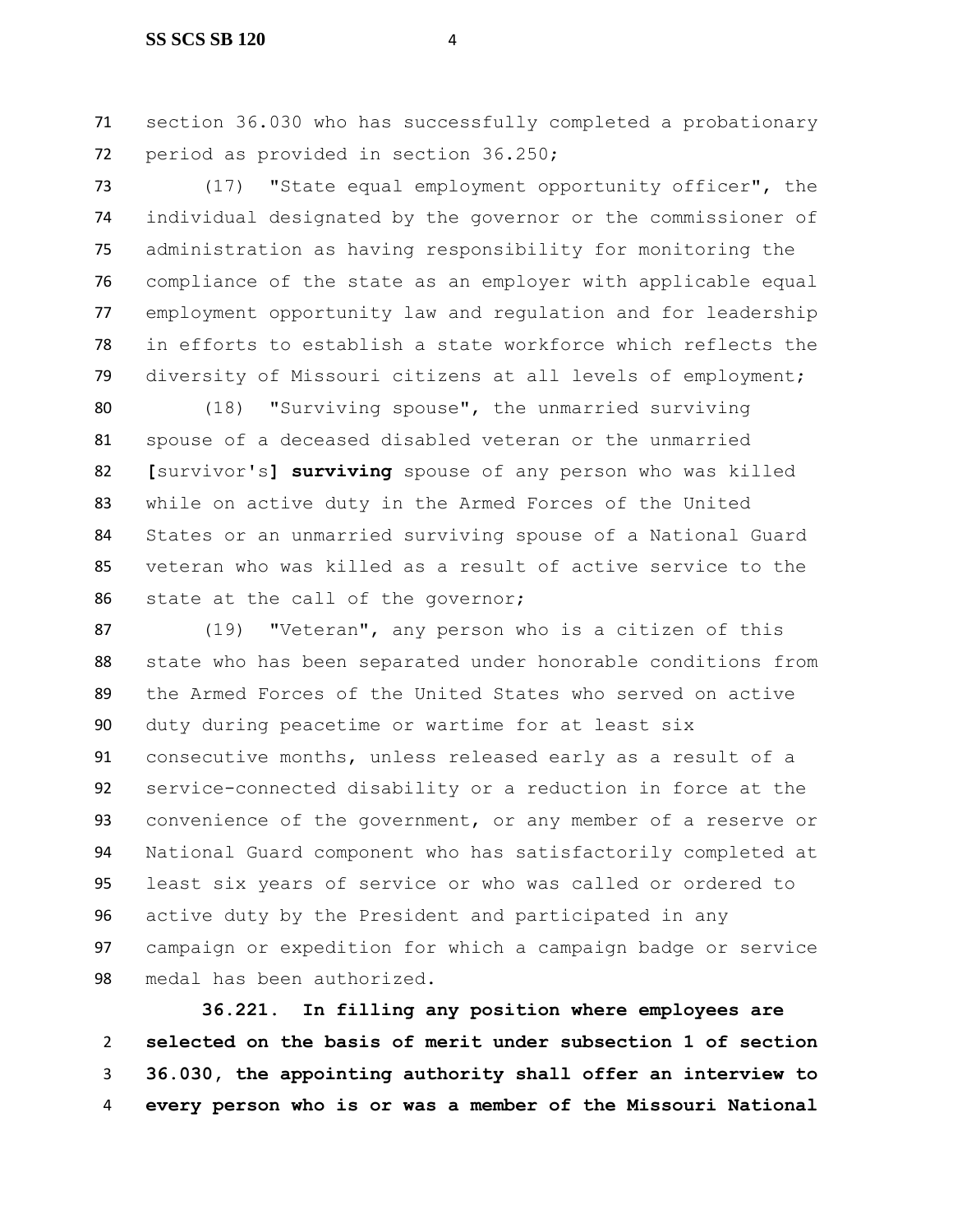**Guard whose name appears on the register of eligibles for the position.**

 **41.035. 1. There is hereby created and established as a department of state government, the "Missouri Department of the National Guard" headed by the adjutant general as provided in Article IV of the Constitution of Missouri, and this chapter and other chapters. The Missouri department of the National Guard shall administer the militia and programs of the state relating to military forces, except for the Missouri veterans commission which is assigned to the department of public safety as provided in chapters 42 and 650.**

 **2. The office of adjutant general and the state militia are hereby transferred to the Missouri department of the National Guard by a type I transfer as defined in section 1 of the Omnibus State Reorganization Act of 1974.**

 **3. Nothing herein shall be construed to interfere with the powers and duties of the governor provided in Article IV, Section 6 of the Constitution of Missouri or this chapter.**

 **4. Rules necessary to administer and implement this section may be established by the department. Any rule or portion of a rule, as that term is defined in section 536.010, that is created under the authority delegated in this section shall become effective only if it complies with and is subject to all of the provisions of chapter 536 and, if applicable, section 536.028. This section and chapter 536 are nonseverable and if any of the powers vested with the general assembly pursuant to chapter 536 to review, to delay the effective date, or to disapprove and annul a rule are subsequently held unconstitutional, then the grant of**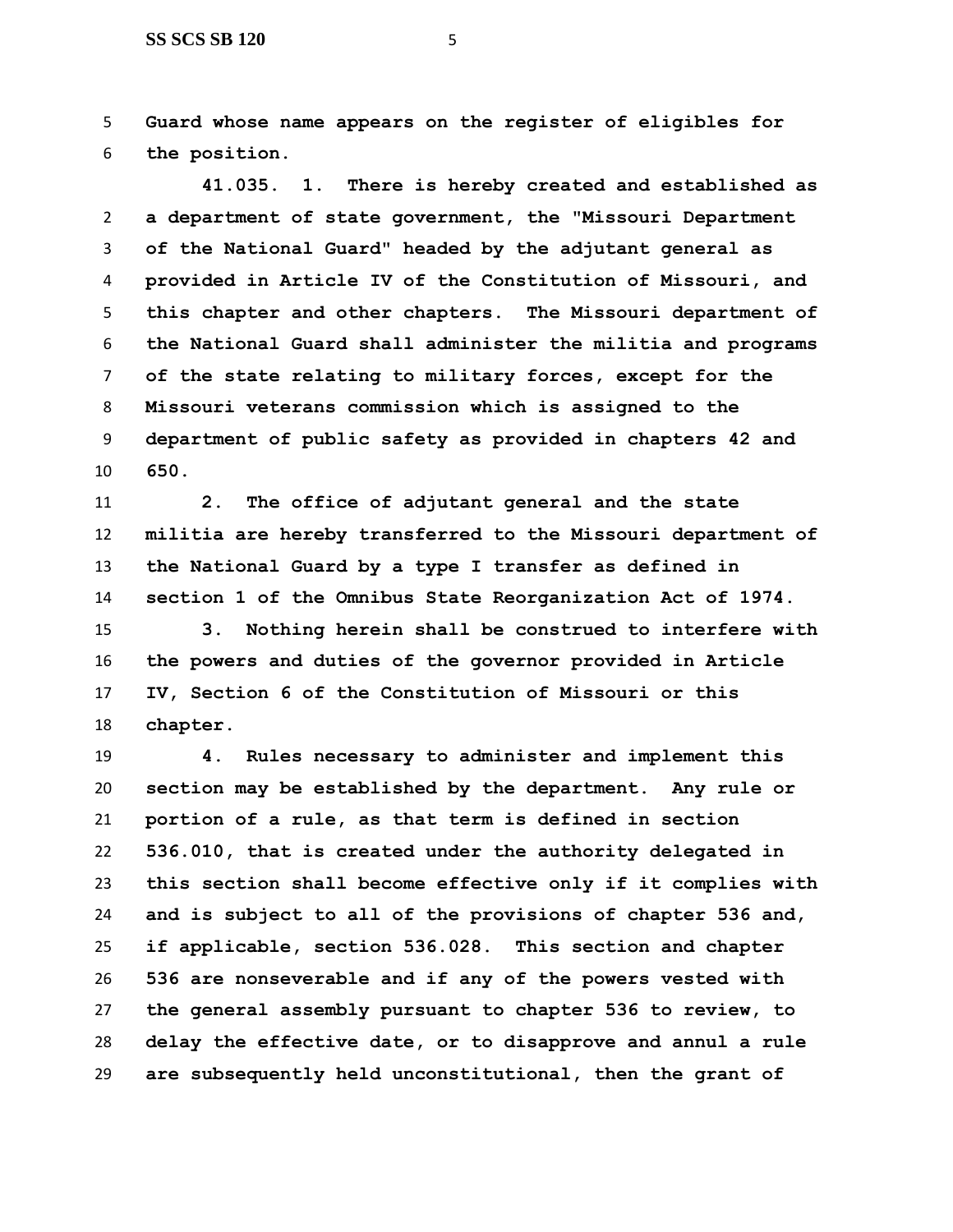**rulemaking authority and any rule proposed or adopted after the effective date of this act shall be invalid and void.**

 **41.201. Service members of the Missouri National Guard shall be considered state employees for the purposes of operating state-owned vehicles for official state business unless the members are called into active federal military service by order of the President of the United States pursuant to Title 10 of the United States Code.**

 **42.390. 1. Every state agency shall ensure that any form, including digital forms posted on an Internet website, used to collect data from individuals include the following questions in substantially similar form:**

 **(1) Have you ever served on active duty in the Armed Forces of the United States and separated from such service under conditions other than dishonorable?**

**(2) If answering question (1) in the** 

**affirmative, would you like to receive** 

 **information and assistance regarding the agency's veteran services?**

 **2. Every state agency shall prepare information regarding the agency's applicable services and benefits that are available to veterans and provide such information to those who answer the questions provided in subsection 1 of this section in the affirmative.**

 **3. The provisions of subsection 1 of this section shall only apply to any form first created on or after August 28, 2021, or any form created before August 28, 2021, and subsequently modified on or after August 28, 2021.**

 **105.1204. In filling any position in a state agency, as that term is defined under section 36.020, where employees are not required to be selected on the basis of**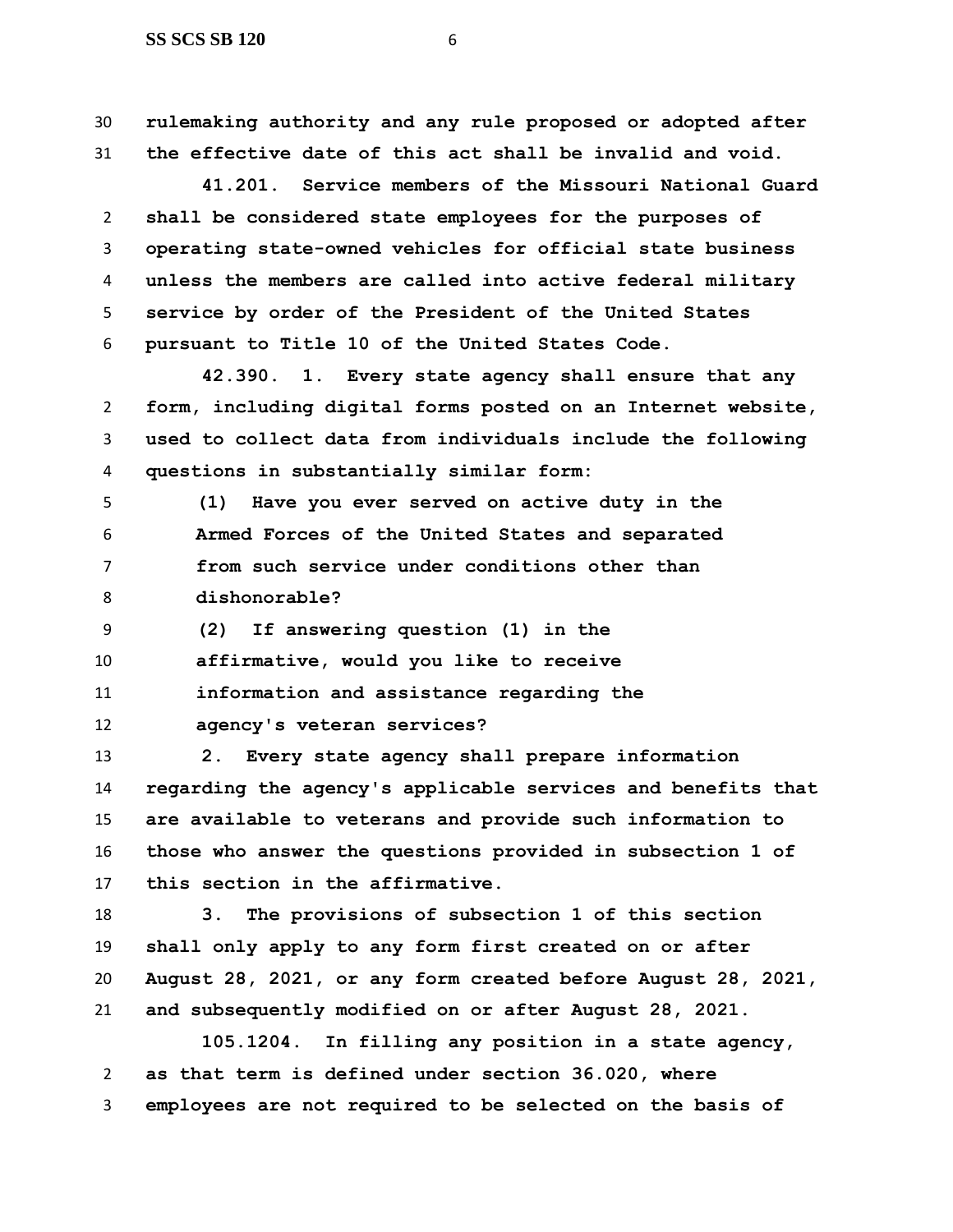**SS SCS SB 120** 7

 **merit under subsection 1 of section 36.030, the employing agency shall offer an interview to every applicant who is or was a member of the Missouri National Guard and who meets the minimum qualifications established for the position.**

143.121. 1. The Missouri adjusted gross income of a resident individual shall be the taxpayer's federal adjusted gross income subject to the modifications in this section.

 2. There shall be added to the taxpayer's federal adjusted gross income:

 (1) The amount of any federal income tax refund received for a prior year which resulted in a Missouri income tax benefit. The amount added pursuant to this subdivision shall not include any amount of a federal income tax refund attributable to a tax credit reducing a taxpayer's federal tax liability pursuant to Public Law 116- 136, enacted by the 116th United States Congress, for the tax year beginning on or after January 1, 2020, and ending on or before December 31, 2020, and deducted from Missouri 15 adjusted gross income pursuant to section 143.171;

 (2) Interest on certain governmental obligations excluded from federal gross income by 26 U.S.C. Section 103 of the Internal Revenue Code, as amended. The previous sentence shall not apply to interest on obligations of the state of Missouri or any of its political subdivisions or authorities and shall not apply to the interest described in subdivision (1) of subsection 3 of this section. The amount added pursuant to this subdivision shall be reduced by the amounts applicable to such interest that would have been deductible in computing the taxable income of the taxpayer except only for the application of 26 U.S.C. Section 265 of the Internal Revenue Code, as amended. The reduction shall 28 only be made if it is at least five hundred dollars;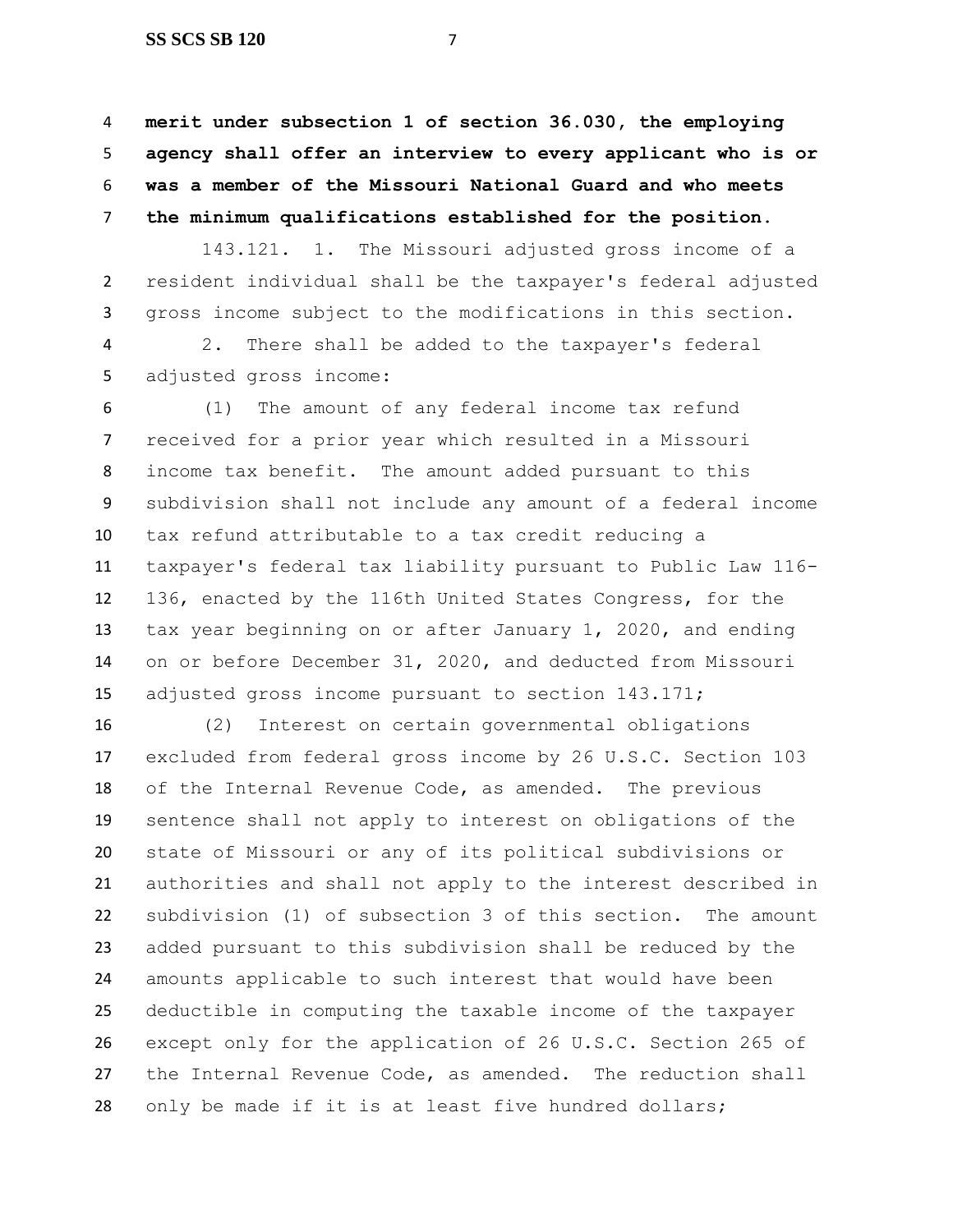(3) The amount of any deduction that is included in the computation of federal taxable income pursuant to 26 U.S.C. Section 168 of the Internal Revenue Code as amended by the Job Creation and Worker Assistance Act of 2002 to the extent the amount deducted relates to property purchased on or after July 1, 2002, but before July 1, 2003, and to the extent the amount deducted exceeds the amount that would have been deductible pursuant to 26 U.S.C. Section 168 of the Internal Revenue Code of 1986 as in effect on January 1, 2002;

 (4) The amount of any deduction that is included in the computation of federal taxable income for net operating loss allowed by 26 U.S.C. Section 172 of the Internal Revenue Code of 1986, as amended, other than the deduction allowed by 26 U.S.C. Section 172(b)(1)(G) and 26 U.S.C. Section 172(i) of the Internal Revenue Code of 1986, as amended, for a net operating loss the taxpayer claims in the tax year in which the net operating loss occurred or carries forward for a period of more than twenty years and carries backward for more than two years. Any amount of net operating loss taken against federal taxable income but disallowed for Missouri income tax purposes pursuant to this subdivision after June 18, 2002, may be carried forward and taken against any income on the Missouri income tax return for a period of not more than twenty years from the year of the initial loss; and

 (5) For nonresident individuals in all taxable years ending on or after December 31, 2006, the amount of any property taxes paid to another state or a political subdivision of another state for which a deduction was allowed on such nonresident's federal return in the taxable year unless such state, political subdivision of a state, or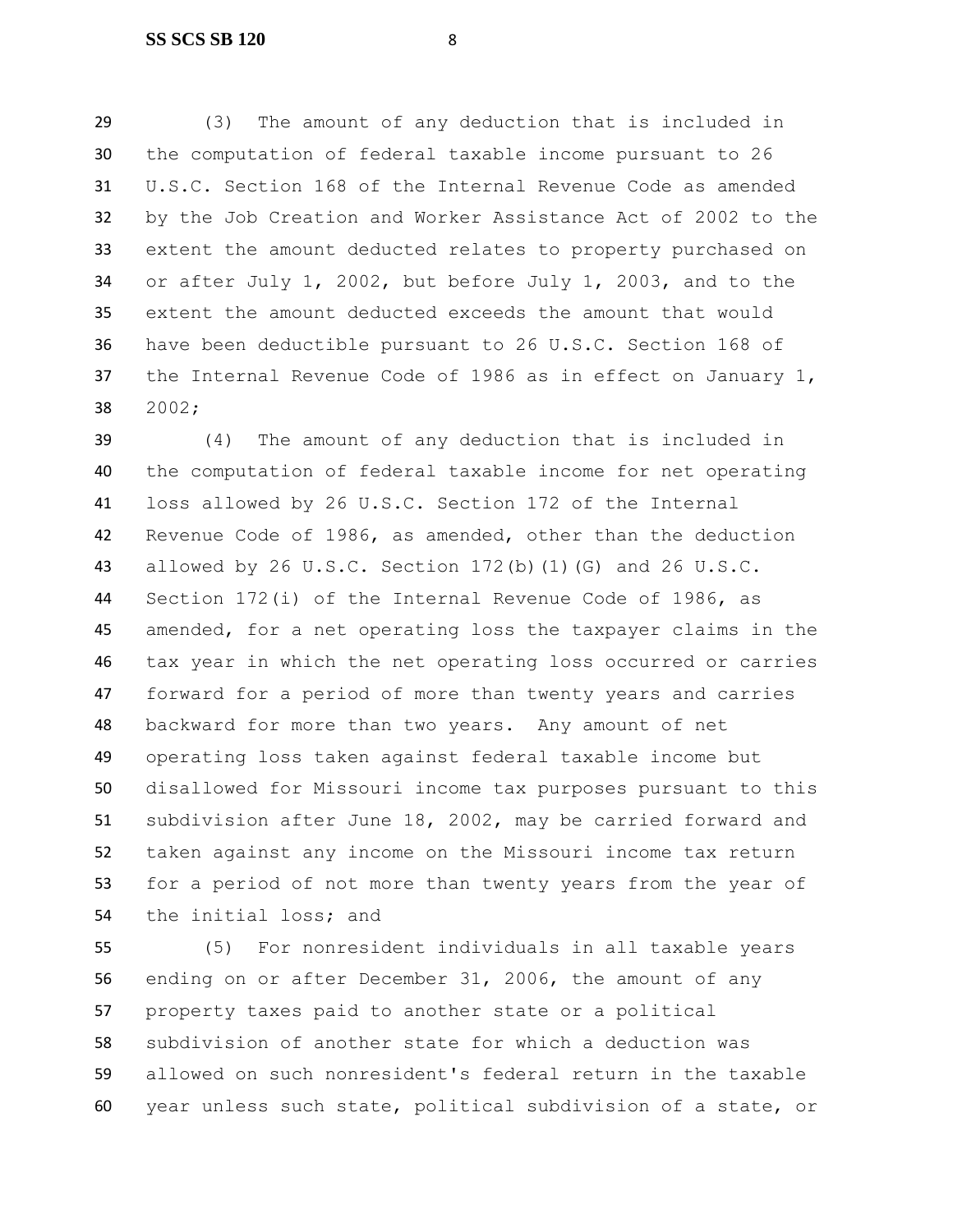the District of Columbia allows a subtraction from income for property taxes paid to this state for purposes of calculating income for the income tax for such state, political subdivision of a state, or the District of Columbia;

 (6) For all tax years beginning on or after January 1, 2018, any interest expense paid or accrued in a previous taxable year, but allowed as a deduction under 26 U.S.C. Section 163, as amended, in the current taxable year by reason of the carryforward of disallowed business interest provisions of 26 U.S.C. Section 163(j), as amended. For the purposes of this subdivision, an interest expense is considered paid or accrued only in the first taxable year the deduction would have been allowable under 26 U.S.C. Section 163, as amended, if the limitation under 26 U.S.C. Section 163(j), as amended, did not exist.

 3. There shall be subtracted from the taxpayer's federal adjusted gross income the following amounts to the extent included in federal adjusted gross income:

 (1) Interest received on deposits held at a federal reserve bank or interest or dividends on obligations of the United States and its territories and possessions or of any authority, commission or instrumentality of the United States to the extent exempt from Missouri income taxes pursuant to the laws of the United States. The amount subtracted pursuant to this subdivision shall be reduced by any interest on indebtedness incurred to carry the described obligations or securities and by any expenses incurred in the production of interest or dividend income described in this subdivision. The reduction in the previous sentence shall only apply to the extent that such expenses including amortizable bond premiums are deducted in determining the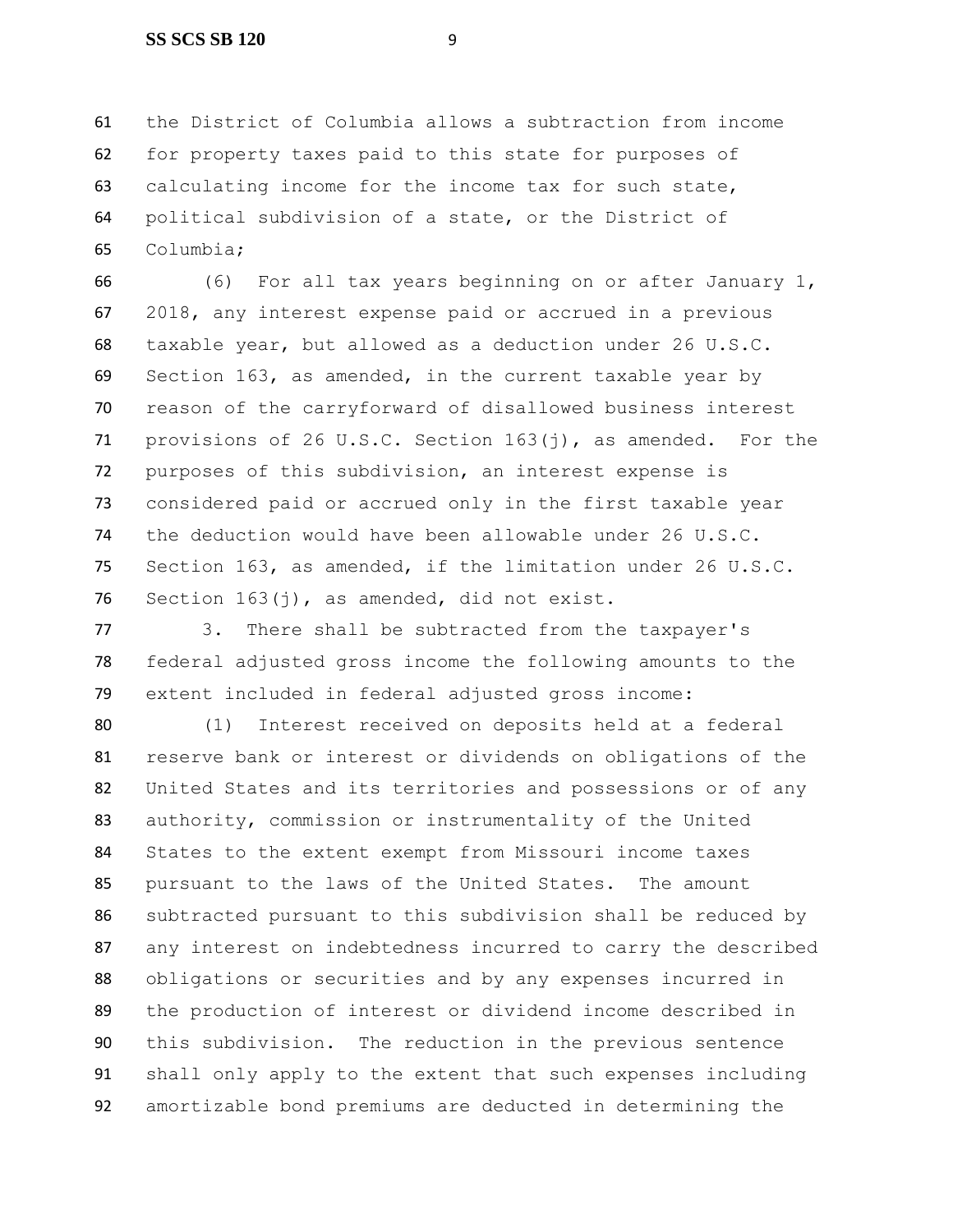taxpayer's federal adjusted gross income or included in the taxpayer's Missouri itemized deduction. The reduction shall only be made if the expenses total at least five hundred dollars;

 (2) The portion of any gain, from the sale or other disposition of property having a higher adjusted basis to the taxpayer for Missouri income tax purposes than for federal income tax purposes on December 31, 1972, that does not exceed such difference in basis. If a gain is considered a long-term capital gain for federal income tax purposes, the modification shall be limited to one-half of 104 such portion of the gain;

 (3) The amount necessary to prevent the taxation pursuant to this chapter of any annuity or other amount of income or gain which was properly included in income or gain and was taxed pursuant to the laws of Missouri for a taxable year prior to January 1, 1973, to the taxpayer, or to a decedent by reason of whose death the taxpayer acquired the right to receive the income or gain, or to a trust or estate from which the taxpayer received the income or gain;

 (4) Accumulation distributions received by a taxpayer as a beneficiary of a trust to the extent that the same are included in federal adjusted gross income;

 (5) The amount of any state income tax refund for a prior year which was included in the federal adjusted gross income;

 (6) The portion of capital gain specified in section 135.357 that would otherwise be included in federal adjusted gross income;

 (7) The amount that would have been deducted in the computation of federal taxable income pursuant to 26 U.S.C. Section 168 of the Internal Revenue Code as in effect on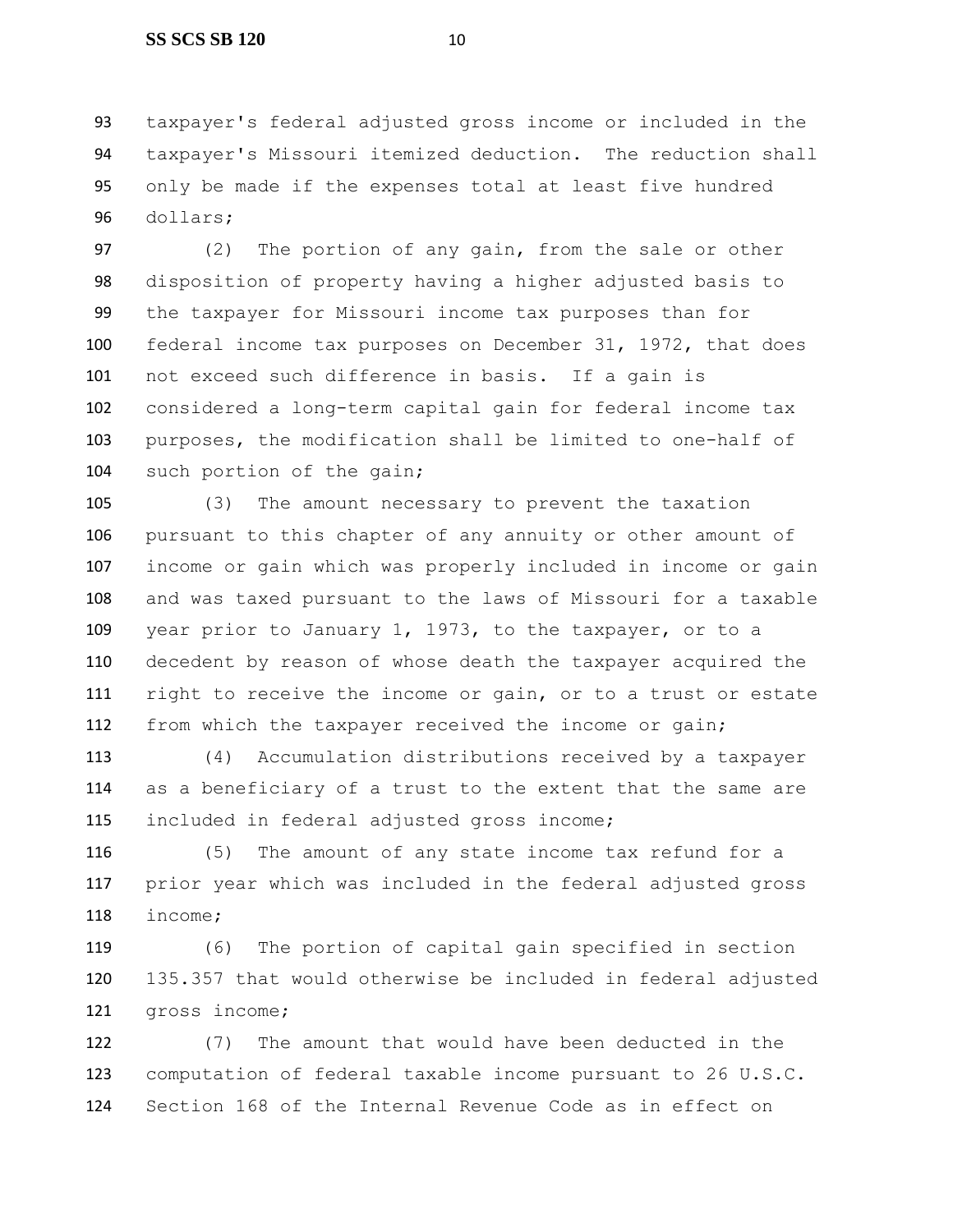January 1, 2002, to the extent that amount relates to property purchased on or after July 1, 2002, but before July 1, 2003, and to the extent that amount exceeds the amount actually deducted pursuant to 26 U.S.C. Section 168 of the Internal Revenue Code as amended by the Job Creation and Worker Assistance Act of 2002;

 (8) For all tax years beginning on or after January 1, 2005, the amount of any income received for military service while the taxpayer serves in a combat zone which is included in federal adjusted gross income and not otherwise excluded therefrom. As used in this section, "combat zone" means any area which the President of the United States by Executive Order designates as an area in which Armed Forces of the United States are or have engaged in combat. Service is performed in a combat zone only if performed on or after the date designated by the President by Executive Order as the date of the commencing of combat activities in such zone, and on or before the date designated by the President by Executive Order as the date of the termination of combatant activities in such zone;

 (9) For all tax years ending on or after July 1, 2002, with respect to qualified property that is sold or otherwise disposed of during a taxable year by a taxpayer and for which an additional modification was made under subdivision (3) of subsection 2 of this section, the amount by which additional modification made under subdivision (3) of subsection 2 of this section on qualified property has not been recovered through the additional subtractions provided in subdivision (7) of this subsection;

 (10) For all tax years beginning on or after January 1, 2014, the amount of any income received as payment from any program which provides compensation to agricultural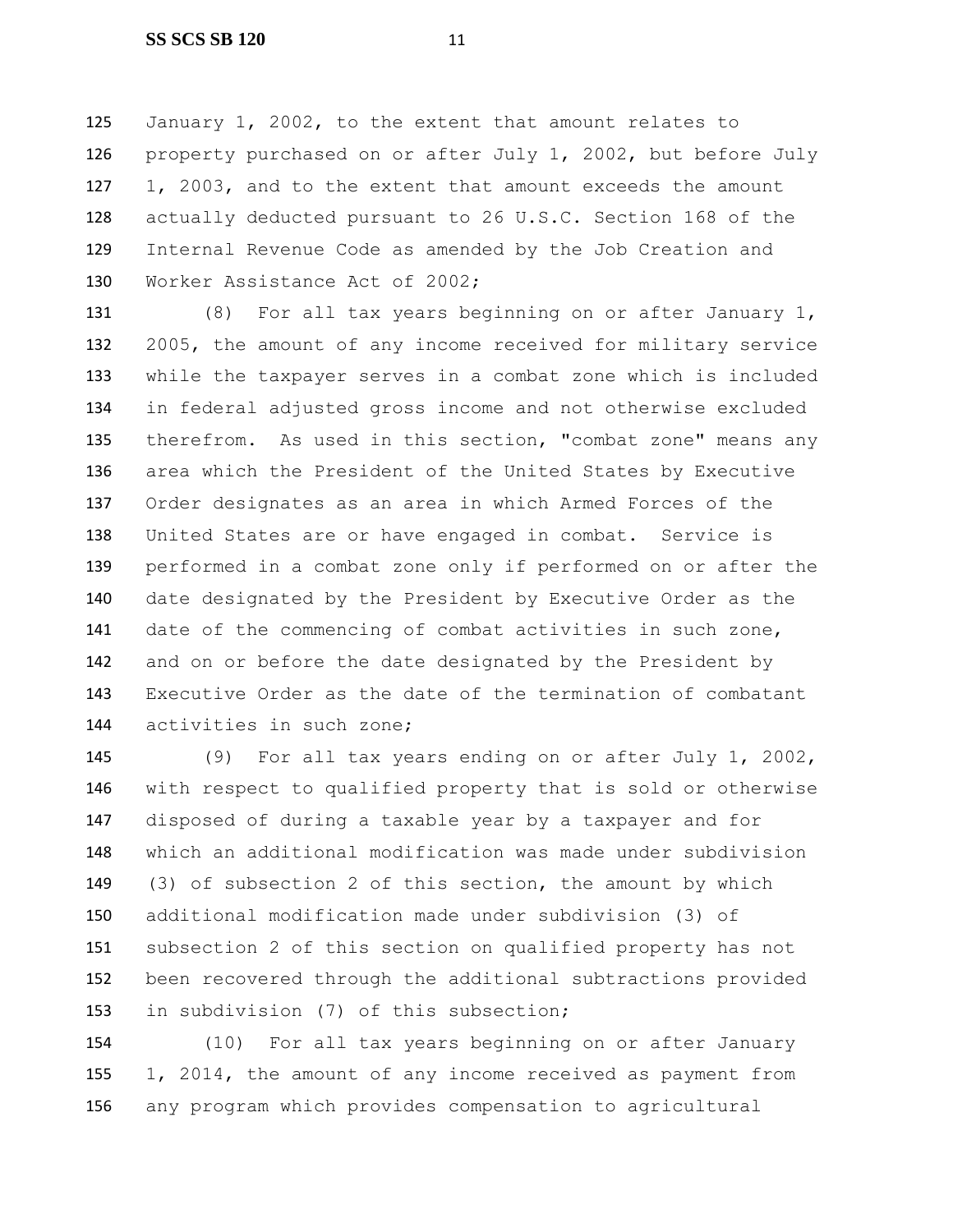producers who have suffered a loss as the result of a disaster or emergency, including the: (a) Livestock Forage Disaster Program; (b) Livestock Indemnity Program; (c) Emergency Assistance for Livestock, Honeybees, and Farm-Raised Fish; (d) Emergency Conservation Program; (e) Noninsured Crop Disaster Assistance Program; (f) Pasture, Rangeland, Forage Pilot Insurance Program; (g) Annual Forage Pilot Program; (h) Livestock Risk Protection Insurance Plan; **[**and**]** (i) Livestock Gross Margin Insurance Plan; **[**and**]** (11) For all tax years beginning on or after January 1, 2018, any interest expense paid or accrued in the current taxable year, but not deducted as a result of the limitation imposed under 26 U.S.C. Section 163(j), as amended. For the purposes of this subdivision, an interest expense is considered paid or accrued only in the first taxable year the deduction would have been allowable under 26 U.S.C. Section 163, as amended, if the limitation under 26 U.S.C.

Section 163(j), as amended, did not exist**; and**

 **(12) One hundred percent of any retirement benefits received by any taxpayer as a result of the taxpayer's service in the Armed Forces of the United States, including reserve components and the National Guard of this state, as defined in 32 U.S.C. Sections 101(3) and 109, and any other military force organized under the laws of this state**.

 4. There shall be added to or subtracted from the taxpayer's federal adjusted gross income the taxpayer's share of the Missouri fiduciary adjustment provided in section 143.351.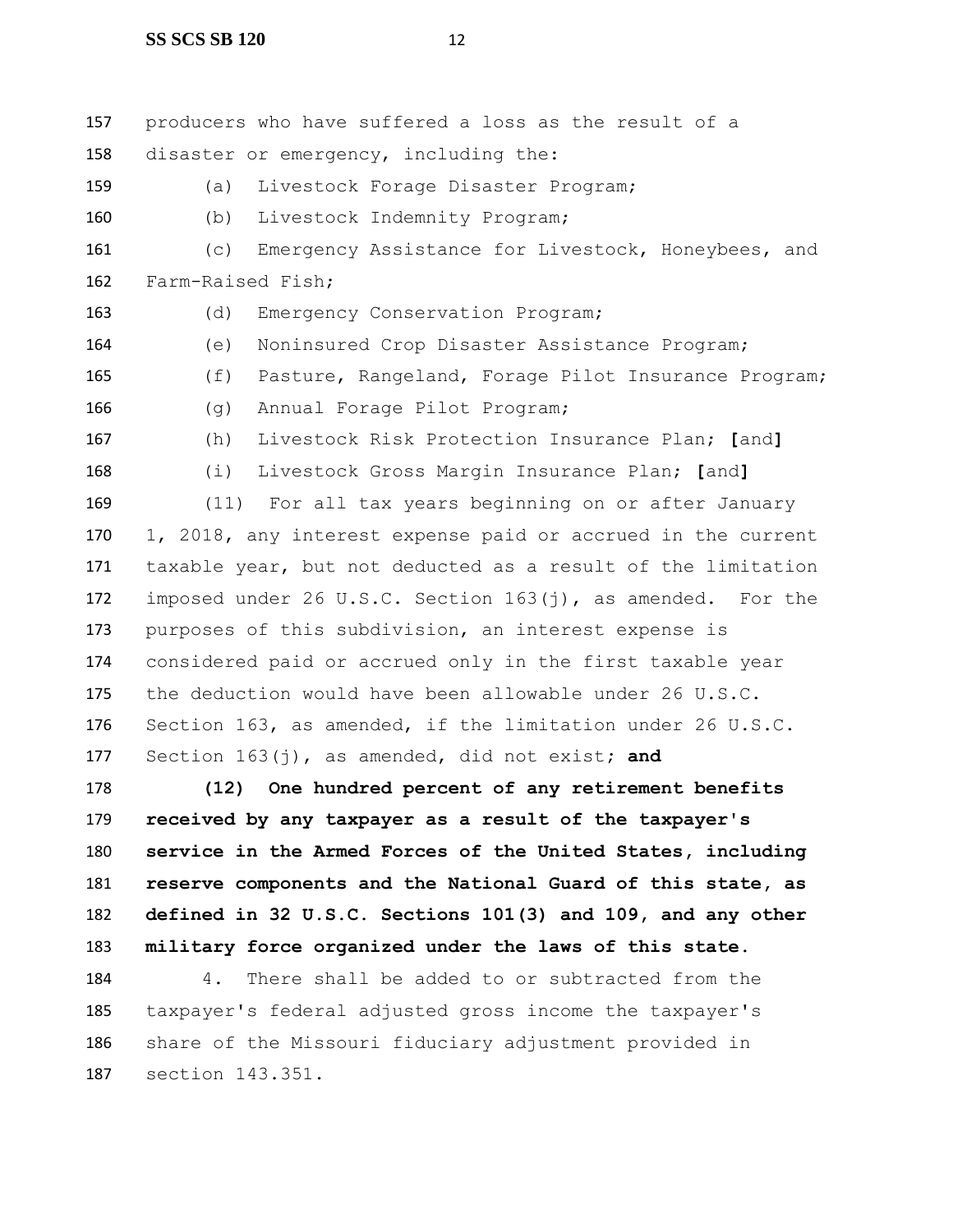#### **SS SCS SB 120** 13

 5. There shall be added to or subtracted from the taxpayer's federal adjusted gross income the modifications provided in section 143.411.

 6. In addition to the modifications to a taxpayer's federal adjusted gross income in this section, to calculate Missouri adjusted gross income there shall be subtracted from the taxpayer's federal adjusted gross income any gain recognized pursuant to 26 U.S.C. Section 1033 of the Internal Revenue Code of 1986, as amended, arising from compulsory or involuntary conversion of property as a result of condemnation or the imminence thereof.

 7. (1) As used in this subsection, "qualified health insurance premium" means the amount paid during the tax year by such taxpayer for any insurance policy primarily providing health care coverage for the taxpayer, the taxpayer's spouse, or the taxpayer's dependents.

 (2) In addition to the subtractions in subsection 3 of this section, one hundred percent of the amount of qualified health insurance premiums shall be subtracted from the taxpayer's federal adjusted gross income to the extent the amount paid for such premiums is included in federal taxable income. The taxpayer shall provide the department of revenue with proof of the amount of qualified health insurance premiums paid.

 8. (1) Beginning January 1, 2014, in addition to the subtractions provided in this section, one hundred percent of the cost incurred by a taxpayer for a home energy audit conducted by an entity certified by the department of natural resources under section 640.153 or the implementation of any energy efficiency recommendations made in such an audit shall be subtracted from the taxpayer's federal adjusted gross income to the extent the amount paid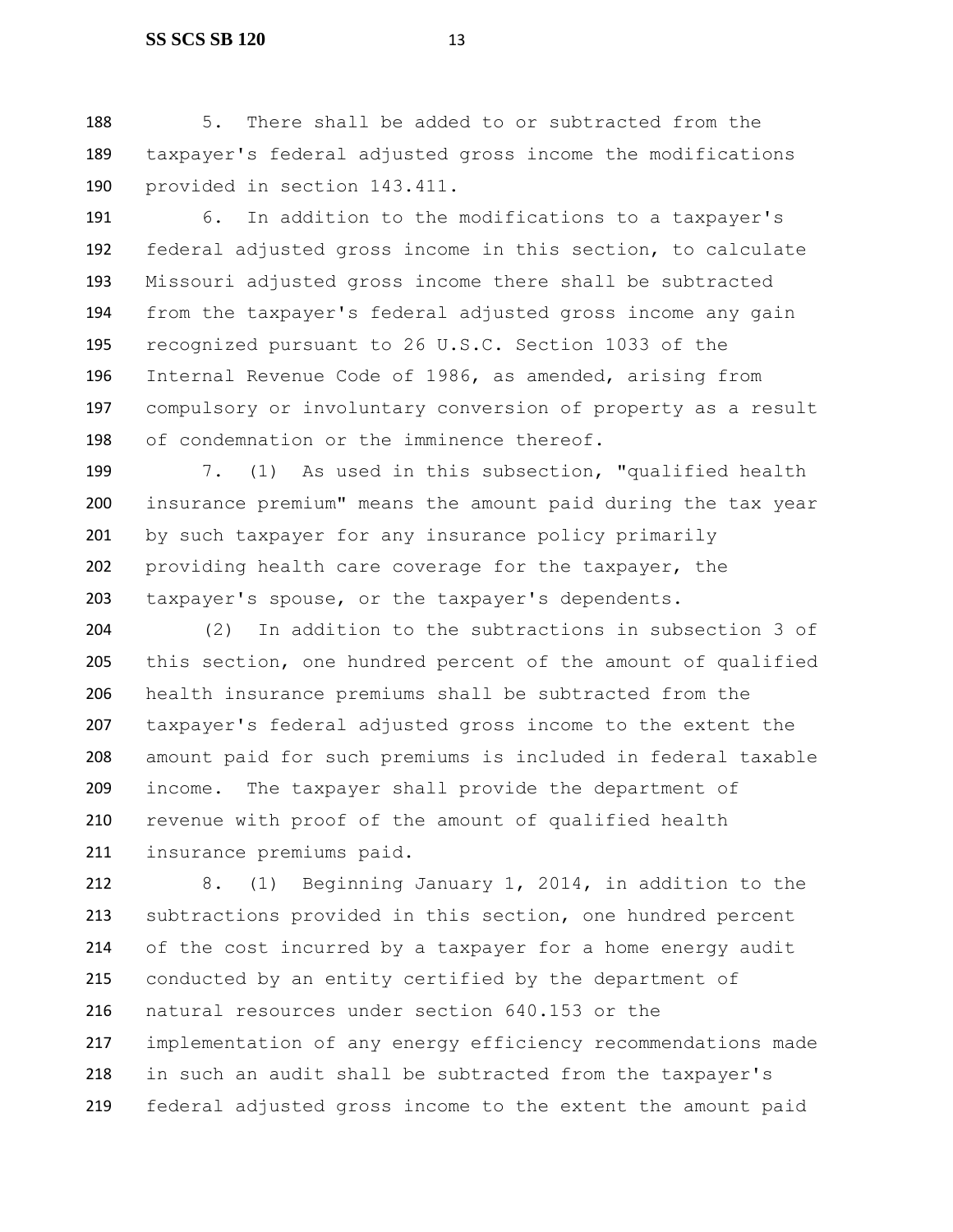for any such activity is included in federal taxable income. The taxpayer shall provide the department of revenue with a summary of any recommendations made in a qualified home energy audit, the name and certification number of the qualified home energy auditor who conducted 225 the audit, and proof of the amount paid for any activities under this subsection for which a deduction is claimed. The taxpayer shall also provide a copy of the summary of any recommendations made in a qualified home energy audit to the department of natural resources.

 (2) At no time shall a deduction claimed under this subsection by an individual taxpayer or taxpayers filing combined returns exceed one thousand dollars per year for individual taxpayers or cumulatively exceed two thousand dollars per year for taxpayers filing combined returns.

 (3) Any deduction claimed under this subsection shall be claimed for the tax year in which the qualified home energy audit was conducted or in which the implementation of 238 the energy efficiency recommendations occurred. If implementation of the energy efficiency recommendations occurred during more than one year, the deduction may be 241 claimed in more than one year, subject to the limitations provided under subdivision (2) of this subsection.

 (4) A deduction shall not be claimed for any otherwise eligible activity under this subsection if such activity qualified for and received any rebate or other incentive through a state-sponsored energy program or through an electric corporation, gas corporation, electric cooperative, or municipally owned utility.

 9. The provisions of subsection 8 of this section shall expire on December 31, 2020.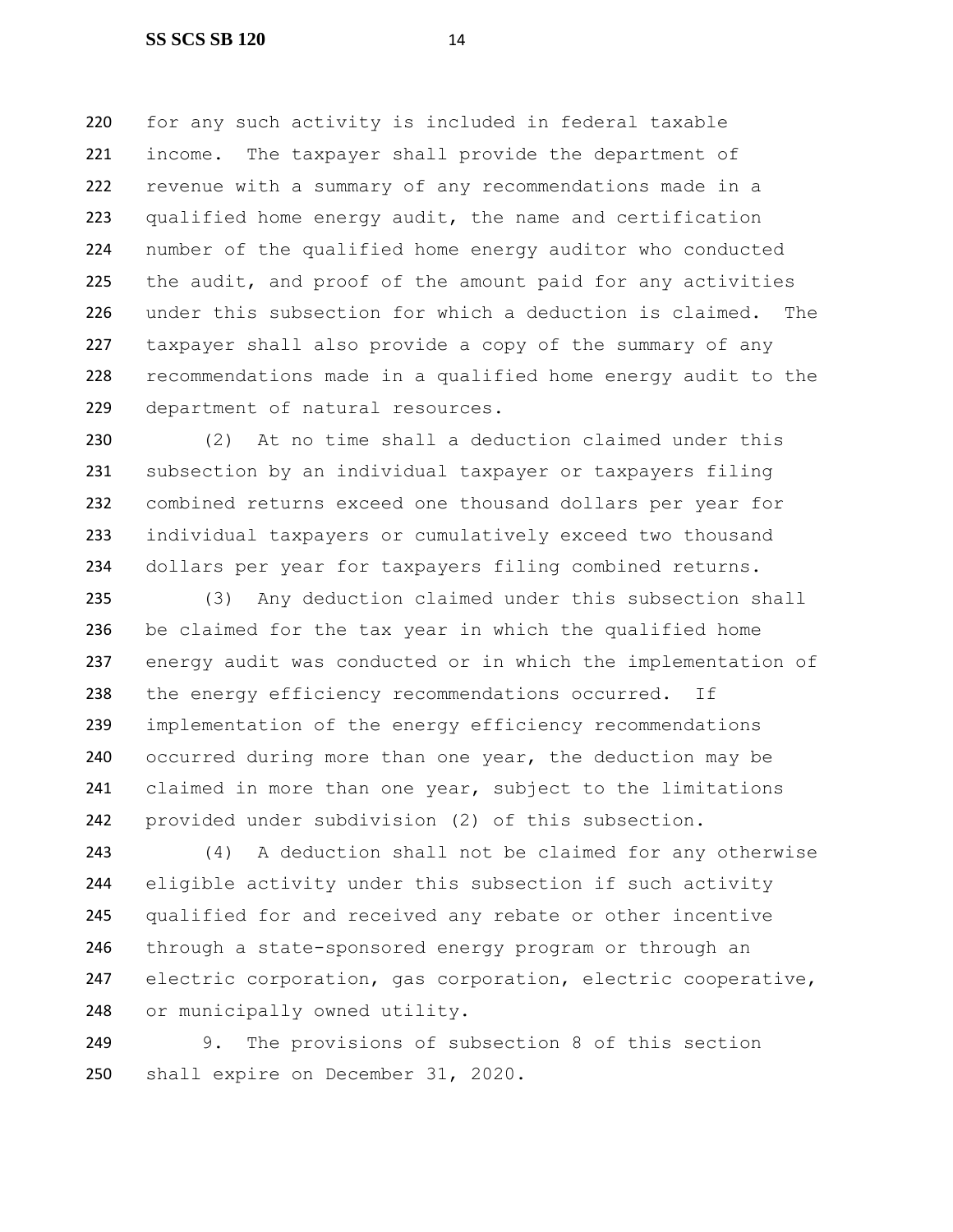143.124. 1. Other provisions of law to the contrary notwithstanding, for tax years ending on or before December 31, 2006, the total amount of all annuities, pensions, or retirement allowances above the amount of six thousand dollars annually provided by any law of this state, the United States, or any other state to any person except as provided in subsection 4 of this section, shall be subject to tax pursuant to the provisions of this chapter, in the same manner, to the same extent and under the same conditions as any other taxable income received by the person receiving it. For purposes of this section, "annuity, pension, retirement benefit, or retirement allowance" shall be defined as an annuity, pension or retirement allowance provided by the United States, this state, any other state or any political subdivision or agency or institution of this or any other state. For all tax years beginning on or after January 1, 1998, for purposes of this section, annuity, pension or retirement allowance shall be defined to include 401(k) plans, deferred compensation plans, self-employed retirement plans, also known as Keogh plans, annuities from a defined pension plan and individual retirement arrangements, also known as IRAs, as described in the Internal Revenue Code, but not including Roth IRAs, as well as an annuity, pension or retirement allowance provided by the United States, this state, any other state or any political subdivision or agency or institution of this or any other state. An individual taxpayer shall only be allowed a maximum deduction equal to the amounts provided under this section for each taxpayer on the combined return.

 2. For the period beginning July 1, 1989, and ending December 31, 1989, there shall be subtracted from Missouri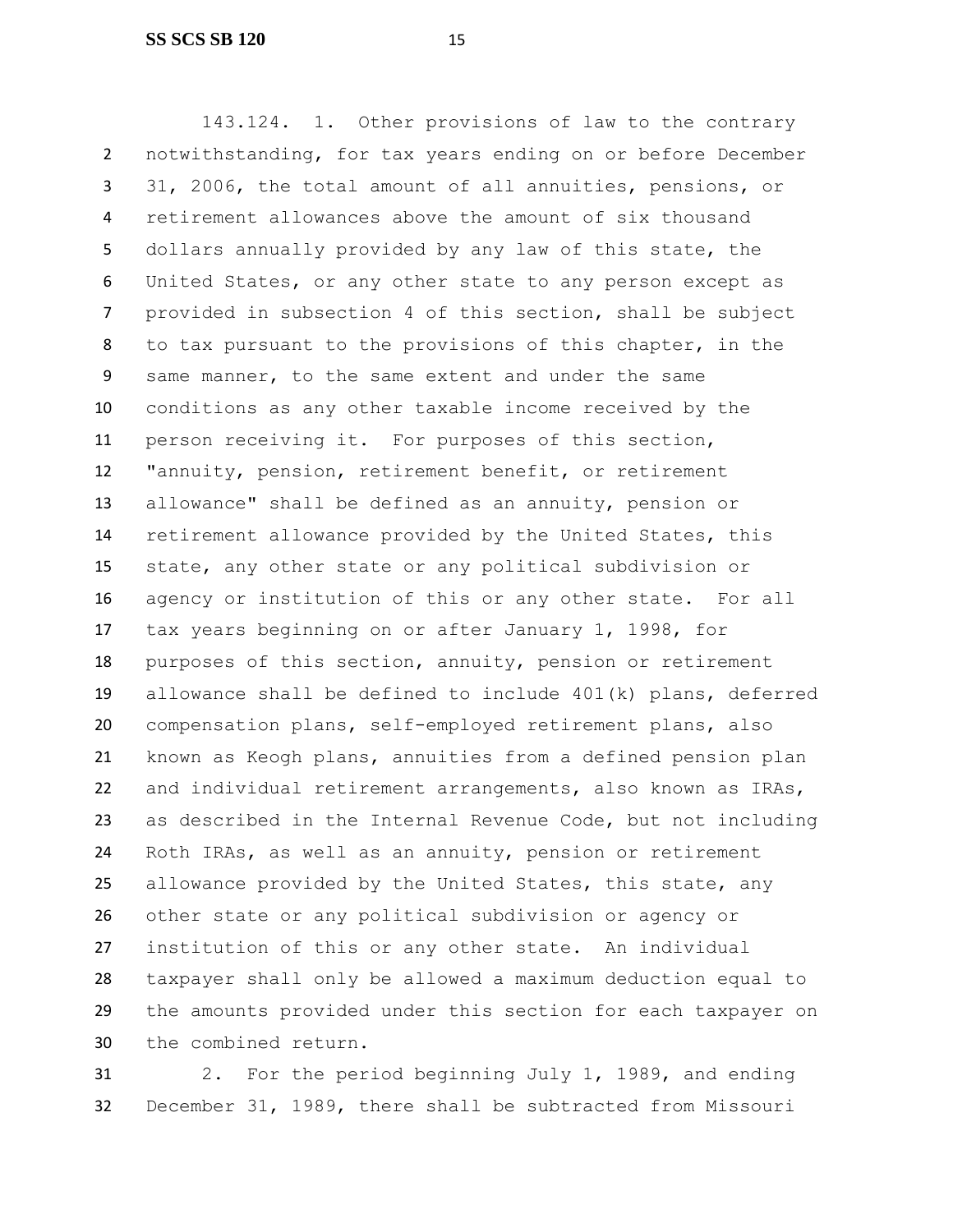#### **SS SCS SB 120** 16

 adjusted gross income for that period, determined pursuant to section 143.121, the first three thousand dollars of retirement benefits received by each taxpayer:

 (1) If the taxpayer's filing status is single, head of household or qualifying widow(er) and the taxpayer's Missouri adjusted gross income is less than twelve thousand five hundred dollars; or

 (2) If the taxpayer's filing status is married filing combined and their combined Missouri adjusted gross income is less than sixteen thousand dollars; or

 (3) If the taxpayer's filing status is married filing separately and the taxpayer's Missouri adjusted gross income is less than eight thousand dollars.

 3. For the tax years beginning on or after January 1, 1990, but ending on or before December 31, 2006, there shall be subtracted from Missouri adjusted gross income, determined pursuant to section 143.121, a maximum of the first six thousand dollars of retirement benefits received by each taxpayer from sources other than privately funded sources, and for tax years beginning on or after January 1, 1998, there shall be subtracted from Missouri adjusted gross income, determined pursuant to section 143.121, a maximum of the first one thousand dollars of any retirement allowance received from any privately funded source for tax years beginning on or after January 1, 1998, but before January 1, 1999, and a maximum of the first three thousand dollars of any retirement allowance received from any privately funded source for tax years beginning on or after January 1, 1999, but before January 1, 2000, and a maximum of the first four thousand dollars of any retirement allowance received from any privately funded source for tax years beginning on or after January 1, 2000, but before January 1, 2001, and a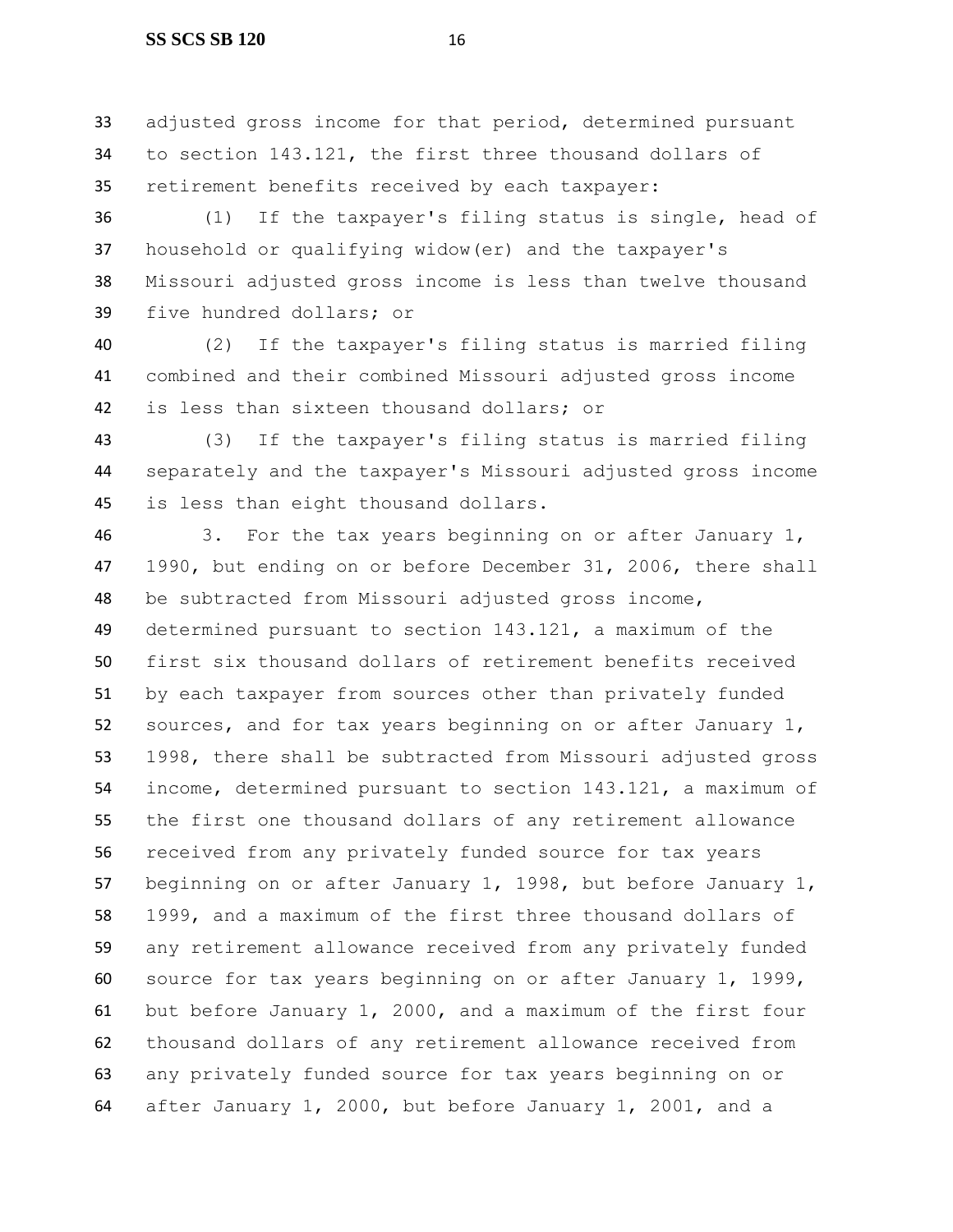maximum of the first five thousand dollars of any retirement allowance received from any privately funded source for tax years beginning on or after January 1, 2001, but before January 1, 2002, and a maximum of the first six thousand dollars of any retirement allowance received from any privately funded sources for tax years beginning on or after January 1, 2002. A taxpayer shall be entitled to the maximum exemption provided by this subsection:

 (1) If the taxpayer's filing status is single, head of household or qualifying widow(er) and the taxpayer's Missouri adjusted gross income is less than twenty-five thousand dollars; or

 (2) If the taxpayer's filing status is married filing combined and their combined Missouri adjusted gross income is less than thirty-two thousand dollars; or

 (3) If the taxpayer's filing status is married filing separately and the taxpayer's Missouri adjusted gross income is less than sixteen thousand dollars.

 4. If a taxpayer's adjusted gross income exceeds the adjusted gross income ceiling for such taxpayer's filing status, as provided in subdivisions (1), (2) and (3) of subsection 3 of this section, such taxpayer shall be entitled to an exemption equal to the greater of zero or the maximum exemption provided in subsection 3 of this section reduced by one dollar for every dollar such taxpayer's income exceeds the ceiling for his or her filing status.

 5. For purposes of this subsection, the term "maximum Social Security benefit available" shall mean thirty-two thousand five hundred dollars for the tax year beginning on or after January 1, 2007, and for each subsequent tax year such amount shall be increased by the percentage increase in the Consumer Price Index for All Urban Consumers, or its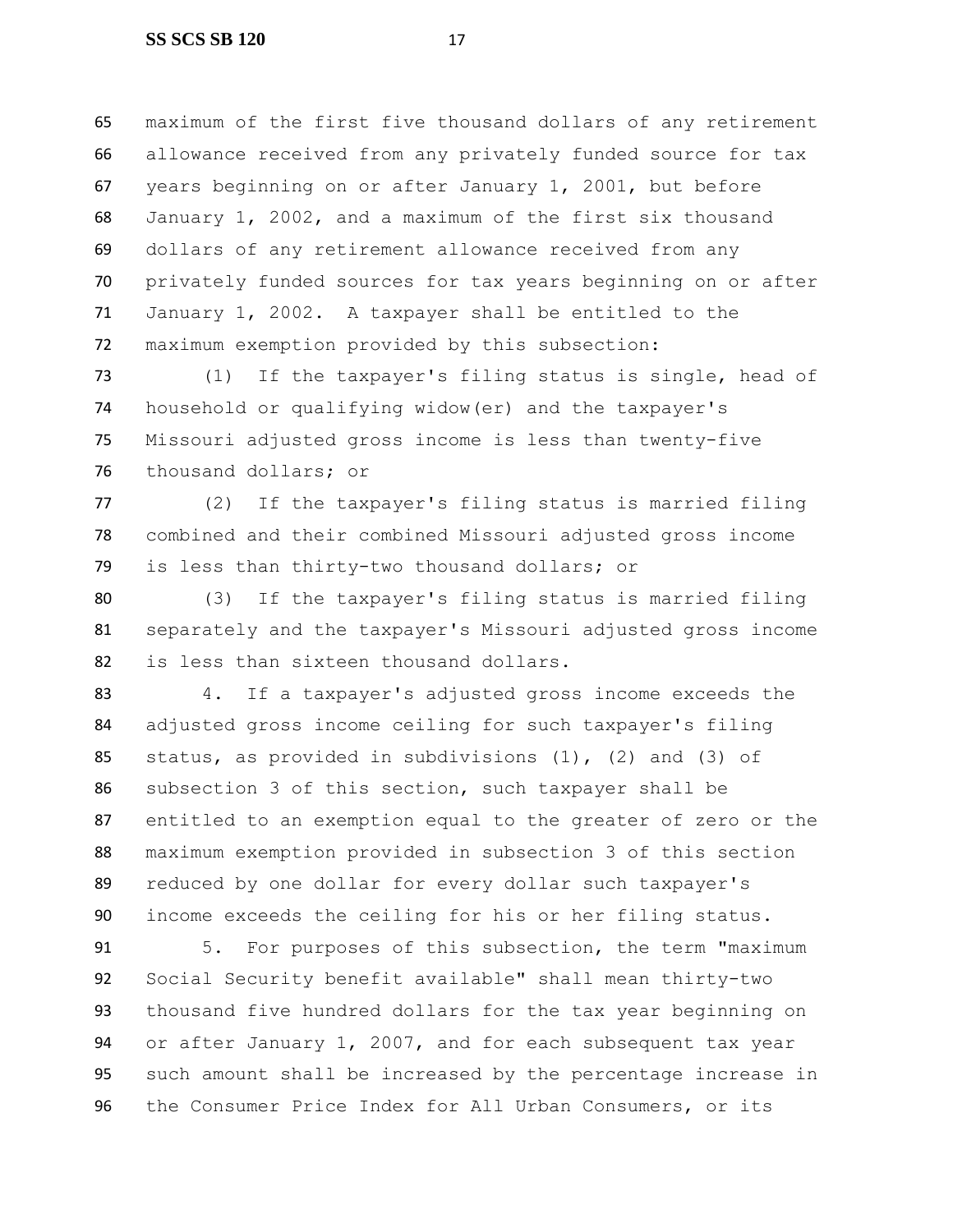successor index, as such index is defined and officially reported by the United States Department of Labor, or its successor agency. For the tax year beginning on or after January 1, 2007, but ending on or before December 31, 2007, there shall be subtracted from Missouri adjusted gross income, determined pursuant to section 143.121, a maximum of an amount equal to the greater of: six thousand dollars in retirement benefits received from sources other than privately funded sources, to the extent such benefits are included in the taxpayer's federal adjusted gross income; or twenty percent of the retirement benefits received from sources other than privately funded sources in the tax year, but not to exceed the maximum Social Security benefit available for such tax year. For the tax year beginning on or after January 1, 2008, but ending on or before December 31, 2008, there shall be subtracted from Missouri adjusted gross income, determined pursuant to section 143.121, a maximum of an amount equal to the greater of: six thousand dollars in retirement benefits received from sources other than privately funded sources, to the extent such benefits are included in the taxpayer's federal adjusted gross income; or thirty-five percent of the retirement benefits received from sources other than privately funded sources in the tax year, but not to exceed the maximum Social Security benefit available for such tax year. For the tax year beginning on or after January 1, 2009, but ending on or before December 31, 2009, there shall be subtracted from Missouri adjusted gross income, determined pursuant to section 143.121, a maximum of an amount equal to the greater of: six thousand dollars in retirement benefits received from sources other than privately funded sources, to the extent such benefits are included in the taxpayer's federal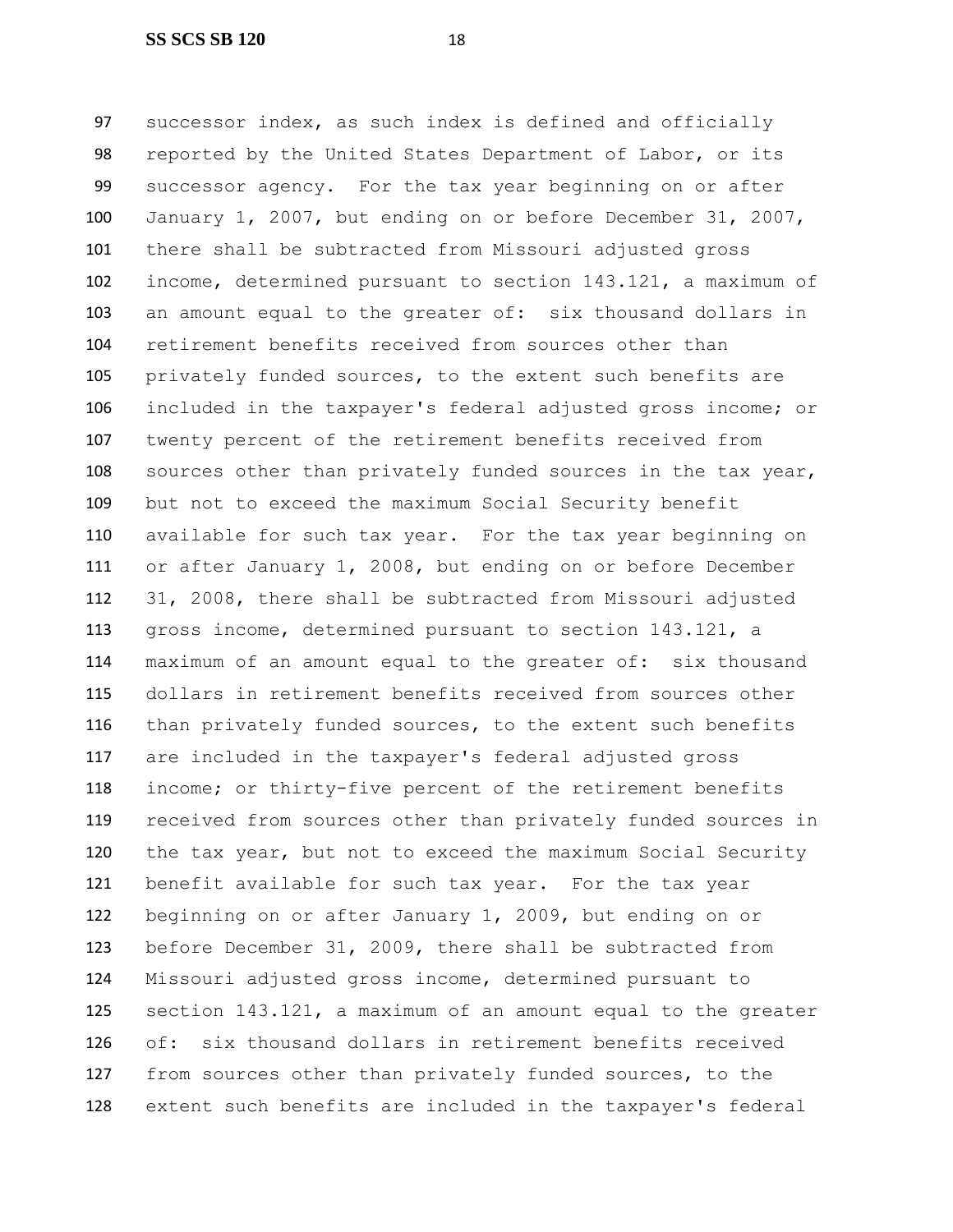adjusted gross income; or fifty percent of the retirement benefits received from sources other than privately funded 131 sources in the tax year, but not to exceed the maximum Social Security benefit available for such tax year. For the tax year beginning on or after January 1, 2010, but ending on or before December 31, 2010, there shall be subtracted from Missouri adjusted gross income, determined pursuant to section 143.121, a maximum of an amount equal to 137 the greater of: six thousand dollars in retirement benefits 138 received from sources other than privately funded sources, to the extent such benefits are included in the taxpayer's federal adjusted gross income; or sixty-five percent of the retirement benefits received from sources other than privately funded sources in the tax year, but not to exceed the maximum Social Security benefit available for such tax year. For the tax year beginning on or after January 1, 2011, but ending on or before December 31, 2011, there shall be subtracted from Missouri adjusted gross income, determined pursuant to section 143.121, a maximum of an amount equal to the greater of: six thousand dollars in retirement benefits received from sources other than privately funded sources, to the extent such benefits are included in the taxpayer's federal adjusted gross income; or eighty percent of the retirement benefits received from 153 sources other than privately funded sources in the tax year, but not to exceed the maximum Social Security benefit available for such tax year. For all tax years beginning on or after January 1, 2012, there shall be subtracted from Missouri adjusted gross income, determined pursuant to section 143.121, a maximum of an amount equal to one hundred percent of the retirement benefits received from sources 160 other than privately funded sources in the tax year, but not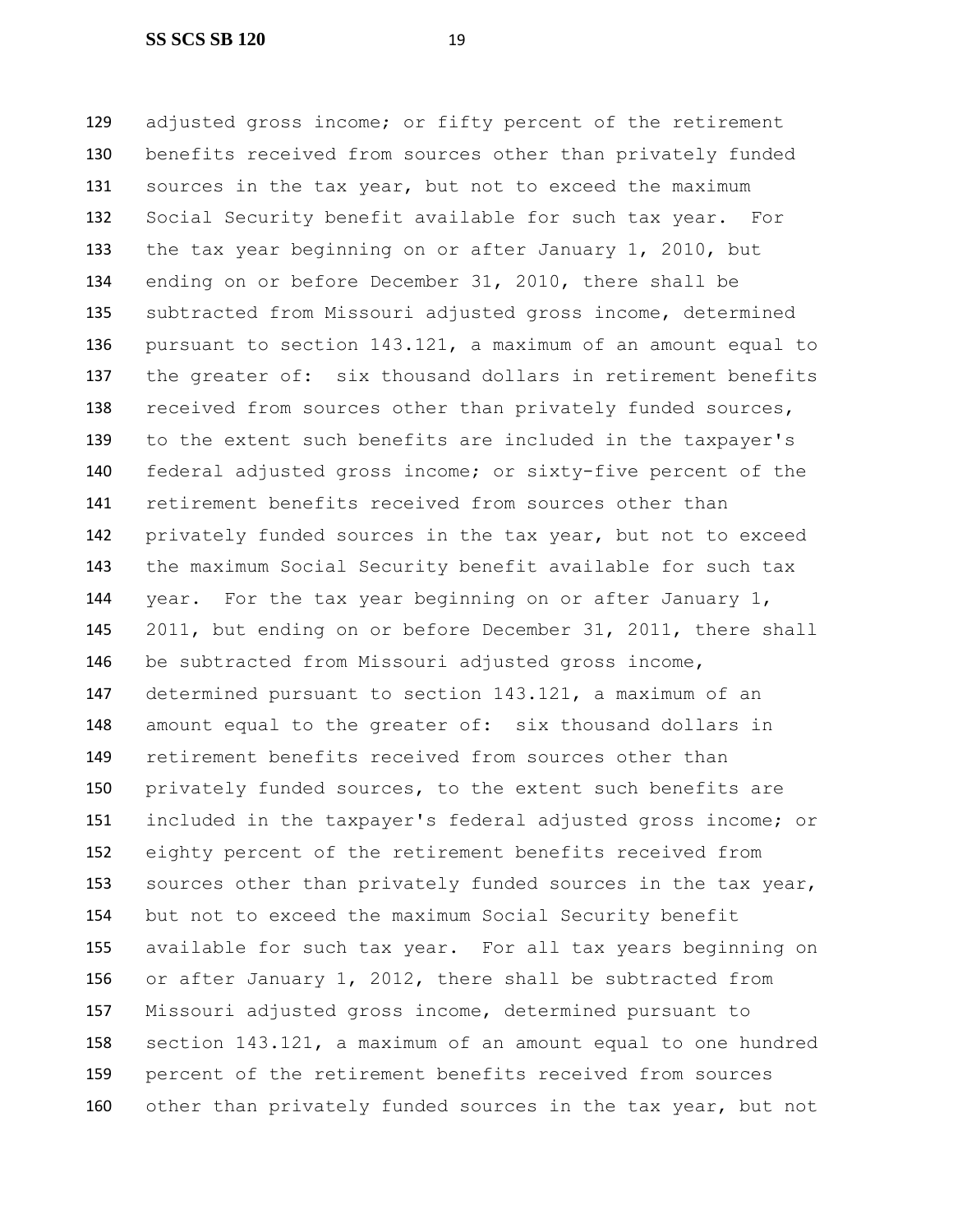to exceed the maximum Social Security benefit available for such tax year. A taxpayer shall be entitled to the maximum exemption provided by this subsection:

 (1) If the taxpayer's filing status is married filing combined, and their combined Missouri adjusted gross income is equal to or less than one hundred thousand dollars; or

 (2) If the taxpayer's filing status is single, head of household, qualifying widow(er), or married filing separately, and the taxpayer's Missouri adjusted gross income is equal to or less than eighty-five thousand dollars.

 6. If a taxpayer's adjusted gross income exceeds the adjusted gross income ceiling for such taxpayer's filing status, as provided in subdivisions (1) and (2) of subsection 5 of this section, such taxpayer shall be entitled to an exemption, less any applicable reduction provided under subsection 7 of this section, equal to the greater of zero or the maximum exemption provided in subsection 5 of this section reduced by one dollar for every dollar such taxpayer's income exceeds the ceiling for his or her filing status.

181 7. For purposes of calculating the subtraction provided in subsection 5 of this section, such subtraction shall be decreased by an amount equal to any Social Security benefit exemption provided under section 143.125.

185 8. For purposes of this section, any Social Security benefits otherwise included in Missouri adjusted gross 187 income shall be subtracted; but Social Security benefits shall not be subtracted for purposes of other computations pursuant to this chapter, and are not to be considered as retirement benefits for purposes of this section.

 9. The provisions of subdivisions (1) and (2) of subsection 3 of this section shall apply during all tax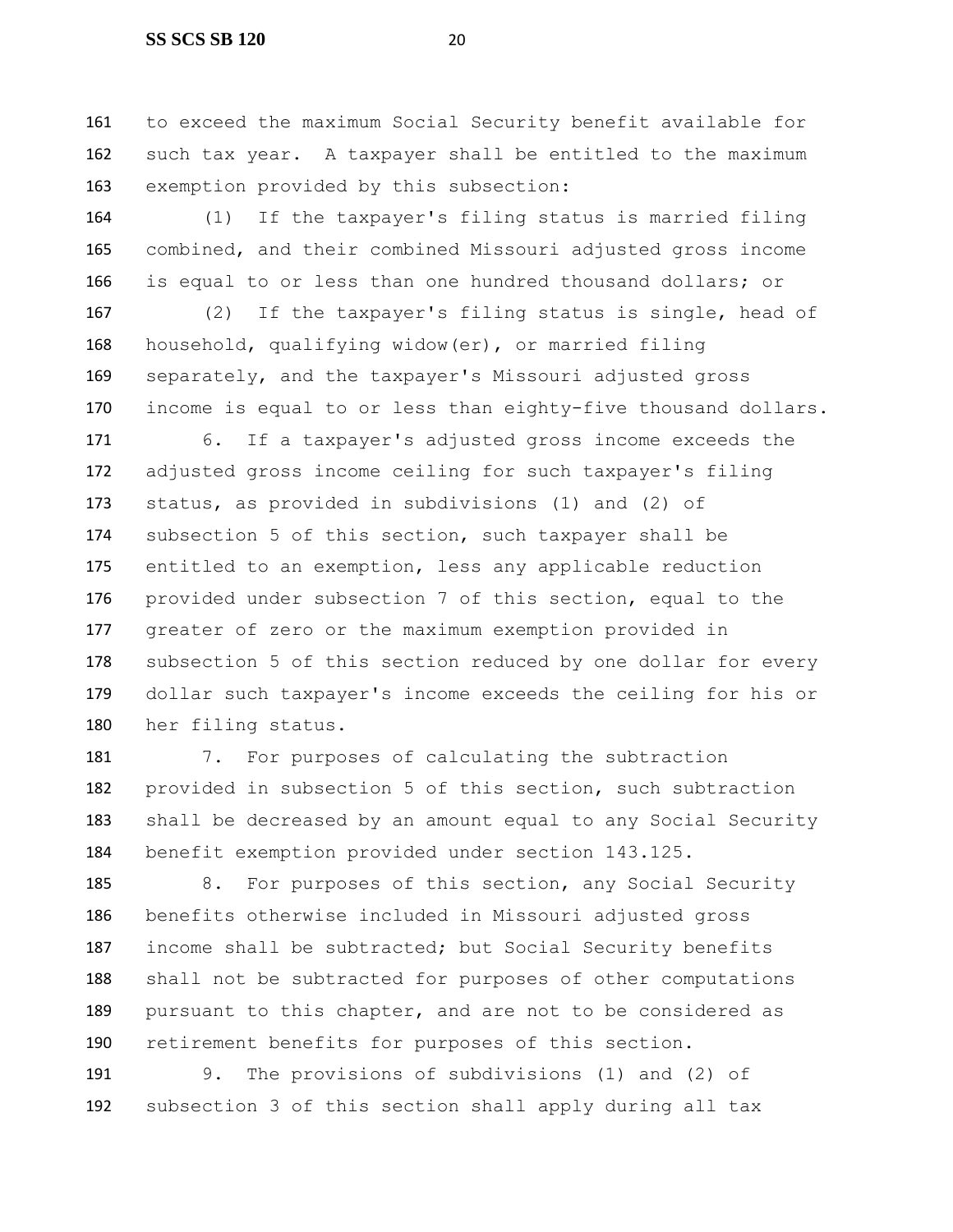years in which the federal Internal Revenue Code provides exemption levels for calculation of the taxability of Social Security benefits that are the same as the levels in subdivisions (1) and (2) of subsection 3 of this section. If the exemption levels for the calculation of the taxability of Social Security benefits are adjusted by applicable federal law or regulation, the exemption levels in subdivisions (1) and (2) of subsection 3 of this section 201 shall be accordingly adjusted to the same exemption levels.

 10. The portion of a taxpayer's lump sum distribution from an annuity or other retirement plan not otherwise included in Missouri adjusted gross income as calculated pursuant to this chapter but subject to taxation under Internal Revenue Code Section 402 shall be taxed in an amount equal to ten percent of the taxpayer's federal liability on such distribution for the same tax year.

209 11. For purposes of this section, retirement benefits received shall not include any withdrawals from qualified retirement plans which are subsequently rolled over into another retirement plan.

 12. The exemptions provided for in this section shall not affect the calculation of the income to be used to determine the property tax credit provided in sections 135.010 to 135.035.

 13. The exemptions provided for in this section shall apply to any annuity, pension, or retirement allowance as defined in subsection 1 of this section to the extent that such amounts are included in the taxpayer's federal adjusted gross income and not otherwise deducted from the taxpayer's federal adjusted gross income in the calculation of Missouri taxable income. This subsection shall not apply to any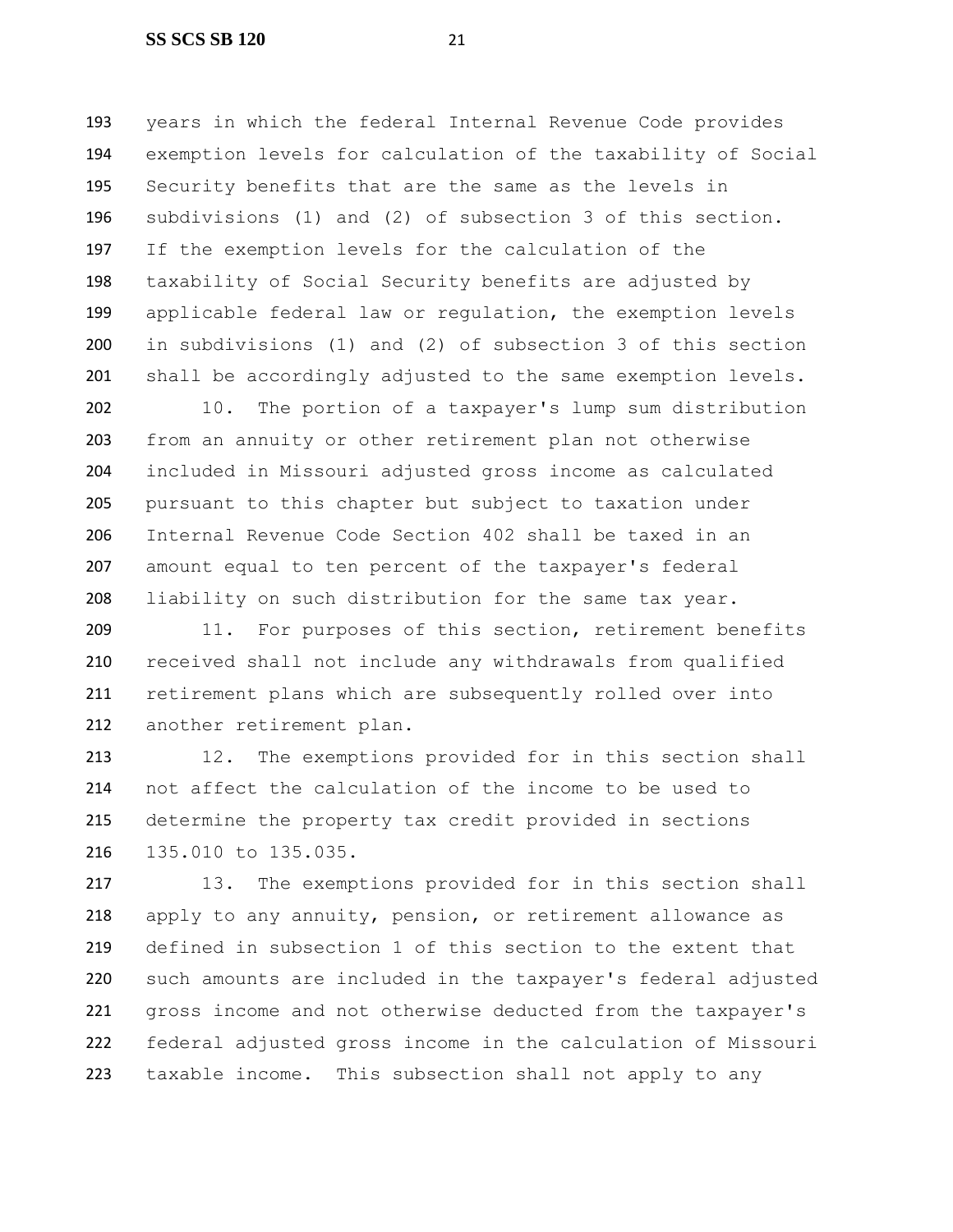#### **SS SCS SB 120** 22

 individual who qualifies under federal guidelines to be one hundred percent disabled.

 **[**14. In addition to all other subtractions authorized in this section, for all tax years beginning on or after January 1, 2010, there shall be subtracted from Missouri adjusted gross income, determined under section 143.121, any retirement benefits received by any taxpayer as a result of the taxpayer's service in the Armed Forces of the United States, including reserve components and the National Guard of this state, as defined in Sections 101(3) and 109 of Title 32, United States Code, and any other military force 235 organized under the laws of this state, to the extent such benefits are included in the taxpayer's federal adjusted gross income and not otherwise deducted from the taxpayer's federal adjusted gross income in the calculation of Missouri taxable income. Such retirement benefits shall be subtracted as provided in the following schedule:

241 (1) For the tax year beginning on January 1, 2010, 242 fifteen percent of such retirement benefits;

 (2) For the tax year beginning on January 1, 2011, 244 thirty percent of such retirement benefits;

 (3) For the tax year beginning on January 1, 2012, 246 forty-five percent of such retirement benefits;

 (4) For the tax year beginning on January 1, 2013, 248 sixty percent of such retirement benefits;

 (5) For the tax year beginning on January 1, 2014, seventy-five percent of such retirement benefits;

 (6) For the tax year beginning on January 1, 2015, 252 ninety percent of such retirement benefits;

 (7) For tax years beginning on or after January 1, 2016, one hundred percent of such retirement benefits.**]**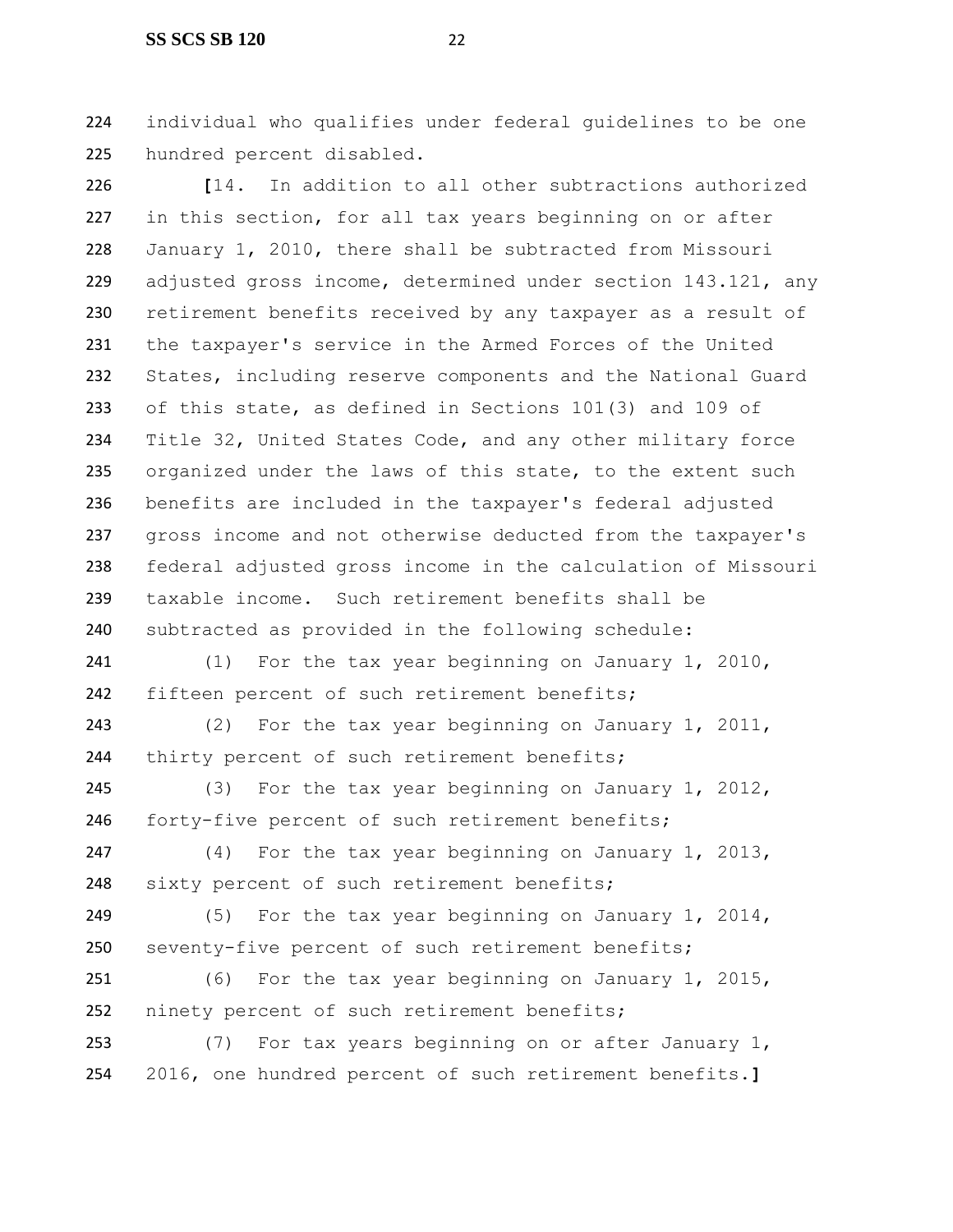**160.710. 1. As used in this section, the following terms mean:**

 **(1) "Military connected student", a student enrolled in a school district or charter school who:**

 **(a) Is a dependent of a current or former member of the Armed Forces of the United States, the Missouri National Guard, or any reserve component of the Armed Forces of the United States; or** 

 **(b) Was a dependent of a member of the Armed Forces of the United States, the Missouri National Guard, or any reserve component of the Armed Forces of the United States who was killed while on active duty.**

 **2. The department of elementary and secondary education shall designate a school district as a purple star campus if the school district applies and qualifies for the designation under this section.**

 **3. To qualify as a purple star campus, a school district shall:**

 **(1) Designate a staff member as a military liaison to serve as the point of contact between the school district and military connected students and their families;**

 **(2) Identify military connected students enrolled in the school district;**

 **(3) Determine appropriate services available to military connected students;**

 **(4) Coordinate programs relevant to military connected students;**

 **(5) Maintain on the school district website an easily accessible webpage that includes resources for military connected students and their families, including information regarding:**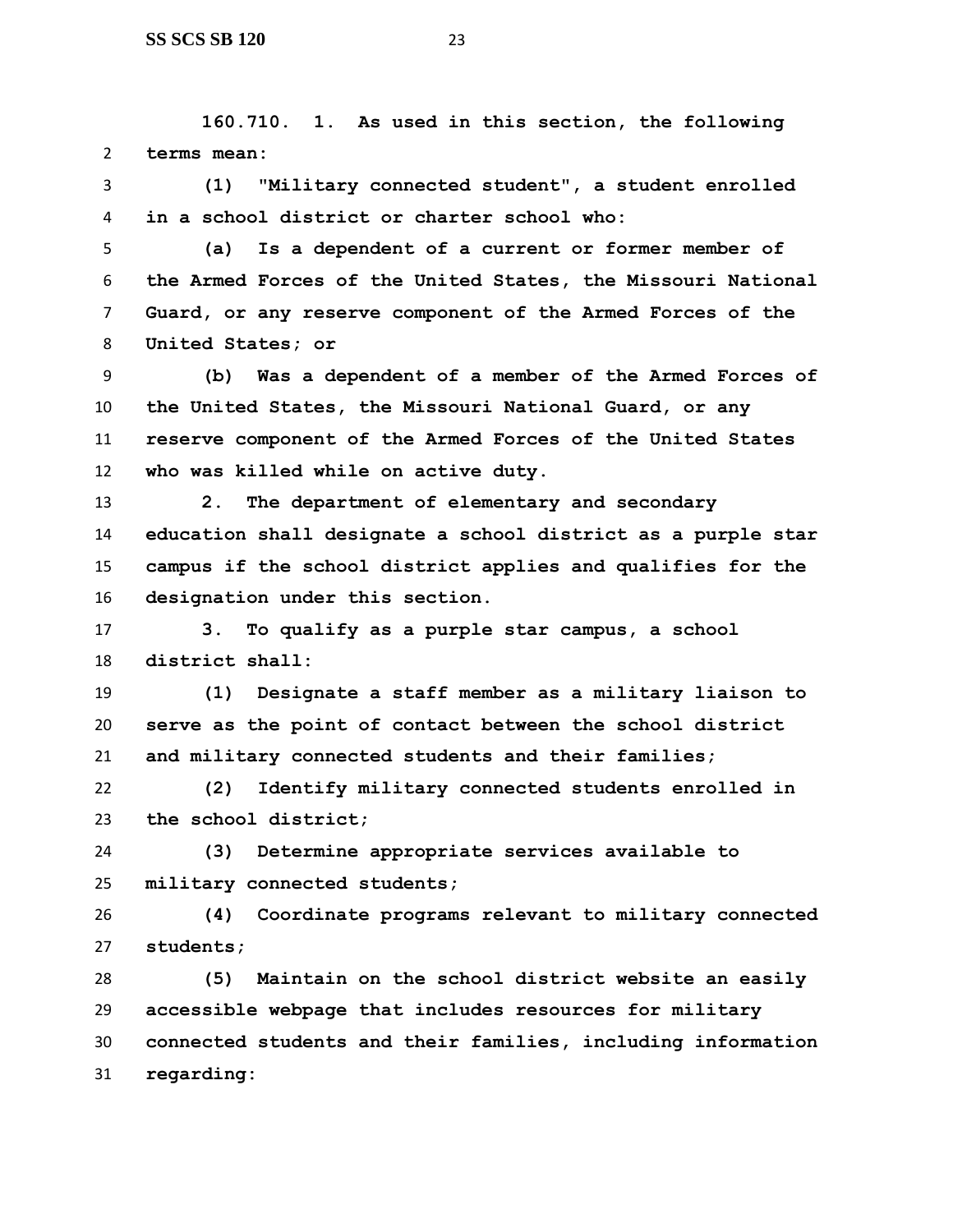**(a) Relocation to, enrollment at, registration at, and transferring records to the school district;**

 **(b) Academic planning, course sequences, and advanced classes available;**

 **(c) Counseling and other support services available for military connected students enrolled in the school district;**

 **(d) The military liaison designated under subdivision (1) of this section;**

 **(6) Establish and maintain a transition program led by the students, when appropriate, that assists military connected students in transitioning into the school district;**

 **(7) Offer professional development and education for staff members on issues related to military connected students; and**

**(8) Offer at least one of the following programs:**

 **(a) A resolution showing support for military connected students and their families;**

 **(b) Recognition of the military holidays with relevant events hosted by the school district; or**

 **(c) A partnership with a local military installation that provides opportunities for active duty military members to volunteer with the school district, speak at an assembly, or host a field trip.**

 302.188. 1. A person may apply to the department of revenue to obtain a veteran designation on a driver's license or identification card issued under this chapter by providing:

 (1) A United States Department of Defense discharge document, otherwise known as a DD Form 214, that shows a discharge status of "honorable" or "general under honorable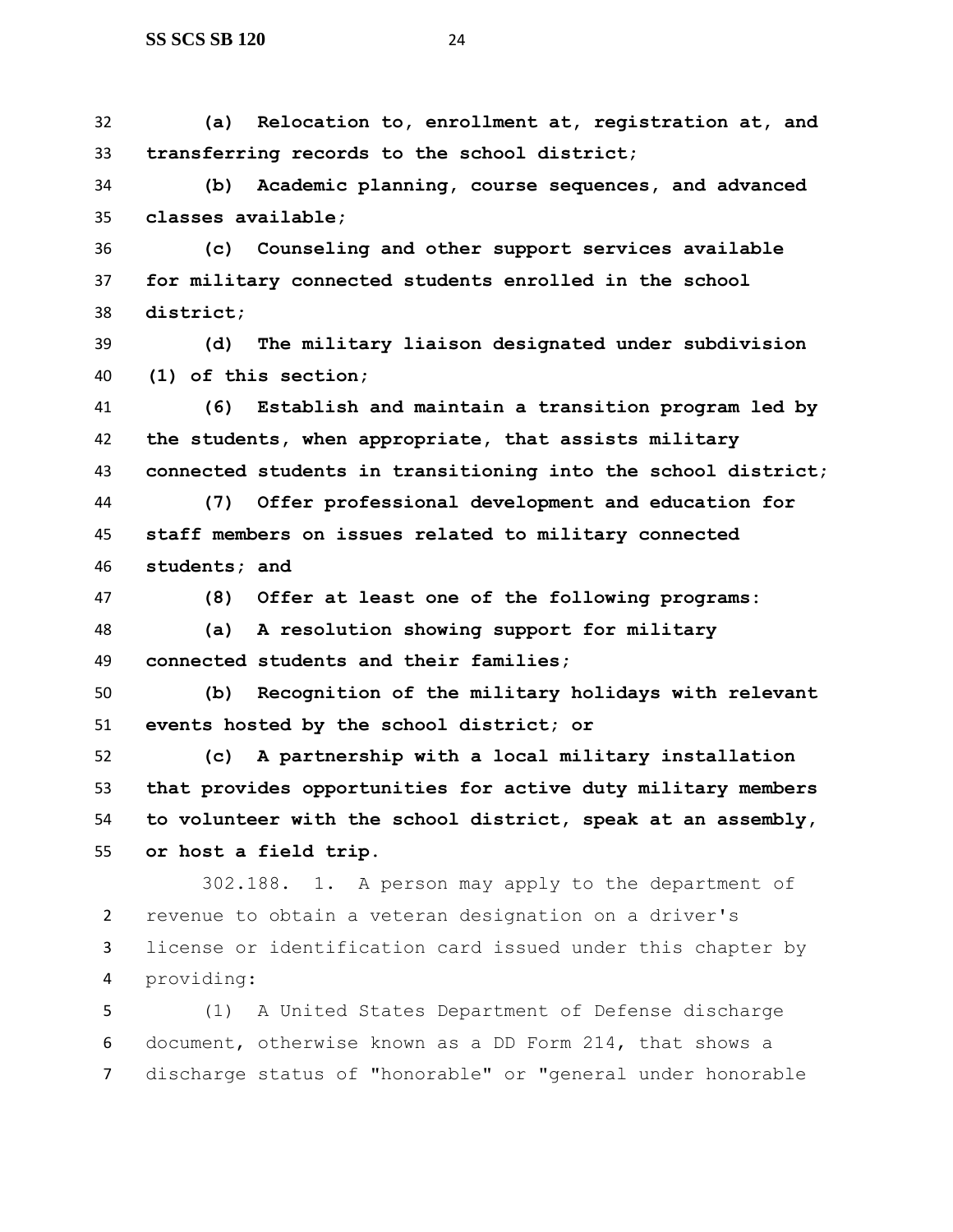conditions" that establishes the person's service in the Armed Forces of the United States; or

 (2) A United States Uniformed Services Identification Card, otherwise known as a DD Form 2, that includes a discharge status of "retired" or "reserve retired" establishing the person's service in the Armed Forces of the United States; or

 (3) A United States Department of Veterans Affairs photo identification card; or

 (4) A discharge document WD AGO 53, WD AGO 55, WD AGO 53-55, NAVPERS 553, NAVMC 78 PD, NAVCG 553, or DD 215 form that shows a discharge status of "honorable" or "general under honorable conditions"; and

 (5) Payment of the fee for the driver's license or identification card authorized under this chapter.

 2. If the person is seeking a duplicate driver's license with the veteran designation and his or her driver's license has not expired, the fee shall be as provided under section 302.185.

 3. The department of revenue **[**may determine the appropriate placement of**] shall place** the veteran designation on the **front of** driver's licenses and identification cards authorized under this section and may promulgate the necessary rules for administration of this section.

 4. Any rule or portion of a rule, as that term is defined in section 536.010, that is created under the authority delegated in this section shall become effective only if it complies with and is subject to all of the provisions of chapter 536 and if applicable, section 536.028. This section and chapter 536 are nonseverable and if any of the powers vested with the general assembly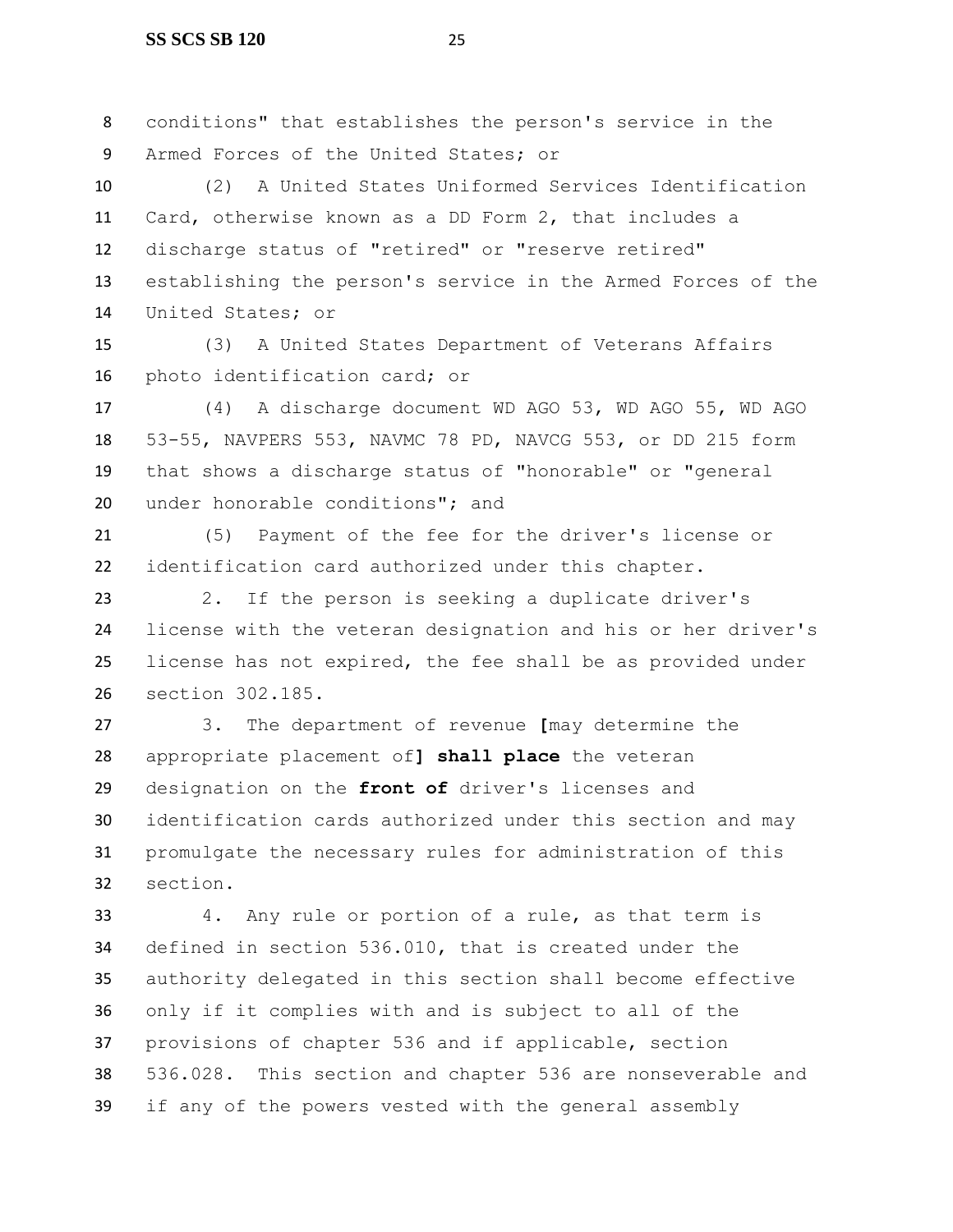#### **SS SCS SB 120** 26

 pursuant to chapter 536 to review, to delay the effective date, or to disapprove and annul a rule are subsequently held unconstitutional, then the grant of rulemaking 43 authority and any rule proposed or adopted after August 28, 2012, shall be invalid and void.

379.122. 1. No insurer shall refuse to write a policy for an applicant or base an adverse underwriting decision**, including but not limited to charging an increased premium,** solely on the fact that the applicant has never purchased such a policy of motor vehicle insurance where the lack of motor vehicle insurance coverage is due to the applicant serving in the armed services and the applicant has not operated a motor vehicle in violation of any financial responsibility or compulsory insurance requirement within the past twelve months.

 2. No insurer shall refuse to write a policy for an applicant or base an adverse underwriting decision**, including but not limited to charging an increased premium,** solely on the fact that the applicant has not owned or been covered by such a policy of motor vehicle insurance during any specified period immediately preceding the date of application where the lack of motor vehicle insurance coverage is due to the applicant serving in the armed services and the applicant has not operated a motor vehicle in violation of any financial responsibility or compulsory insurance requirement within the past twelve months. Nothing in this subsection shall prohibit an insurer from giving a discount for such an applicant that has been covered by a policy of insurance during such a specified period.

 3. Nothing in this section shall prohibit an insurer from basing an adverse underwriting decision on an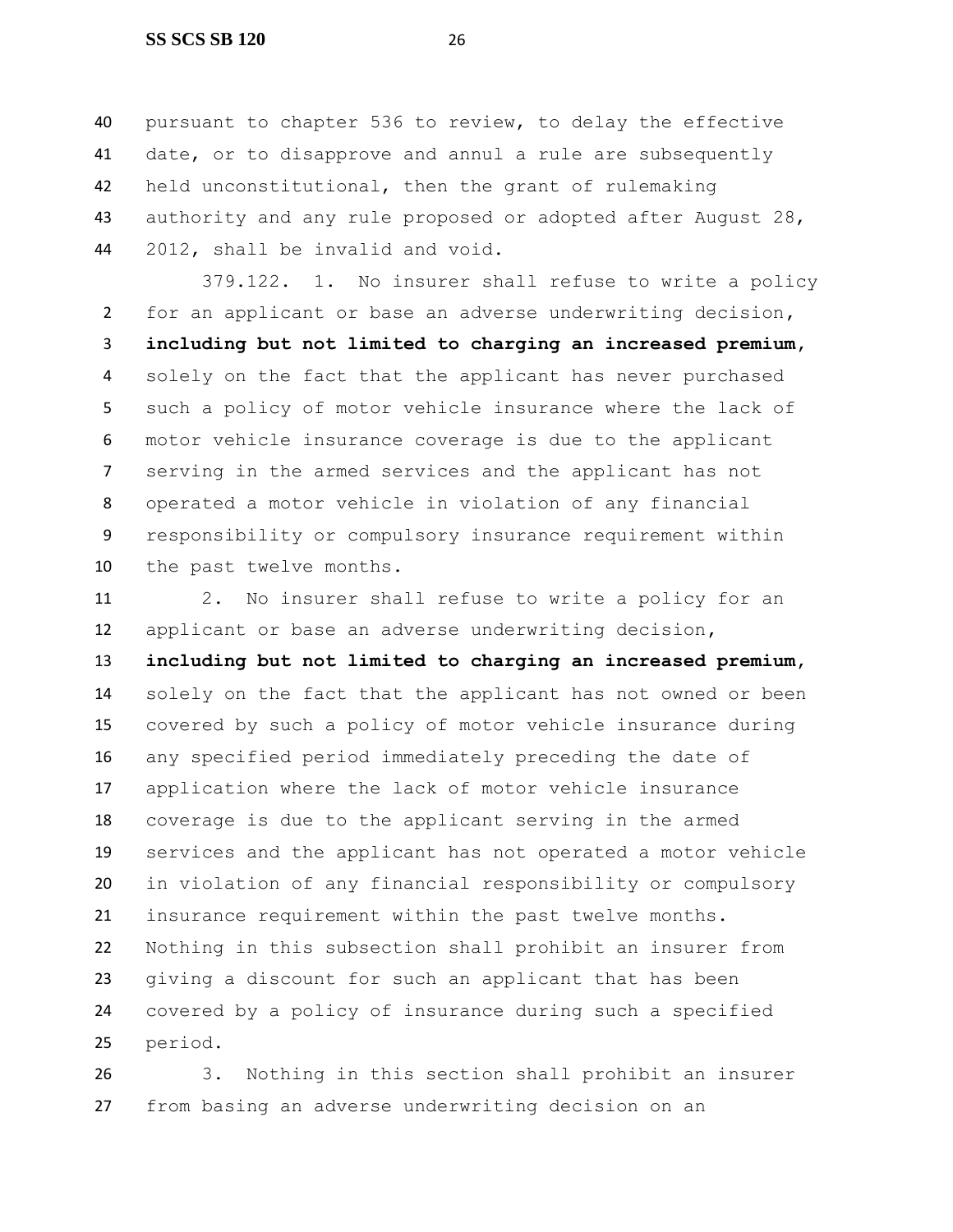applicant's previous driving record where such record indicates that the applicant is a substandard risk.

 4. In order to establish compliance with this section, an insurer may require any applicant claiming to meet the criteria of subsection 1 or 2 of this section to provide proof of eligibility in a manner as the insurer may prescribe.

 **5. The adjutant general shall ensure that members of the state military forces, as defined in section 40.005, receive notice of the protections provided under this section at such time as information regarding the Servicemembers Civil Relief Act, 50 U.S.C. 3901, et seq., is provided, or at such other times as the adjutant general deems appropriate. The notice shall specifically state that insurers are prohibited under this section from refusing to issue a policy of motor vehicle insurance, or from charging higher premiums, based solely on a lack of prior coverage where the lack of prior coverage was due to military service. The secretaries of the branches of the United States Armed Forces are hereby encouraged to likewise notify servicemembers under their jurisdictions of the protections provided under this section.**

 620.2005. 1. As used in sections 620.2000 to 620.2020, the following terms mean:

 (1) "Average wage", the new payroll divided by the number of new jobs, or the payroll of the retained jobs 5 divided by the number of retained jobs;

 (2) "Commencement of operations", the starting date for the qualified company's first new employee, which shall 8 be no later than twelve months from the date of the approval;

 (3) "Contractor", a person, employer, or business entity that enters into an agreement to perform any service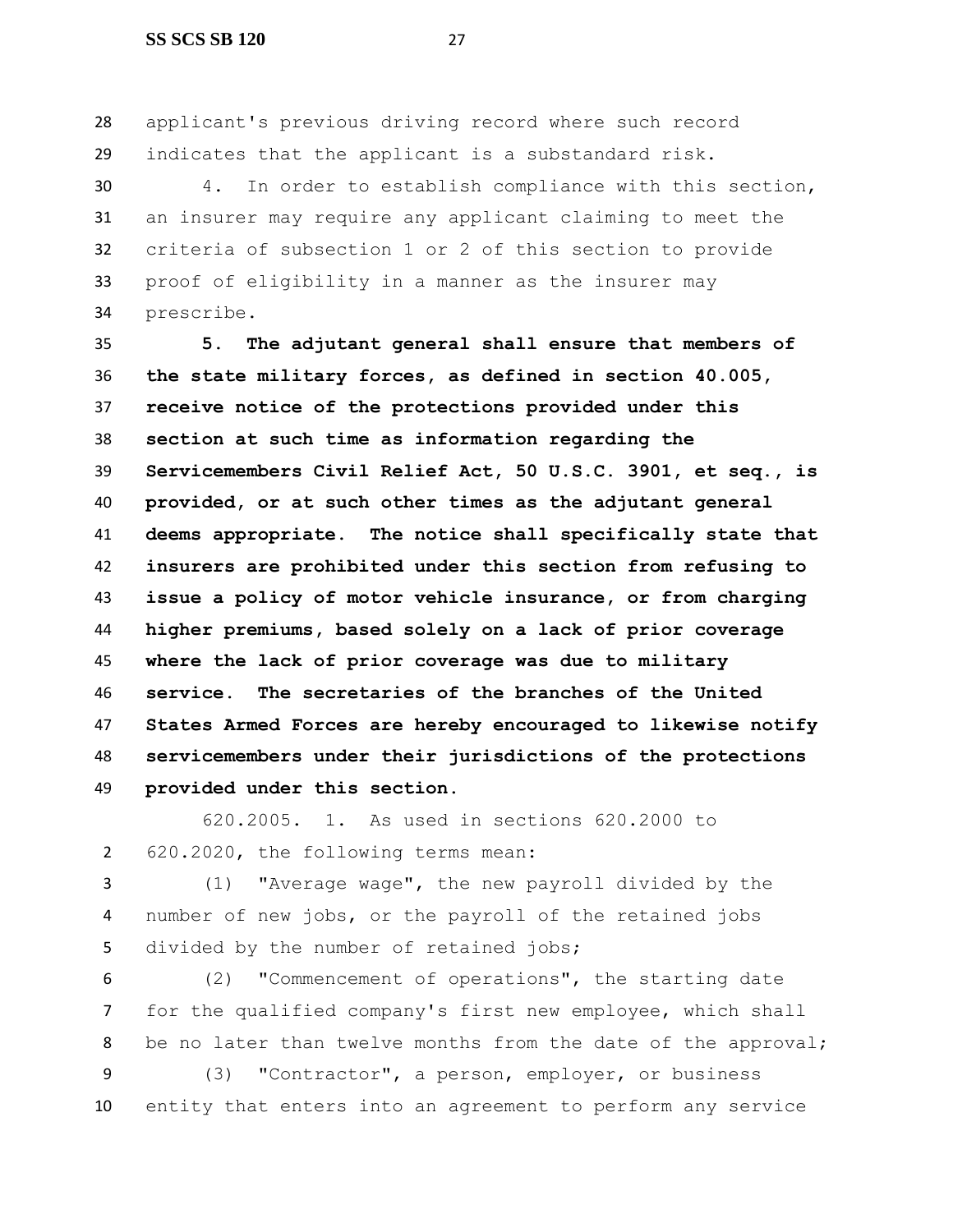or work or to provide a certain product in exchange for valuable consideration. This definition shall include but not be limited to a general contractor, subcontractor, independent contractor, contract employee, project manager, 15 or a recruiting or staffing entity;

 (4) "County average wage", the average wages in each county as determined by the department for the most recently completed full calendar year. However, if the computed county average wage is above the statewide average wage, the statewide average wage shall be deemed the county average wage for such county for the purpose of determining eligibility. The department shall publish the county average wage for each county at least annually. Notwithstanding the provisions of this subdivision to the contrary, for any qualified company that in conjunction with their project is relocating employees from a Missouri county with a higher county average wage, the company shall obtain the endorsement of the governing body of the community from which jobs are being relocated or the county average wage for their project shall be the county average wage for the county from which the employees are being relocated;

 (5) "Department", the Missouri department of economic development;

 (6) "Director", the director of the department of economic development;

 (7) "Employee", a person employed by a qualified company, excluding:

 (a) Owners of the qualified company unless the qualified company is participating in an employee stock ownership plan; or

 (b) Owners of a noncontrolling interest in stock of a qualified company that is publicly traded;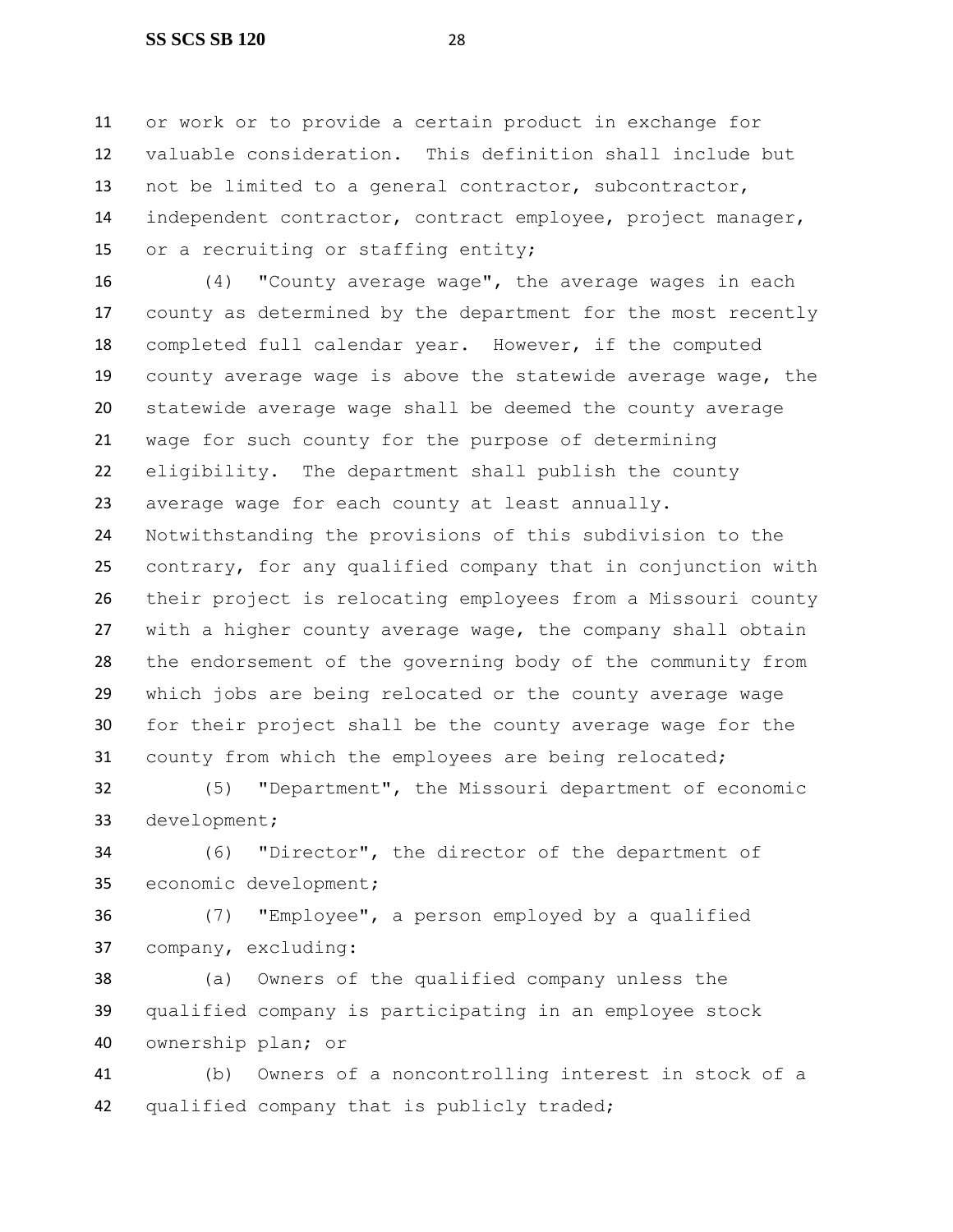(8) "Existing Missouri business", a qualified company that, for the ten-year period preceding submission of a notice of intent to the department, had a physical location in Missouri and full-time employees who routinely performed job duties within Missouri;

 (9) "Full-time employee", an employee of the qualified company that is scheduled to work an average of at least thirty-five hours per week for a twelve-month period, and one for which the qualified company offers health insurance and pays at least fifty percent of such insurance premiums. An employee that spends less than fifty percent of the employee's work time at the facility shall be considered to be located at a facility if the employee receives his or her directions and control from that facility, is on the facility's payroll, one hundred percent of the employee's income from such employment is Missouri income, and the employee is paid at or above the applicable percentage of the county average wage;

 (10) "Industrial development authority", an industrial development authority organized under chapter 349 that has entered into a formal written memorandum of understanding with an entity of the United States Department of Defense regarding a qualified military project;

 (11) "Infrastructure projects", highways, roads, streets, bridges, sewers, traffic control systems and devices, water distribution and supply systems, curbing, sidewalks, storm water and drainage systems, broadband internet infrastructure, and any other similar public improvements, but in no case shall infrastructure projects include private structures;

 (12) "Local incentives", the present value of the dollar amount of direct benefit received by a qualified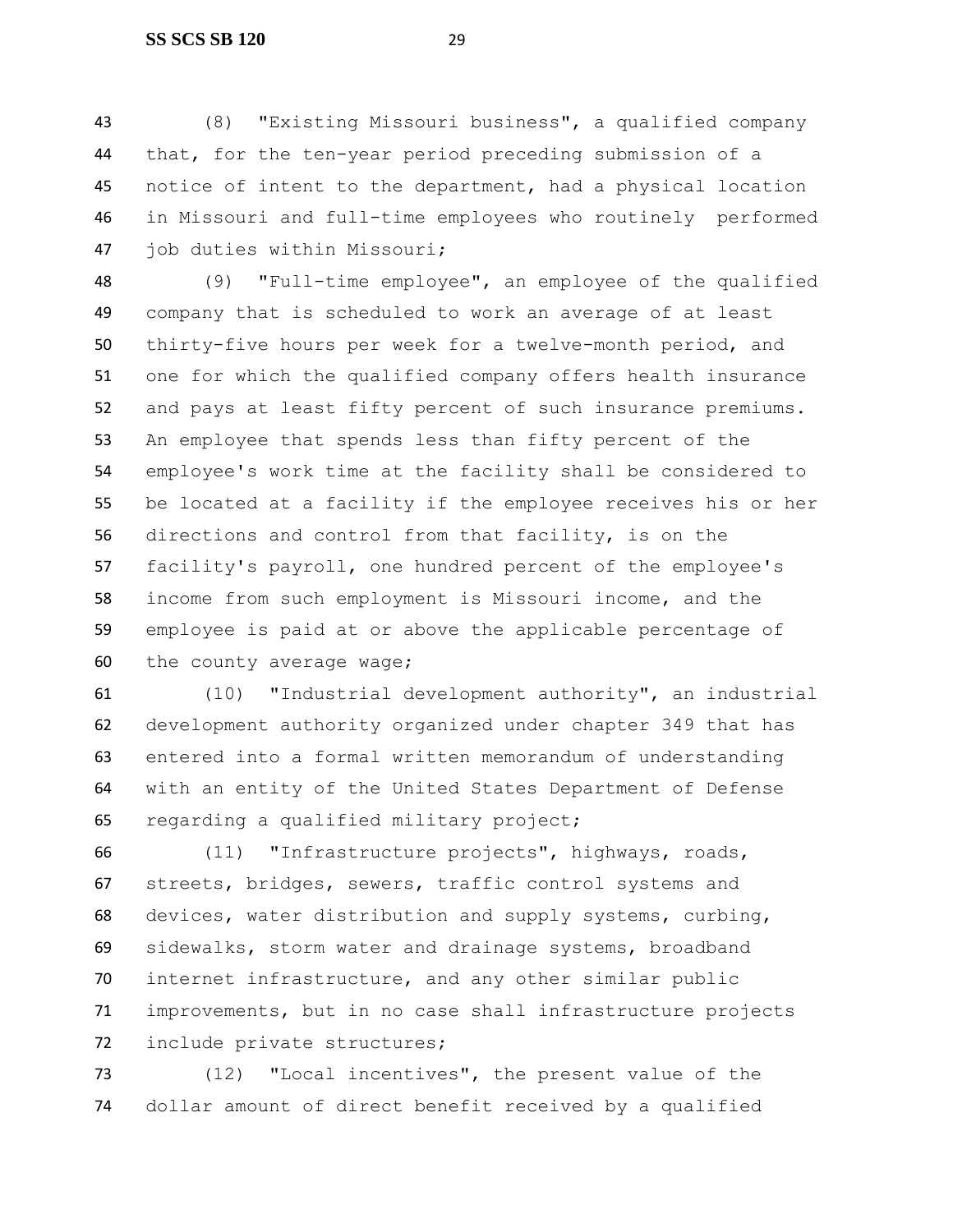company for a project facility from one or more local political subdivisions, but this term shall not include loans or other funds provided to the qualified company that shall be repaid by the qualified company to the political subdivision;

 (13) "Manufacturing capital investment", expenditures made by a qualified manufacturing company to retool or reconfigure a manufacturing project facility directly related to the manufacturing of a new product or the expansion or modification of the manufacture of an existing product;

 (14) "Memorandum of understanding", an agreement executed by an industrial development authority and an entity of the United States Department of Defense, a copy of which is provided to the department of economic development, that states, but is not limited to:

 (a) A requirement for the military to provide the total number of existing jobs, jobs directly created by a qualified military project, and average salaries of such jobs to the industrial development authority and the department of economic development annually for the term of the benefit;

 (b) A requirement for the military to provide an accounting of the expenditures of capital investment made by the military directly related to the qualified military project to the industrial development authority and the department of economic development annually for the term of the benefit;

 (c) The process by which the industrial development authority shall monetize the tax credits annually and any transaction cost or administrative fee charged by the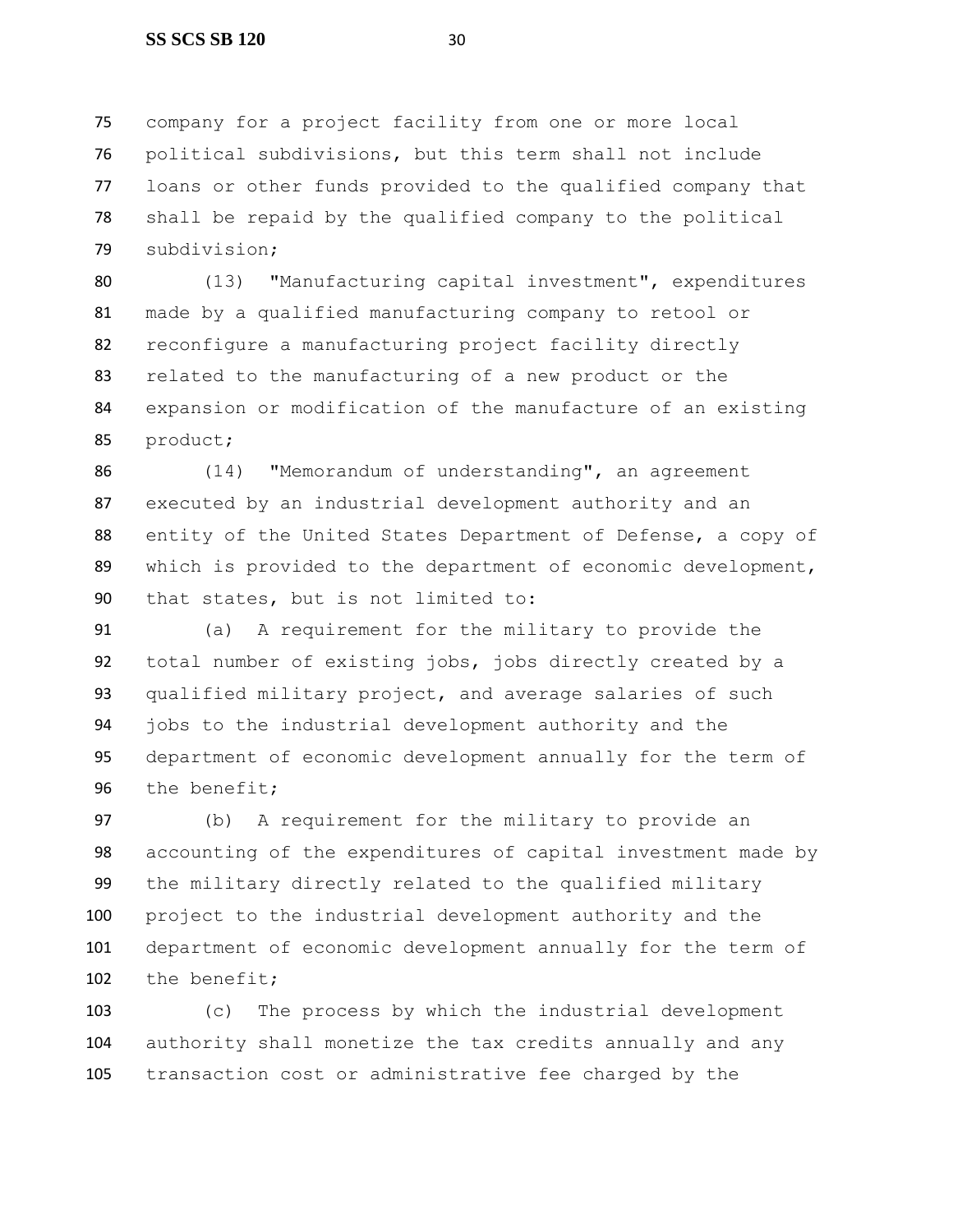industrial development authority to the military on an annual basis;

 (d) A requirement for the industrial development authority to provide proof to the department of economic development of the payment made to the qualified military project annually, including the amount of such payment;

 (e) The schedule of the maximum amount of tax credits which may be authorized in each year for the project and the specified term of the benefit, as provided by the department 115 of economic development; and

 (f) A requirement that the annual benefit paid shall be the lesser of:

118 a. The maximum amount of tax credits authorized; or b. The actual calculated benefit derived from the 120 number of new jobs and average salaries;

 (15) "NAICS" or "NAICS industry classification", the classification provided by the most recent edition of the North American Industry Classification System as prepared by the Executive Office of the President, Office of Management and Budget;

 (16) "New capital investment", shall include costs incurred by the qualified company at the project facility after acceptance by the qualified company of the proposal for benefits from the department or the approval notice of intent, whichever occurs first, for real or personal property, and may include the value of finance or capital leases for real or personal property for the term of such lease at the project facility executed after acceptance by the qualified company of the proposal for benefits from the department or the approval of the notice of intent;

 (17) "New direct local revenue", the present value of the dollar amount of direct net new tax revenues of the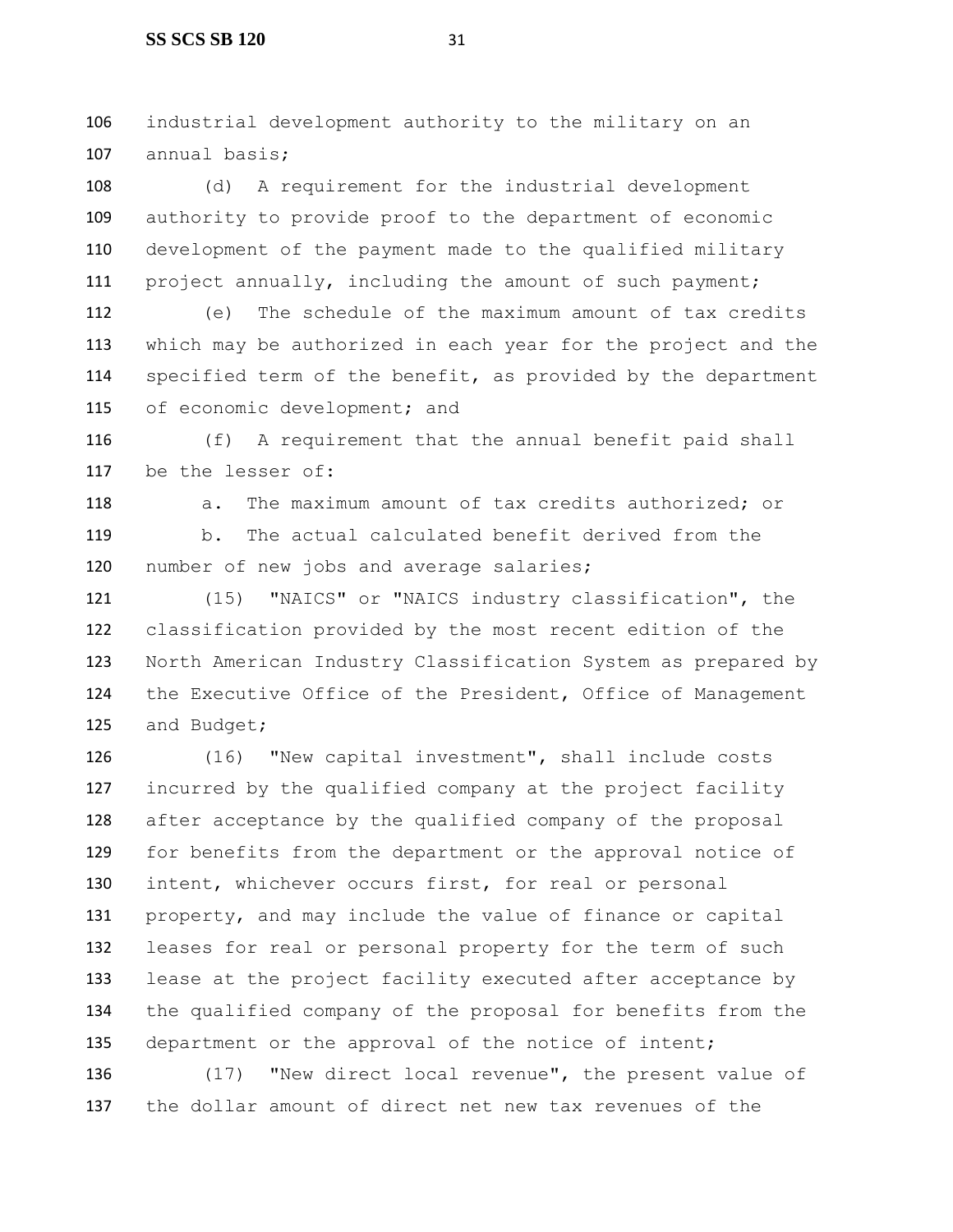local political subdivisions likely to be produced by the project over a ten-year period as calculated by the department, excluding local earnings tax, and net new utility revenues, provided the local incentives include a discount or other direct incentives from utilities owned or 143 operated by the political subdivision;

 (18) "New job", the number of full-time employees located at the project facility that exceeds the project facility base employment less any decrease in the number of full-time employees at related facilities below the related facility base employment. No job that was created prior to 149 the date of the notice of intent shall be deemed a new job;

 (19) "New payroll", the amount of wages paid for all new jobs, located at the project facility during the qualified company's tax year that exceeds the project facility base payroll;

 (20) "New product", a new model or line of a manufactured good that has not been manufactured in Missouri by a qualified manufacturing company at any time prior to 157 the date of the notice of intent, or an existing brand, model, or line of a manufactured good that is redesigned;

 (21) "Notice of intent", a form developed by the department and available online, completed by the qualified company, and submitted to the department stating the qualified company's intent to request benefits under this program. The notice of intent shall be accompanied with a detailed plan by the qualifying company to make good faith efforts to employ, at a minimum, commensurate with the percentage of minority populations in the state of Missouri, as reported in the previous decennial census, the following: racial minorities, contractors who are racial minorities, and contractors that, in turn, employ at a minimum racial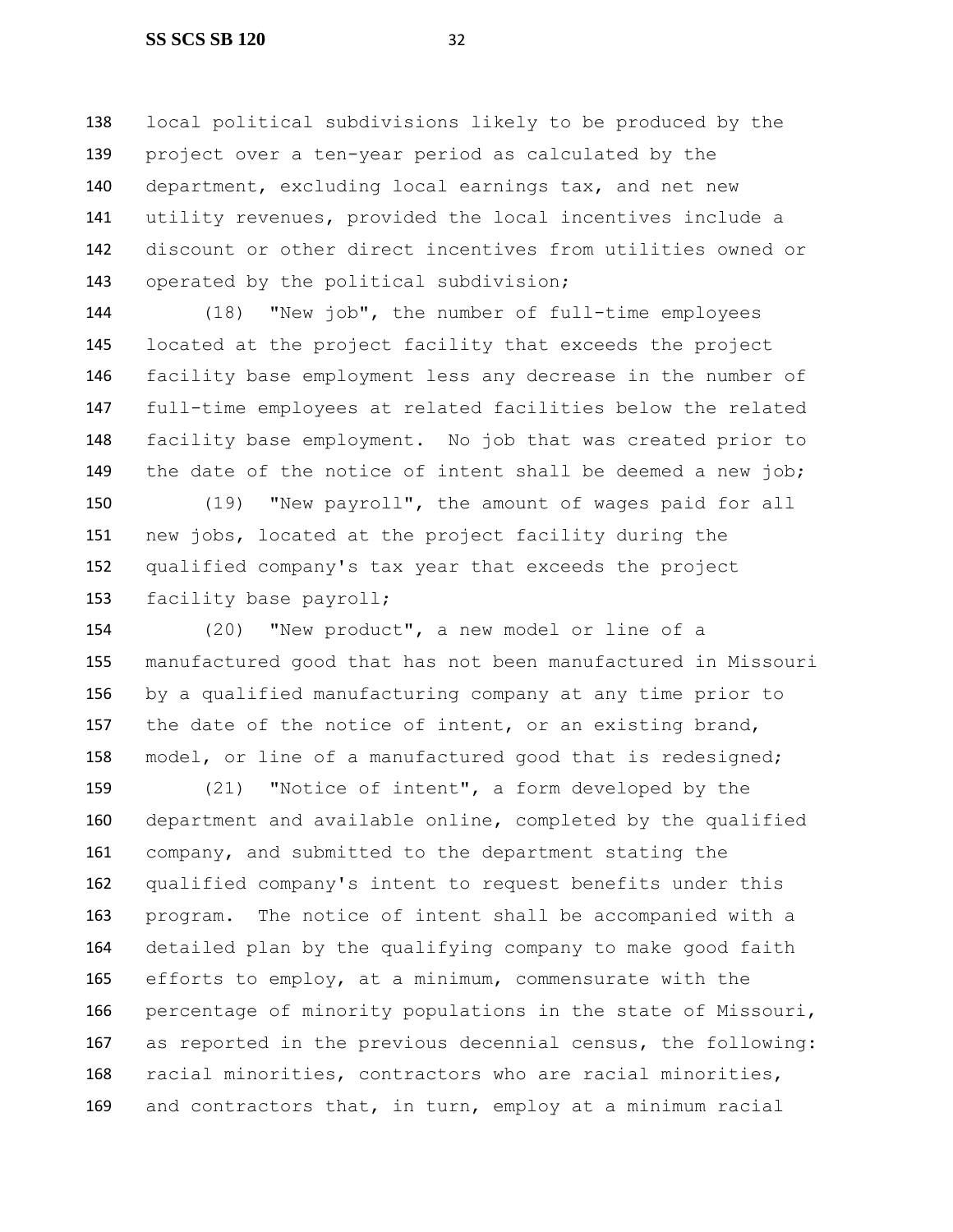minorities commensurate with the percentage of minority populations in the state of Missouri, as reported in the previous decennial census. At a minimum, such plan shall include monitoring the effectiveness of outreach and recruitment strategies in attracting diverse applicants and linking with different or additional referral sources in the event that recruitment efforts fail to produce a diverse pipeline of applicants;

 (22) "Percent of local incentives", the amount of local incentives divided by the amount of new direct local revenue;

 (23) "Program", the Missouri works program established in sections 620.2000 to 620.2020;

 (24) "Project facility", the building or buildings used by a qualified company at which new or retained jobs and any new capital investment are or will be located or by a qualified manufacturing company at which a manufacturing capital investment is or will be located. A project facility may include separate buildings located within sixty miles of each other such that their purpose and operations are interrelated; provided that where the buildings making up the project facility are not located within the same county, the average wage of the new payroll shall exceed the applicable percentage of the highest county average wage among the counties in which the buildings are located. Upon approval by the department, a subsequent project facility may be designated if the qualified company demonstrates a need to relocate to the subsequent project facility at any time during the project period. For qualified military projects, the term "project facility" means the military base or installation at which such qualified military 201 project is or shall be located;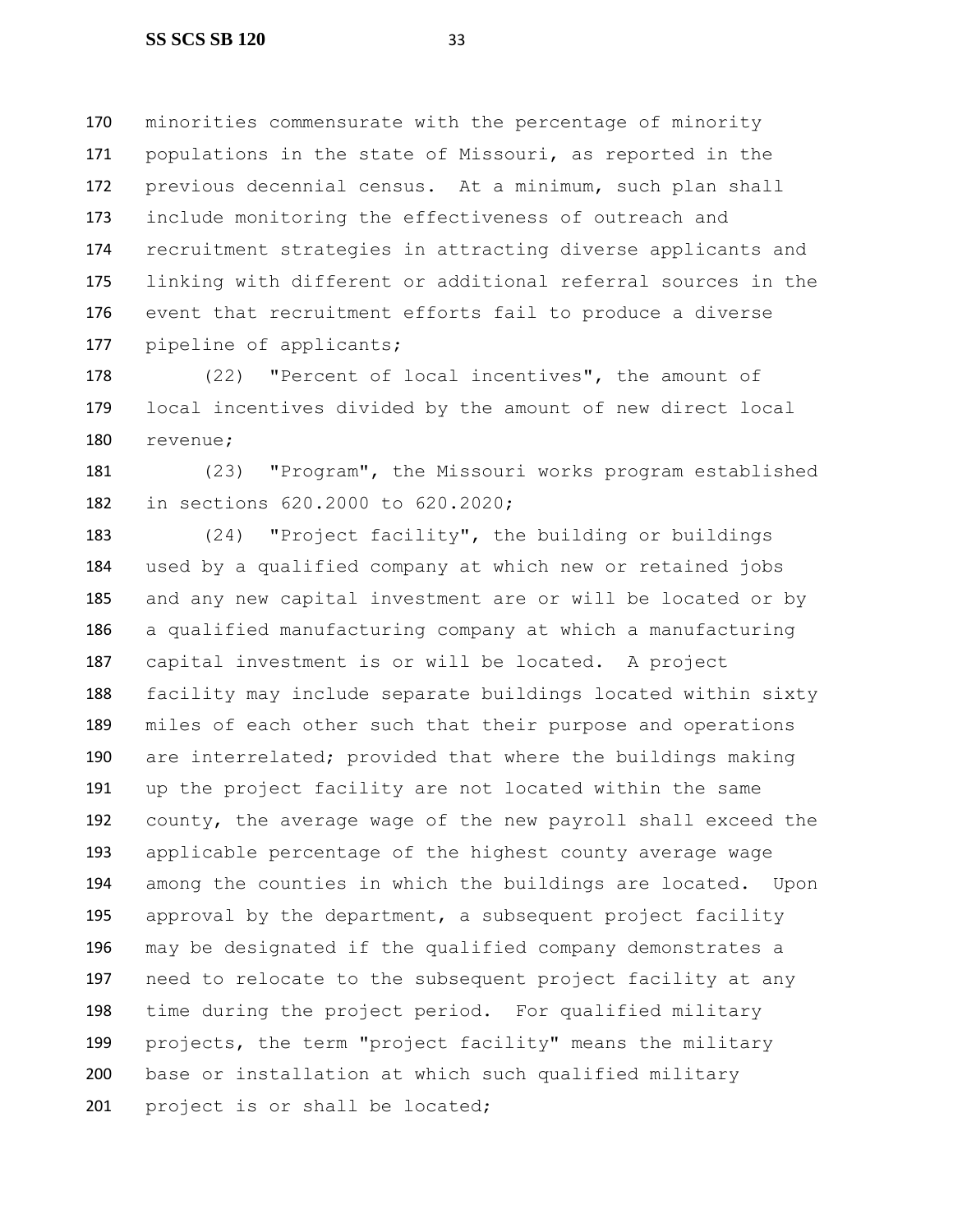(25) "Project facility base employment", the greater of the number of full-time employees located at the project facility on the date of the notice of intent or, for the twelve-month period prior to the date of the notice of intent, the average number of full-time employees located at 207 the project facility. In the event the project facility has not been in operation for a full twelve-month period, the average number of full-time employees for the number of months the project facility has been in operation prior to 211 the date of the notice of intent;

 (26) "Project facility base payroll", the annualized payroll for the project facility base employment or the total amount of taxable wages paid by the qualified company to full-time employees of the qualified company located at the project facility in the twelve months prior to the notice of intent. For purposes of calculating the benefits under this program, the amount of base payroll shall increase each year based on an appropriate measure, as 220 determined by the department;

 (27) "Project period", the time period within which benefits are awarded to a qualified company or within which the qualified company is obligated to perform under an 224 agreement with the department, whichever is greater;

 (28) "Projected net fiscal benefit", the total fiscal benefit to the state less any state benefits offered to the qualified company, as determined by the department;

 (29) "Qualified company", a firm, partnership, joint venture, association, private or public corporation whether 230 organized for profit or not, or headquarters of such entity registered to do business in Missouri that is the owner or operator of a project facility, certifies that it offers health insurance to all full-time employees of all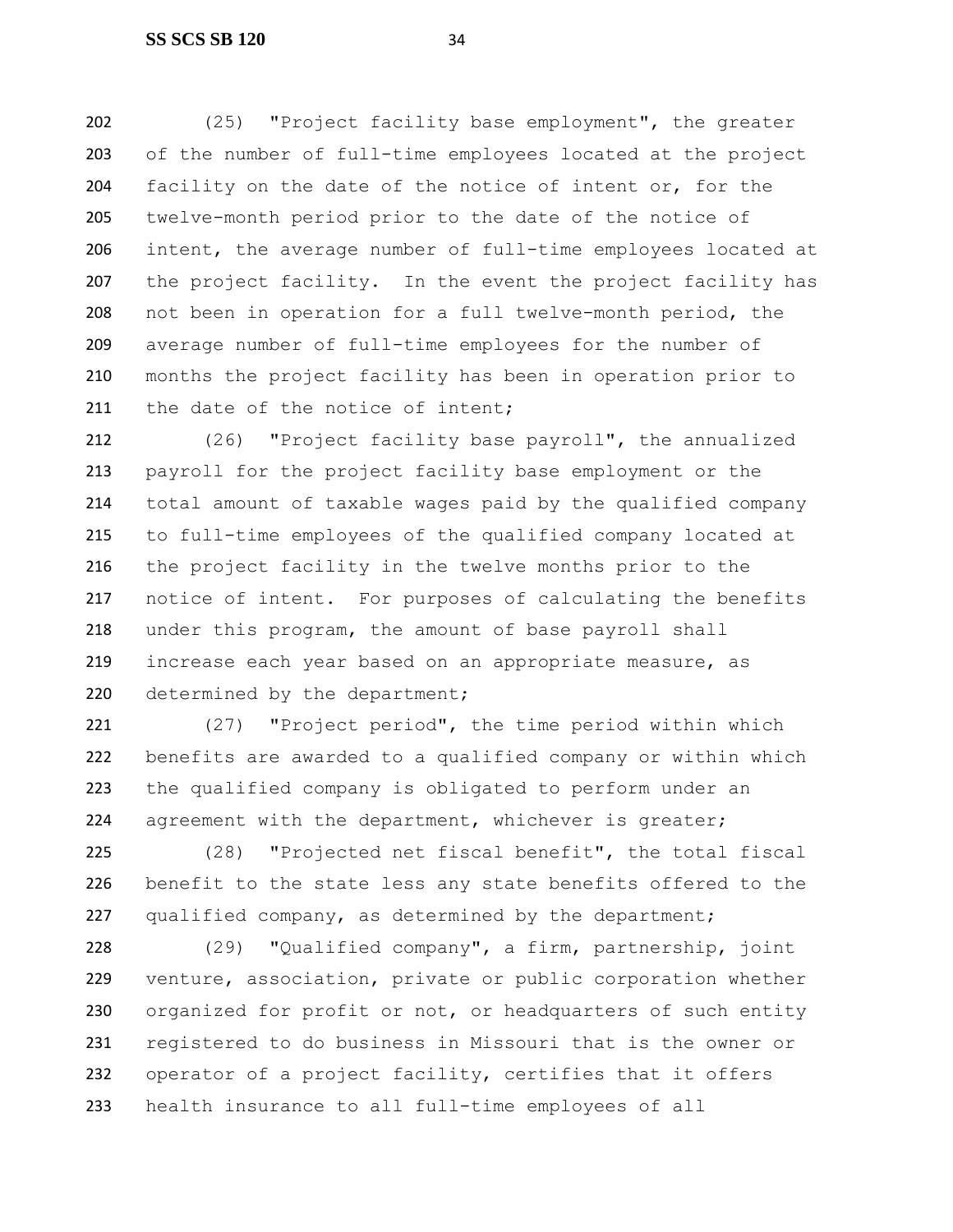234 facilities located in this state, and certifies that it pays at least fifty percent of such insurance premiums. For the purposes of sections 620.2000 to 620.2020, the term "qualified company" shall not include:

 (a) Gambling establishments (NAICS industry group 7132);

 (b) Store front consumer-based retail trade establishments (under NAICS sectors 44 and 45), except with respect to any company headquartered in this state with a majority of its full-time employees engaged in operations not within the NAICS codes specified in this subdivision;

(c) Food and drinking places (NAICS subsector 722);

 (d) Public utilities (NAICS 221 including water and sewer services);

 (e) Any company that is delinquent in the payment of any nonprotested taxes or any other amounts due the state or federal government or any other political subdivision of this state;

 (f) Any company requesting benefits for retained jobs that has filed for or has publicly announced its intention to file for bankruptcy protection. However, a company that has filed for or has publicly announced its intention to file for bankruptcy may be a qualified company provided that such company:

 a. Certifies to the department that it plans to reorganize and not to liquidate; and

 b. After its bankruptcy petition has been filed, it produces proof, in a form and at times satisfactory to the department, that it is not delinquent in filing any tax returns or making any payment due to the state of Missouri, including but not limited to all tax payments due after the filing of the bankruptcy petition and under the terms of the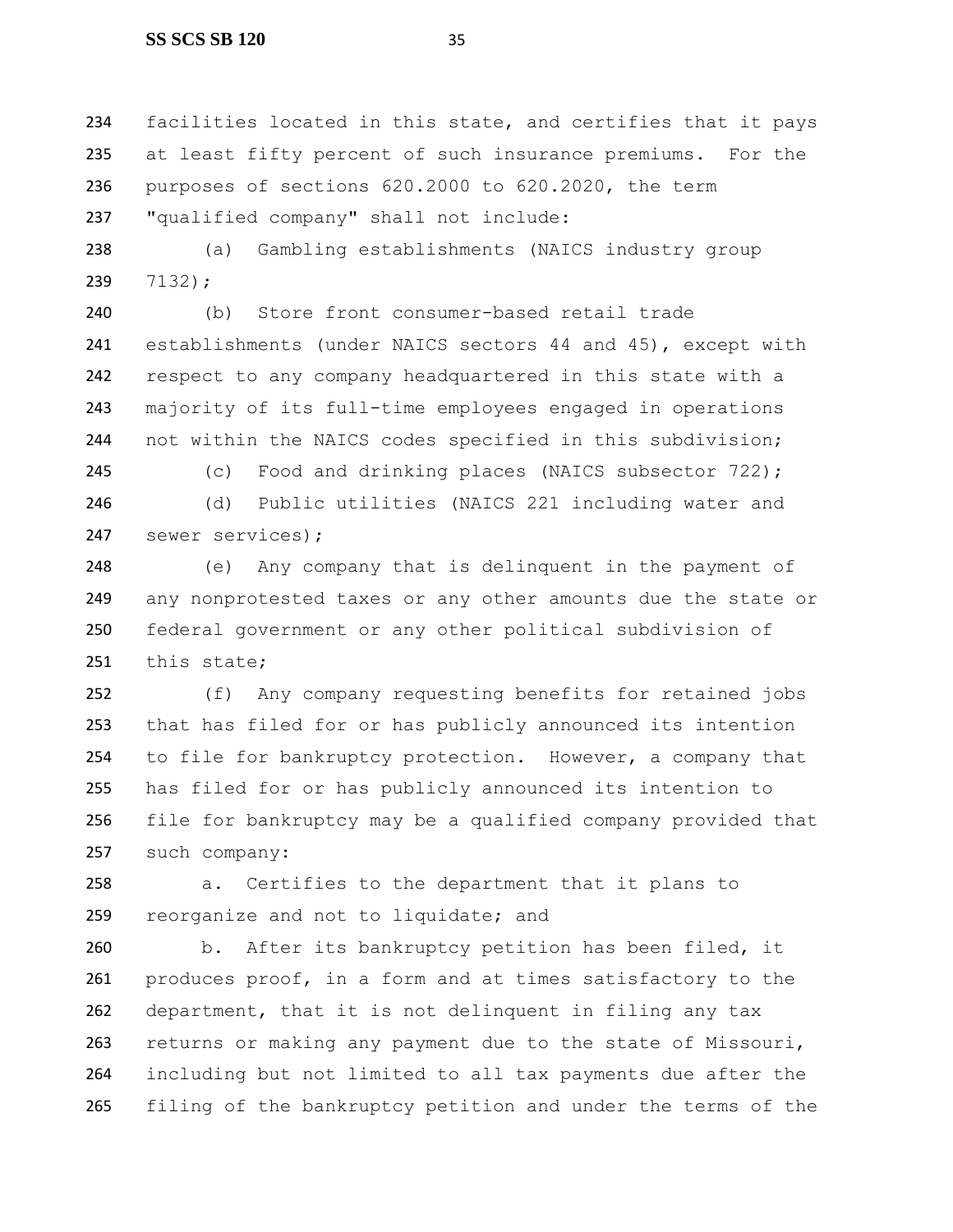plan of reorganization. Any taxpayer who is awarded benefits under this subsection and who files for bankruptcy under Chapter 7 of the United States Bankruptcy Code, Title 11 U.S.C., shall immediately notify the department and shall 270 forfeit such benefits and shall repay the state an amount equal to any state tax credits already redeemed and any withholding taxes already retained;

(g) Educational services (NAICS sector 61);

 (h) Religious organizations (NAICS industry group 8131);

(i) Public administration (NAICS sector 92);

277 (j) Ethanol distillation or production;

(k) Biodiesel production; or

(l) Health care and social services (NAICS sector 62).

 Notwithstanding any provision of this section to the contrary, the headquarters, administrative offices, or research and development facilities of an otherwise excluded business may qualify for benefits if the offices or facilities serve a multistate territory. In the event a national, state, or regional headquarters operation is not the predominant activity of a project facility, the jobs and investment of such operation shall be considered eligible for benefits under this section if the other requirements are satisfied;

 (30) "Qualified manufacturing company", a company that: (a) Is a qualified company that manufactures motor vehicles (NAICS group 3361);

 (b) Manufactures goods at a facility in Missouri; (c) Manufactures a new product or has commenced making a manufacturing capital investment to the project facility necessary for the manufacturing of such new product, or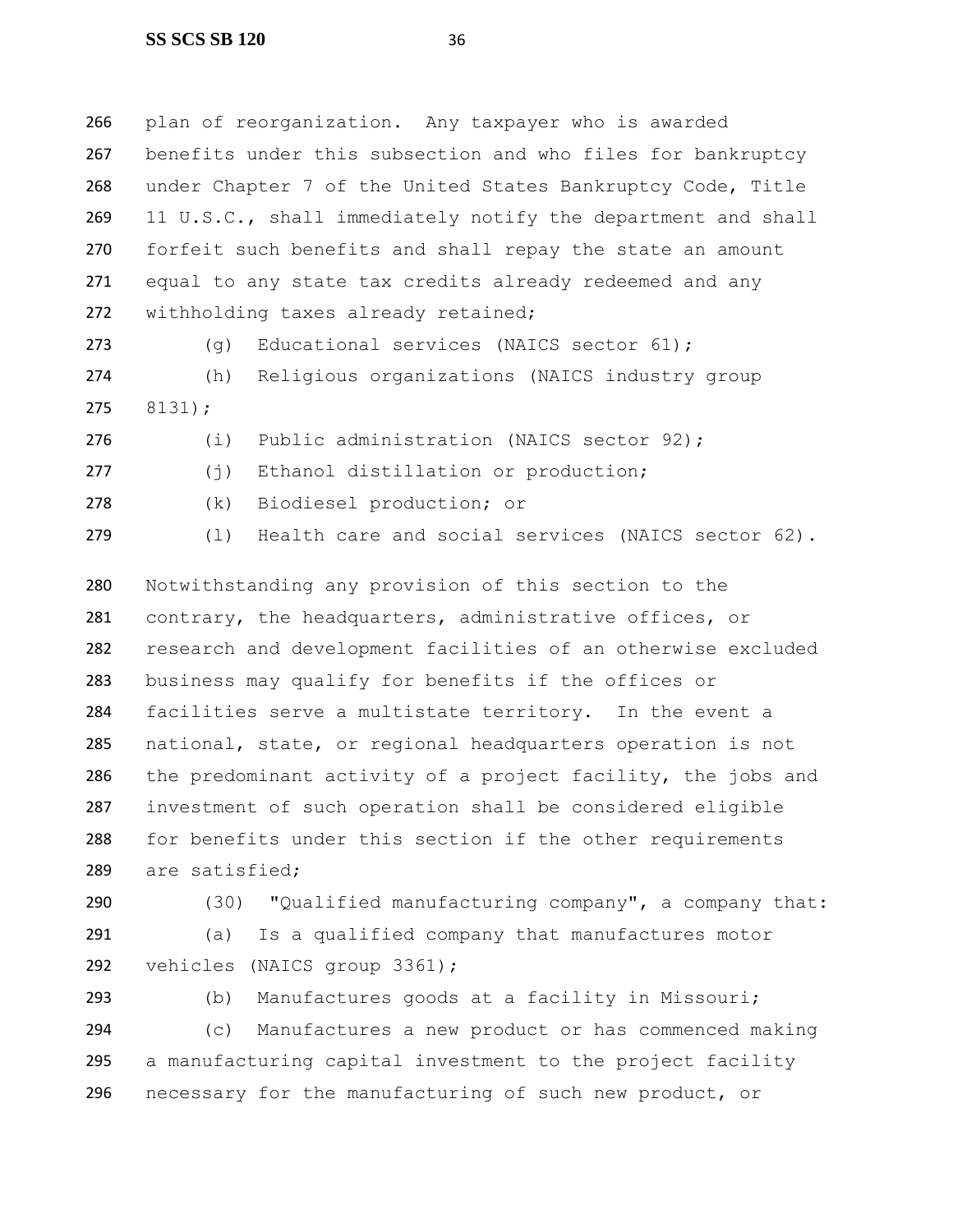modifies or expands the manufacture of an existing product or has commenced making a manufacturing capital investment for the project facility necessary for the modification or expansion of the manufacture of such existing product; and

 (d) Continues to meet the requirements of paragraphs (a) to (c) of this subdivision for the project period;

 (31) "Qualified military project", the expansion or improvement of a military base or installation within this state that causes:

 (a) An increase of ten or more **part-time or full-time** military or civilian support personnel:

 a. Whose average salaries equal or exceed ninety percent of the county average wage; and

 b. Who are offered health insurance, with an entity of the United States Department of Defense paying at least fifty percent of such insurance premiums; and

 (b) Investment in real or personal property at the base or installation expressly for the purposes of serving a new or expanded military activity or unit**.**

 **For the purposes of this subdivision, part-time military or civilian support personnel shall be converted to full-time new jobs by, in hire date order, counting one full-time new job for every thirty-five averaged hours worked per week by part-time military or civilian support personnel in jobs directly created by the qualified military project. For each such full-time new job, the sum of the wages of the part- time military or civilian support personnel combined and converted to form the new job shall be the wage for the one full-time new job. Each part-time military or civilian support personnel whose job is combined and converted for such a full-time new job shall be offered health insurance**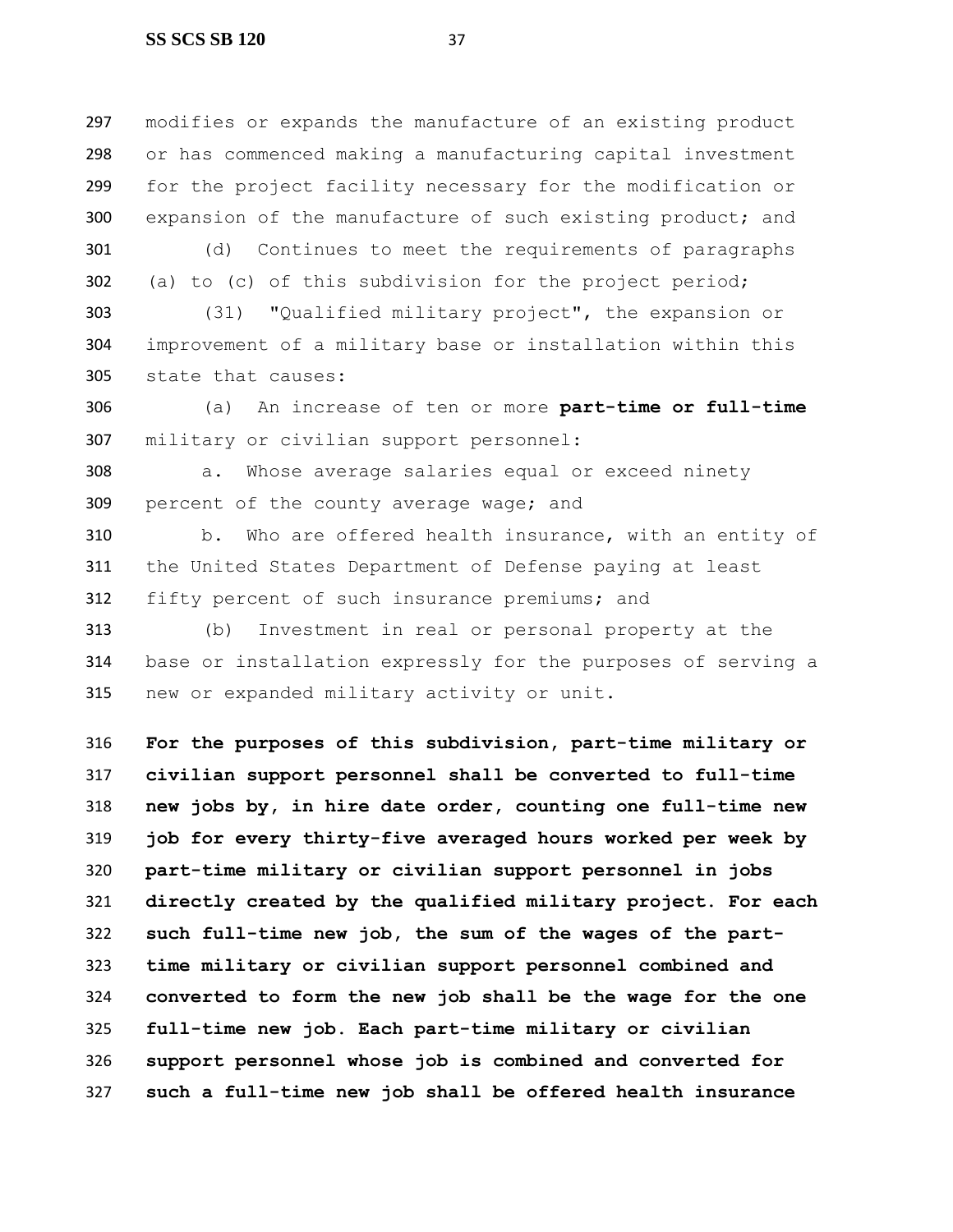## **as described in subparagraph b of paragraph (a) of this subdivision**;

(32) "Related company", shall mean:

 (a) A corporation, partnership, trust, or association controlled by the qualified company;

 (b) An individual, corporation, partnership, trust, or association in control of the qualified company; or

 (c) Corporations, partnerships, trusts or associations controlled by an individual, corporation, partnership, trust, or association in control of the qualified company. As used in this paragraph, "control of a qualified company" shall mean:

 a. Ownership, directly or indirectly, of stock possessing at least fifty percent of the total combined voting power of all classes of stock entitled to vote in the case of a qualified company that is a corporation;

 b. Ownership of at least fifty percent of the capital or profit interest in such qualified company if it is a partnership or association;

 c. Ownership, directly or indirectly, of at least fifty percent of the beneficial interest in the principal or income of such qualified company if it is a trust, and ownership shall be determined as provided in Section 318 of the Internal Revenue Code of 1986, as amended;

 (33) "Related facility", a facility operated by the qualified company or a related company located in this state that is directly related to the operations of the project facility or in which operations substantially similar to the operations of the project facility are performed;

 (34) "Related facility base employment", the greater of the number of full-time employees located at all related 359 facilities on the date of the notice of intent or, for the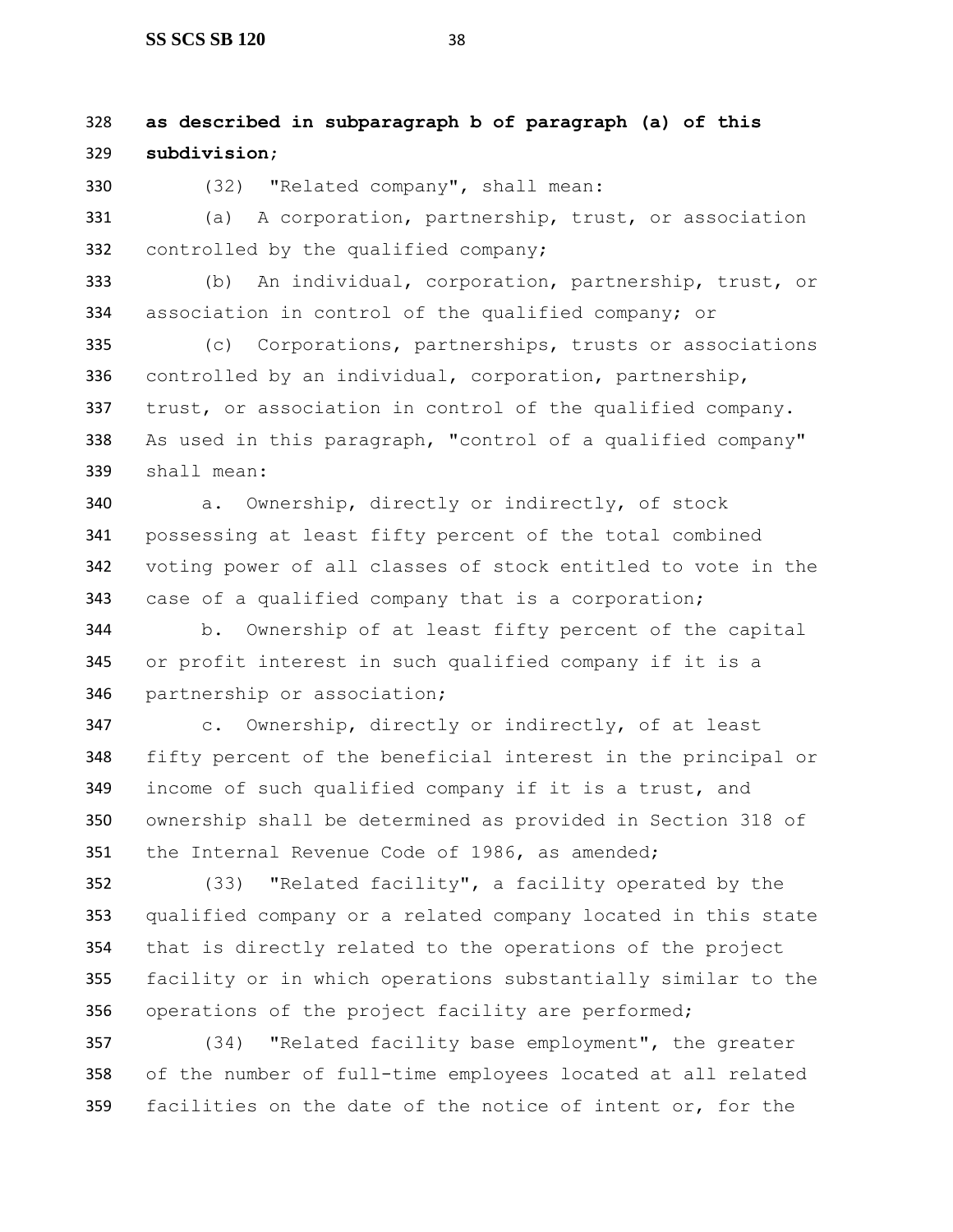#### **SS SCS SB 120** 39

 twelve-month period prior to the date of the notice of intent, the average number of full-time employees located at all related facilities of the qualified company or a related company located in this state;

 (35) "Related facility base payroll", the annualized payroll of the related facility base payroll or the total amount of taxable wages paid by the qualified company to full-time employees of the qualified company located at a related facility in the twelve months prior to the filing of the notice of intent. For purposes of calculating the benefits under this program, the amount of related facility base payroll shall increase each year based on an appropriate measure, as determined by the department;

 (36) "Rural area", a county in Missouri with a population less than seventy-five thousand or that does not contain an individual city with a population greater than fifty thousand according to the most recent federal decennial census;

 (37) "Tax credits", tax credits issued by the department to offset the state taxes imposed by chapters 143 and 148, or which may be sold or refunded as provided for in this program;

 (38) "Withholding tax", the state tax imposed by sections 143.191 to 143.265. For purposes of this program, the withholding tax shall be computed using a schedule as determined by the department based on average wages. 2. This section is subject to the provisions of

section 196.1127.

620.2010. 1. In exchange for the consideration provided by the new tax revenues and other economic stimuli that will be generated by the new jobs created, a qualified company may, for a period of five years from the date the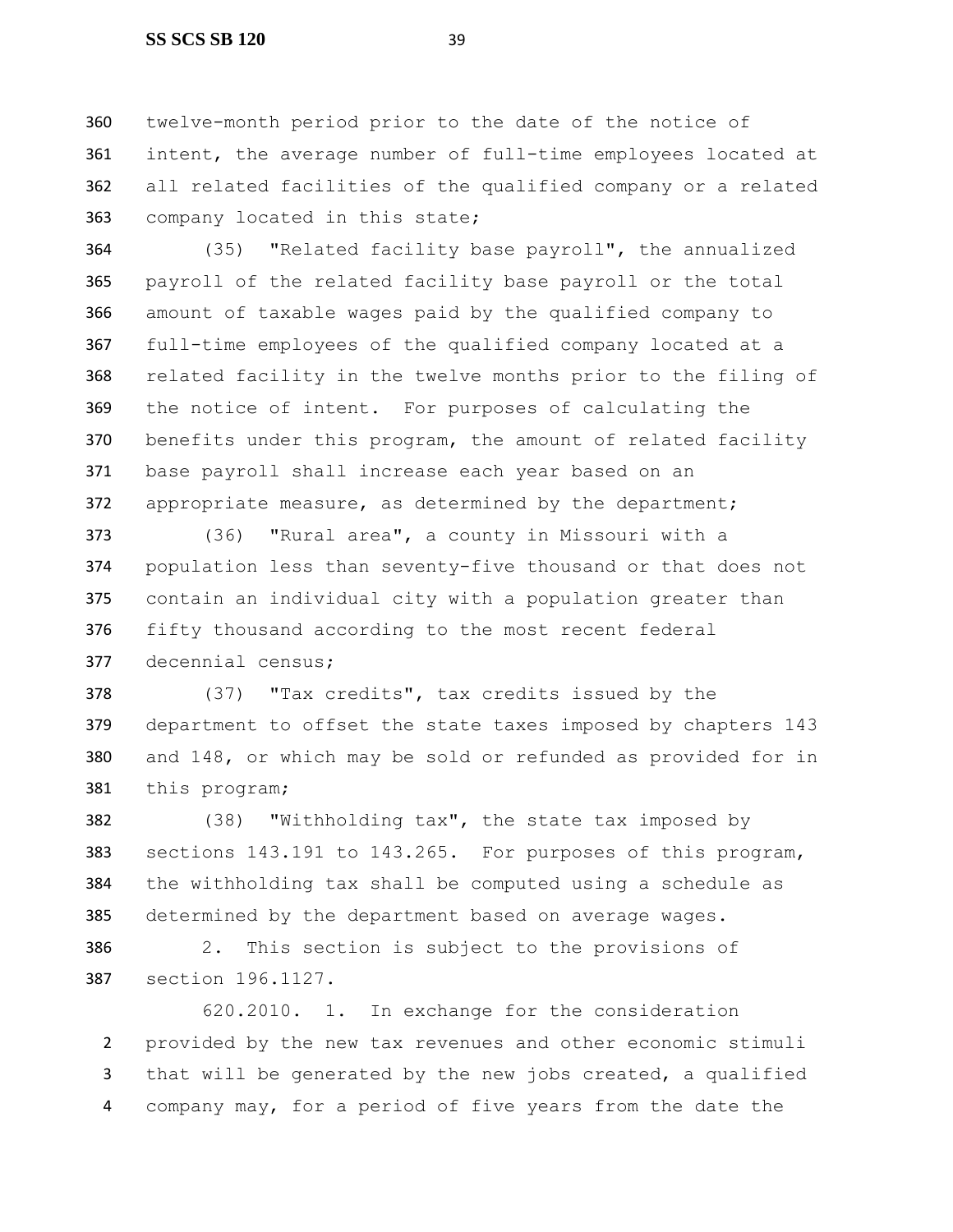#### **SS SCS SB 120** 40

 new jobs are created, or for a period of six years from the date the new jobs are created if the qualified company is an existing Missouri business, retain an amount equal to the withholding tax as calculated under subdivision (38) of section 620.2005 from the new jobs that would otherwise be withheld and remitted by the qualified company under the provisions of sections 143.191 to 143.265 if:

 (1) The qualified company creates ten or more new jobs, and the average wage of the new payroll equals or exceeds ninety percent of the county average wage;

 (2) The qualified company creates two or more new jobs at a project facility located in a rural area, the average wage of the new payroll equals or exceeds ninety percent of the county average wage, and the qualified company commits to making at least one hundred thousand dollars of new capital investment at the project facility within two years; or

 (3) The qualified company creates two or more new jobs at a project facility located within a zone designated under sections 135.950 to 135.963, the average wage of the new payroll equals or exceeds eighty percent of the county average wage, and the qualified company commits to making at least one hundred thousand dollars in new capital investment at the project facility within two years of approval.

 2. In addition to any benefits available under subsection 1 of this section, the department may award a qualified company that satisfies subdivision (1) of subsection 1 of this section additional tax credits, issued each year for a period of five years from the date the new jobs are created, or for a period of six years from the date the new jobs are created if the qualified company is an existing Missouri business, in an amount equal to or less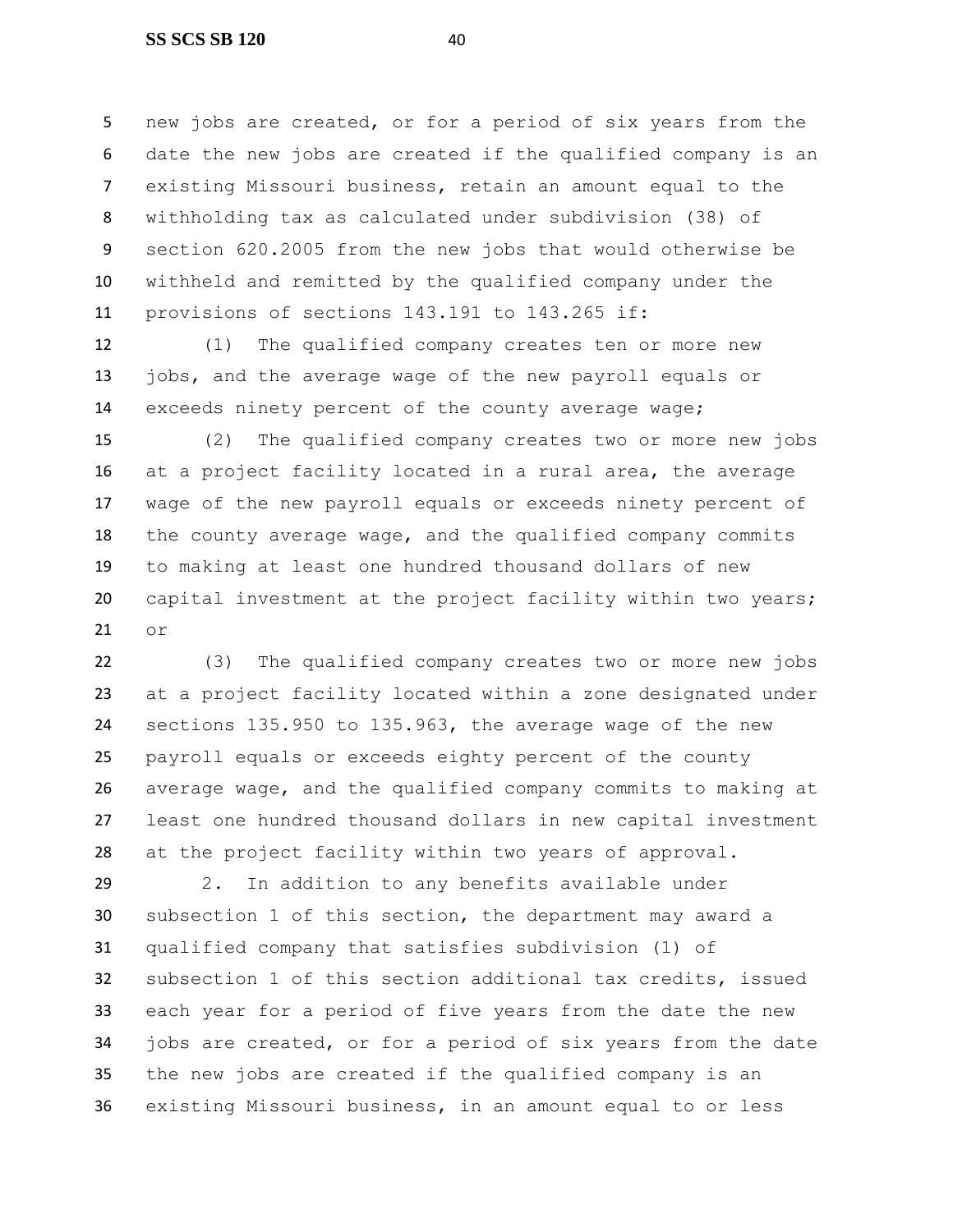than six percent of new payroll; provided that in no event may the total amount of benefits awarded to a qualified company under this section exceed nine percent of new payroll in any calendar year. The amount of tax credits awarded to a qualified company under this subsection shall 42 not exceed the projected net fiscal benefit to the state, as 43 determined by the department, and shall not exceed the least amount necessary to obtain the qualified company's commitment to initiate the project. In determining the amount of tax credits to award to a qualified company under this subsection or a qualified manufacturing company under subsection 3 of this section, the department shall consider the following factors:

 (1) The significance of the qualified company's need 51 for program benefits;

 (2) The amount of projected net fiscal benefit to the state of the project and the period in which the state would realize such net fiscal benefit;

 (3) The overall size and quality of the proposed project, including the number of new jobs, new capital investment, manufacturing capital investment, proposed wages, growth potential of the qualified company, the potential multiplier effect of the project, and similar factors;

 (4) The financial stability and creditworthiness of the qualified company;

(5) The level of economic distress in the area;

 (6) An evaluation of the competitiveness of alternative locations for the project facility, as applicable; and

(7) The percent of local incentives committed.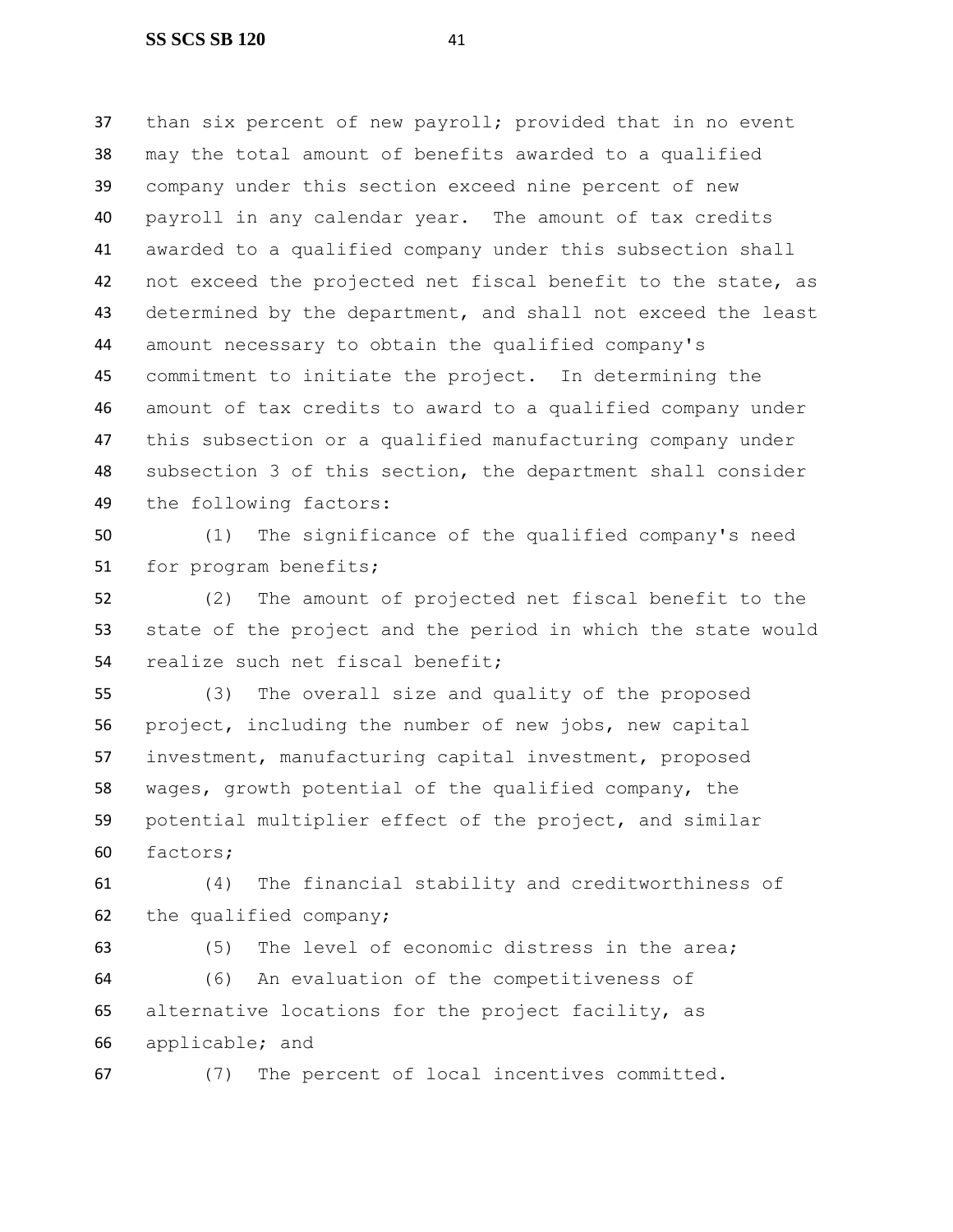3. (1) The department may award tax credits to a qualified manufacturing company that makes a manufacturing capital investment of at least five hundred million dollars not more than three years following the department's approval of a notice of intent and the execution of an agreement that meets the requirements of subsection 4 of this section. Such tax credits shall be issued no earlier than January 1, 2023, and may be issued each year for a period of five years. A qualified manufacturing company may qualify for an additional five-year period under this subsection if it makes an additional manufacturing capital investment of at least two hundred fifty million dollars within five years of the department's approval of the original notice of intent.

 (2) The maximum amount of tax credits that any one qualified manufacturing company may receive under this subsection shall not exceed five million dollars per calendar year. The aggregate amount of tax credits awarded to all qualified manufacturing companies under this subsection shall not exceed ten million dollars per calendar year.

 (3) If, at the project facility at any time during the project period, the qualified manufacturing company discontinues the manufacturing of the new product, or discontinues the modification or expansion of an existing product, and does not replace it with a subsequent or additional new product or with a modification or expansion of an existing product, the company shall immediately cease receiving any benefit awarded under this subsection for the remainder of the project period and shall forfeit all rights to retain or receive any benefit awarded under this subsection for the remainder of such period.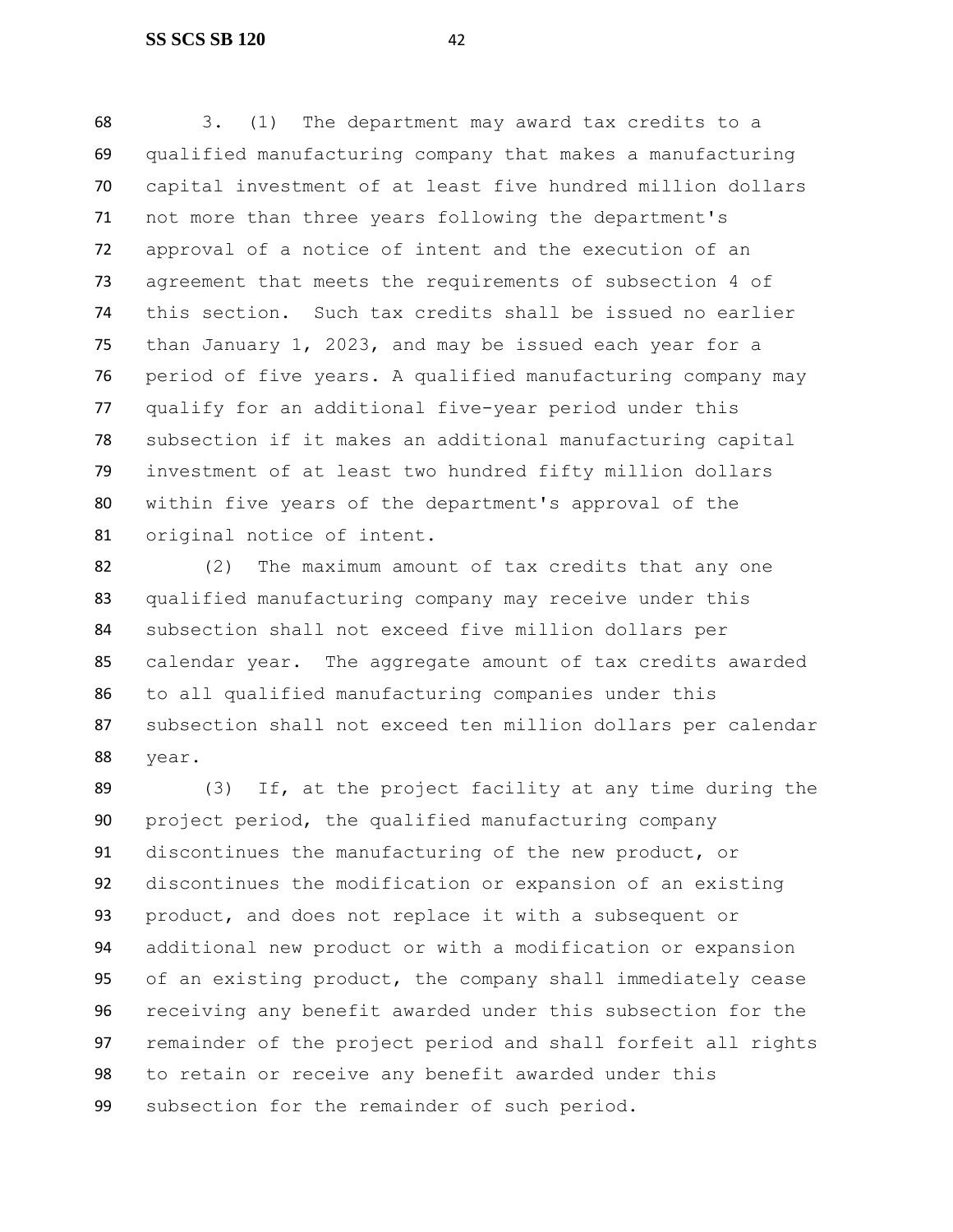(4) Notwithstanding any other provision of law to the contrary, any qualified manufacturing company that is awarded benefits under this section shall not simultaneously receive tax credits or exemptions under sections 100.700 to 100.850 for the jobs created or retained or capital improvement that qualified for benefits under this section. The provisions of subsection 5 of section 285.530 shall not apply to a qualified manufacturing company that is awarded benefits under this section.

 4. Upon approval of a notice of intent to receive tax credits under subsection 2, 3, 6, or 7 of this section, the department and the qualified company shall enter into a written agreement covering the applicable project period. The agreement shall specify, at a minimum:

 (1) The committed number of new jobs, new payroll, and new capital investment, or the manufacturing capital investment and committed percentage of retained jobs for 117 each year during the project period;

 (2) The date or time period during which the tax credits shall be issued, which may be immediately or over a period not to exceed two years from the date of approval of 121 the notice of intent;

 (3) Clawback provisions, as may be required by the department;

 (4) Financial guarantee provisions as may be required by the department, provided that financial guarantee provisions shall be required by the department for tax credits awarded under subsection 7 of this section; and

128 (5) Any other provisions the department may require. 5. In lieu of the benefits available under sections 1 and 2 of this section, and in exchange for the consideration provided by the new tax revenues and other economic stimuli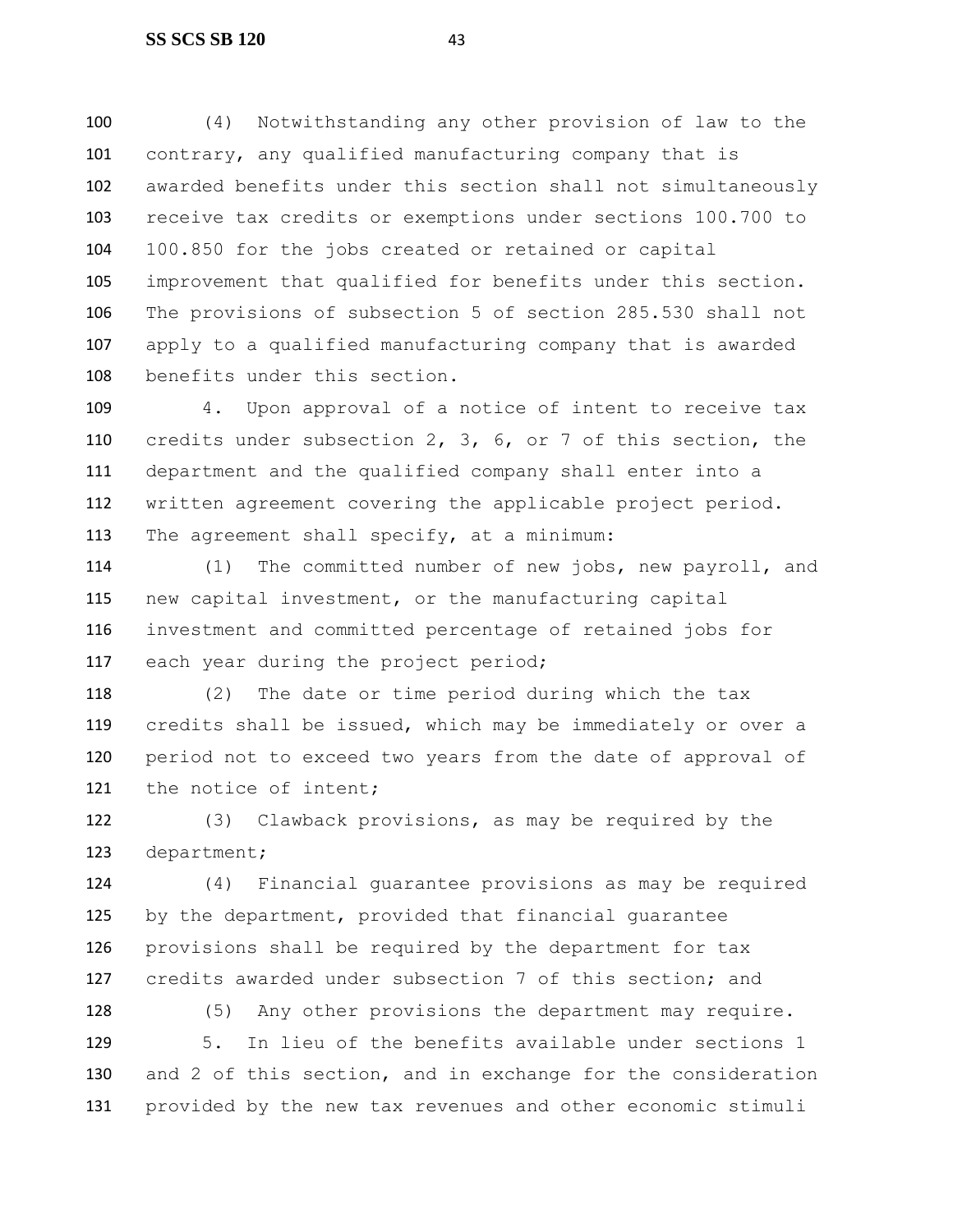that will be generated by the new jobs created by the program, a qualified company may, for a period of five years from the date the new jobs are created, or for a period of six years from the date the new jobs are created if the qualified company is an existing Missouri business, retain an amount equal to the withholding tax as calculated under subdivision (38) of section 620.2005 from the new jobs that would otherwise be withheld and remitted by the qualified company under the provisions of sections 143.191 to 143.265 equal to:

 (1) Six percent of new payroll for a period of five years from the date the required number of new jobs were created if the qualified company creates one hundred or more new jobs and the average wage of the new payroll equals or exceeds one hundred twenty percent of the county average 147 wage of the county in which the project facility is located; or

 (2) Seven percent of new payroll for a period of five years from the date the required number of jobs were created if the qualified company creates one hundred or more new jobs and the average wage of the new payroll equals or exceeds one hundred forty percent of the county average wage of the county in which the project facility is located.

 The department shall issue a refundable tax credit for any difference between the amount of benefit allowed under this subsection and the amount of withholding tax retained by the company, in the event the withholding tax is not sufficient to provide the entire amount of benefit due to the qualified company under this subsection.

 6. In addition to the benefits available under subsection 5 of this section, the department may award a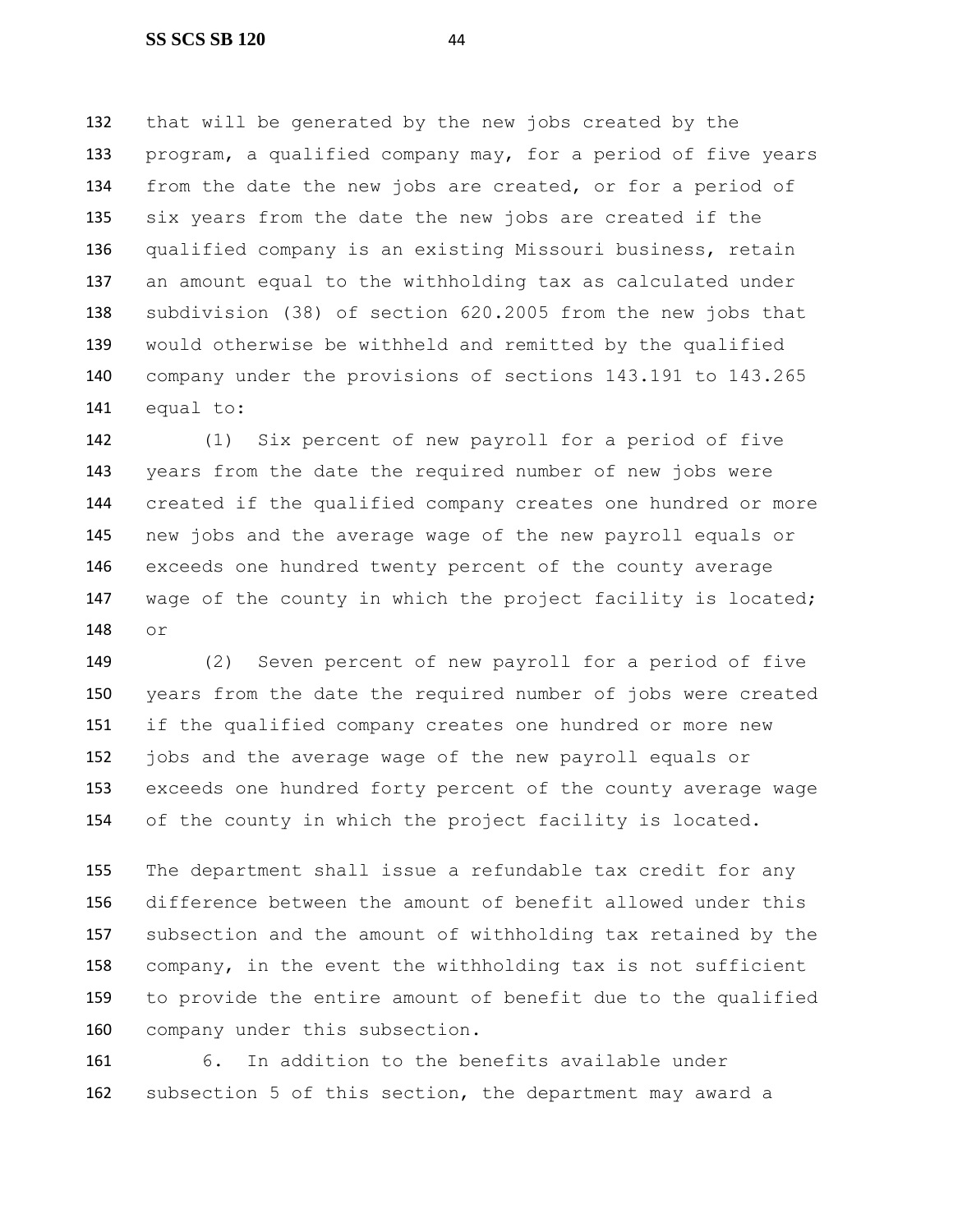qualified company that satisfies the provisions of subsection 5 of this section additional tax credits, issued each year for a period of five years from the date the new 166 jobs are created, or for a period of six years from the date the new jobs are created if the qualified company is an existing Missouri business, in an amount equal to or less 169 than three percent of new payroll; provided that in no event may the total amount of benefits awarded to a qualified company under this section exceed nine percent of new payroll in any calendar year. The amount of tax credits awarded to a qualified company under this subsection shall not exceed the projected net fiscal benefit to the state, as 175 determined by the department, and shall not exceed the least amount necessary to obtain the qualified company's commitment to initiate the project. In determining the amount of tax credits to award to a qualified company under this subsection, the department shall consider the factors provided under subsection 2 of this section.

 7. In lieu of the benefits available under subsections 1, 2, 5, and 6 of this section, and in exchange for the consideration provided by the new tax revenues and other economic stimuli that will be generated by the new jobs and new capital investment created by the program, the department may award a qualified company that satisfies the provisions of subdivision (1) of subsection 1 of this section tax credits, issued within one year following the qualified company's acceptance of the department's proposal for benefits, in an amount equal to or less than nine percent of new payroll. The amount of tax credits awarded to a qualified company under this subsection shall not exceed the projected net fiscal benefit to the state, as determined by the department, and shall not exceed the least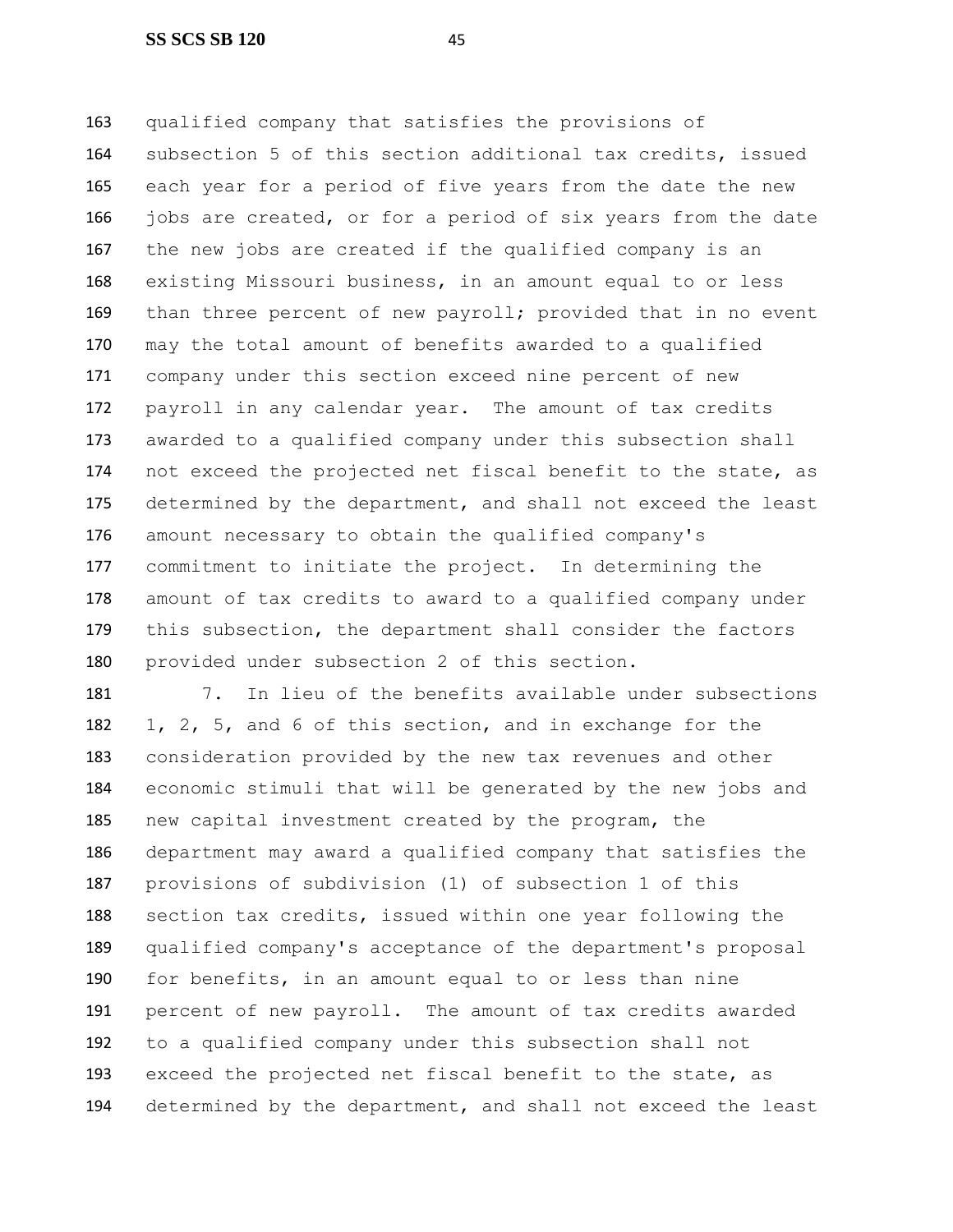amount necessary to obtain the qualified company's commitment to initiate the project. In determining the amount of tax credits to award to a qualified company under this subsection, the department shall consider the factors provided under subsection 2 of this section and the qualified company's commitment to new capital investment and new job creation within the state for a period of not less than ten years. For the purposes of this subsection, each qualified company shall have an average wage of the new payroll that equals or exceeds one hundred percent of the county average wage. Notwithstanding the provisions of section 620.2020 to the contrary, this subsection, shall expire on June 30, 2025.

 8. No benefits shall be available under this section for any qualified company that has performed significant, project-specific site work at the project facility, 211 purchased machinery or equipment related to the project, or has publicly announced its intention to make new capital investment or manufacturing capital investment at the project facility prior to receipt of a proposal for benefits under this section or approval of its notice of intent, whichever occurs first.

 9. In lieu of any other benefits under this chapter, the department of economic development may award a tax credit to an industrial development authority for a qualified military project in an amount equal to the estimated withholding taxes associated with the **part-time and full-time** civilian and military new jobs located at the facility and directly impacted by the project. The amount of the tax credit shall be calculated by multiplying: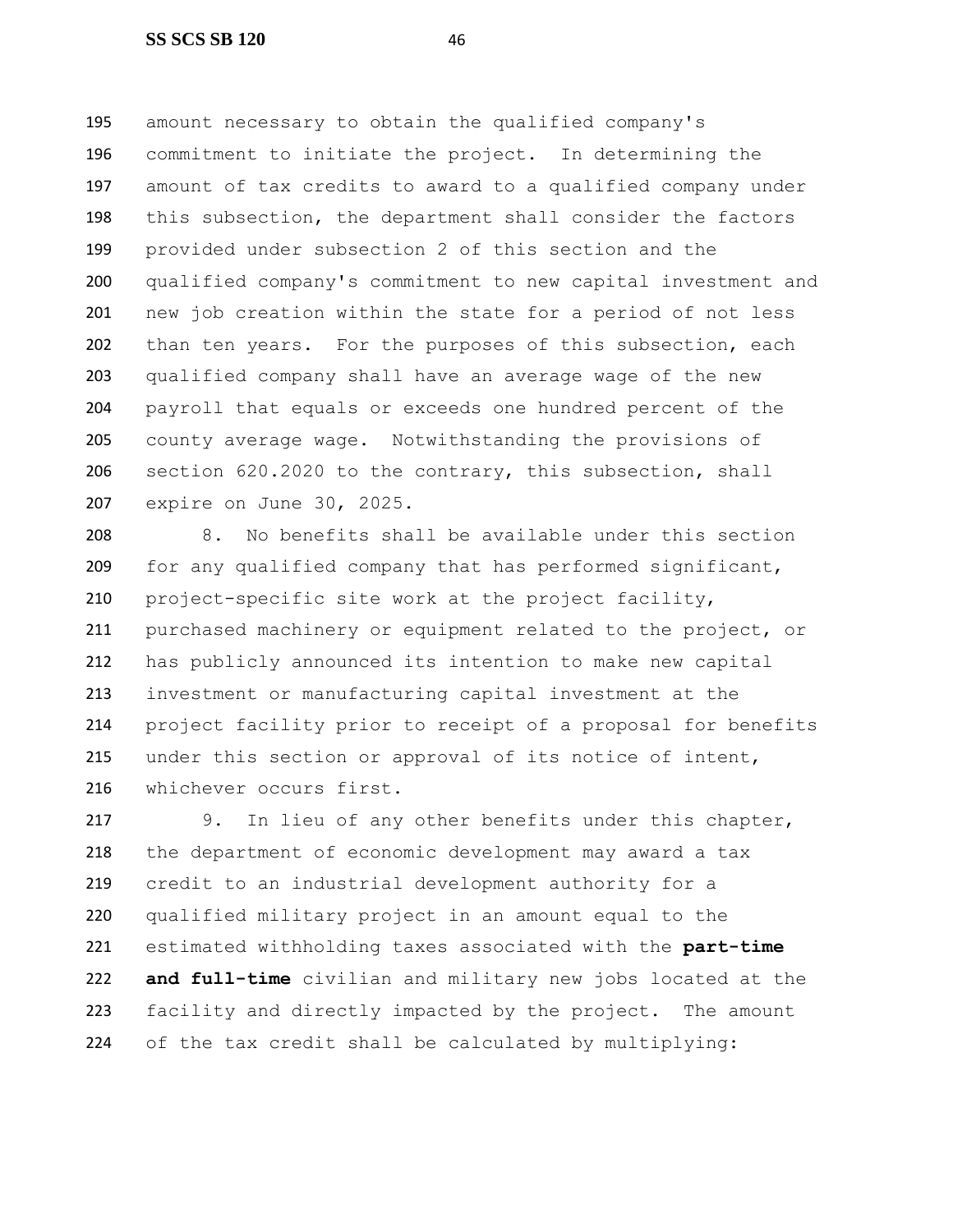#### **SS SCS SB 120** 47

 (1) The average percentage of tax withheld, as provided by the department of revenue to the department of 227 economic development;

 (2) The average salaries of the jobs directly created 229 by the qualified military project; and

 (3) The number of jobs directly created by the qualified military project.

 If the amount of the tax credit represents the least amount necessary to accomplish the qualified military project, the tax credits may be issued, but no tax credits shall be issued for a term longer than fifteen years. No qualified military project shall be eligible for tax credits under this subsection unless the department of economic development determines the qualified military project shall achieve a net positive fiscal impact to the state.

650.005. 1. There is hereby created a "Department of Public Safety" in charge of a director appointed by the governor with the advice and consent of the senate. The department's role will be to provide overall coordination in the state's public safety and law enforcement program, to provide channels of coordination with local and federal agencies in regard to public safety, law enforcement and with all correctional and judicial agencies in regard to matters pertaining to its responsibilities as they may interrelate with the other agencies or offices of state, local or federal governments.

 2. All the powers, duties and functions of the state highway patrol, chapter 43 and others, are transferred by type II transfer to the department of public safety. The governor by and with the advice and consent of the senate shall appoint the superintendent of the patrol. With the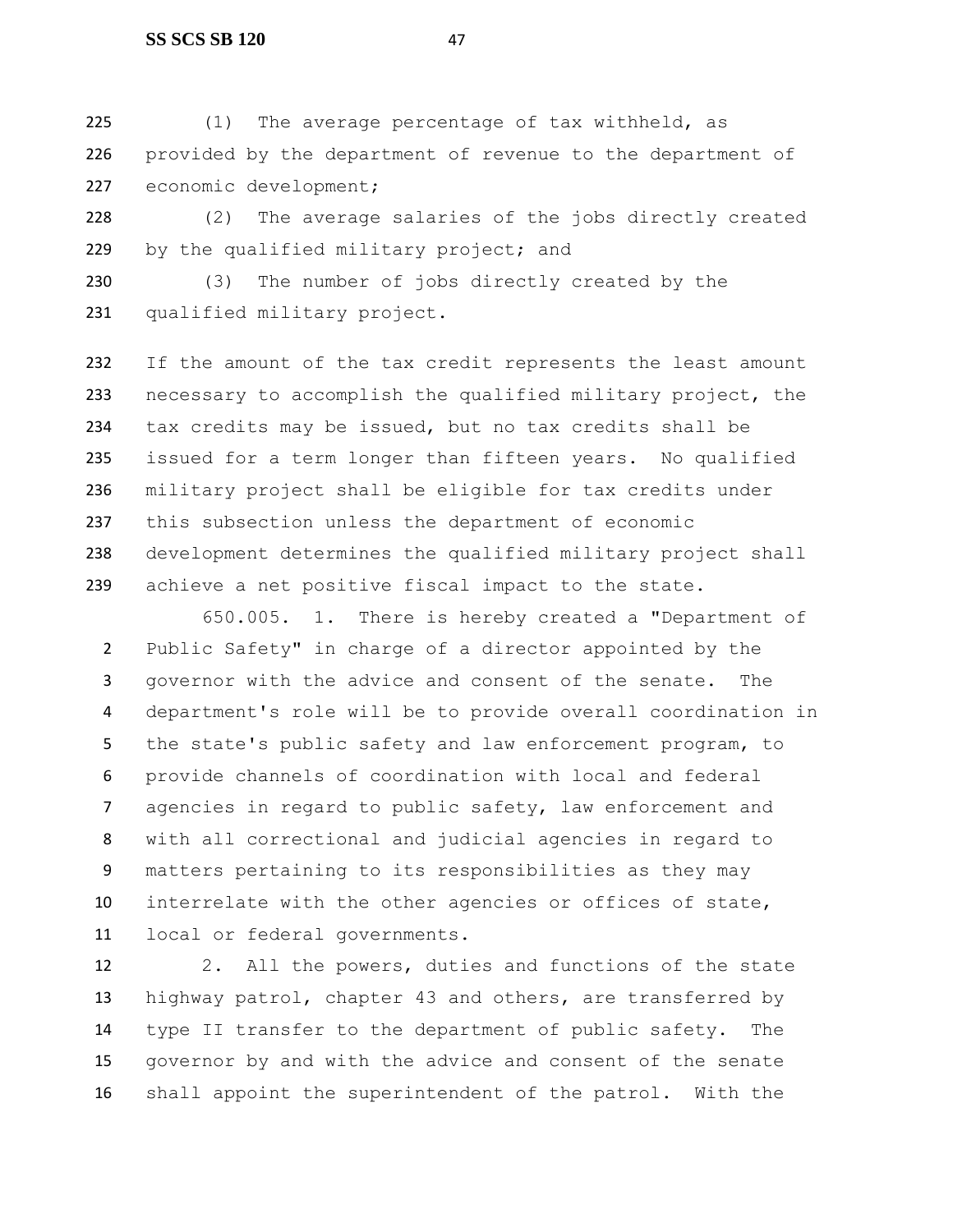exception of sections 43.100 to 43.120 relating to financial procedures, the director of public safety shall succeed the state highways and transportation commission in approving actions of the superintendent and related matters as provided in chapter 43. Uniformed members of the patrol shall be selected in the manner provided by law and shall receive the compensation provided by law. Nothing in the Reorganization Act of 1974, however, shall be interpreted to affect the funding of appropriations or the operation of chapter 104 relating to retirement system coverage or section 226.160 relating to workers' compensation for members of the patrol.

 3. All the powers, duties and functions of the supervisor of liquor control, chapter 311 and others, are transferred by type II transfer to the department of public safety. The supervisor shall be nominated by the department director and appointed by the governor with the advice and consent of the senate. The supervisor shall appoint such agents, assistants, deputies and inspectors as limited by appropriations. All employees shall have the qualifications provided by law and may be removed by the supervisor or director of the department as provided in section 311.670.

 4. All the powers, duties and functions of the safety and fire prevention bureau of the department of public health and welfare are transferred by type I transfer to the director of public safety.

 5. All the powers, duties and functions of the state fire marshal, chapter 320 and others, are transferred to the department of public safety by a type I transfer.

 6. All the powers, duties and functions of the law enforcement assistance council administering federal grants, planning and the like relating to Public Laws 90-351, 90-445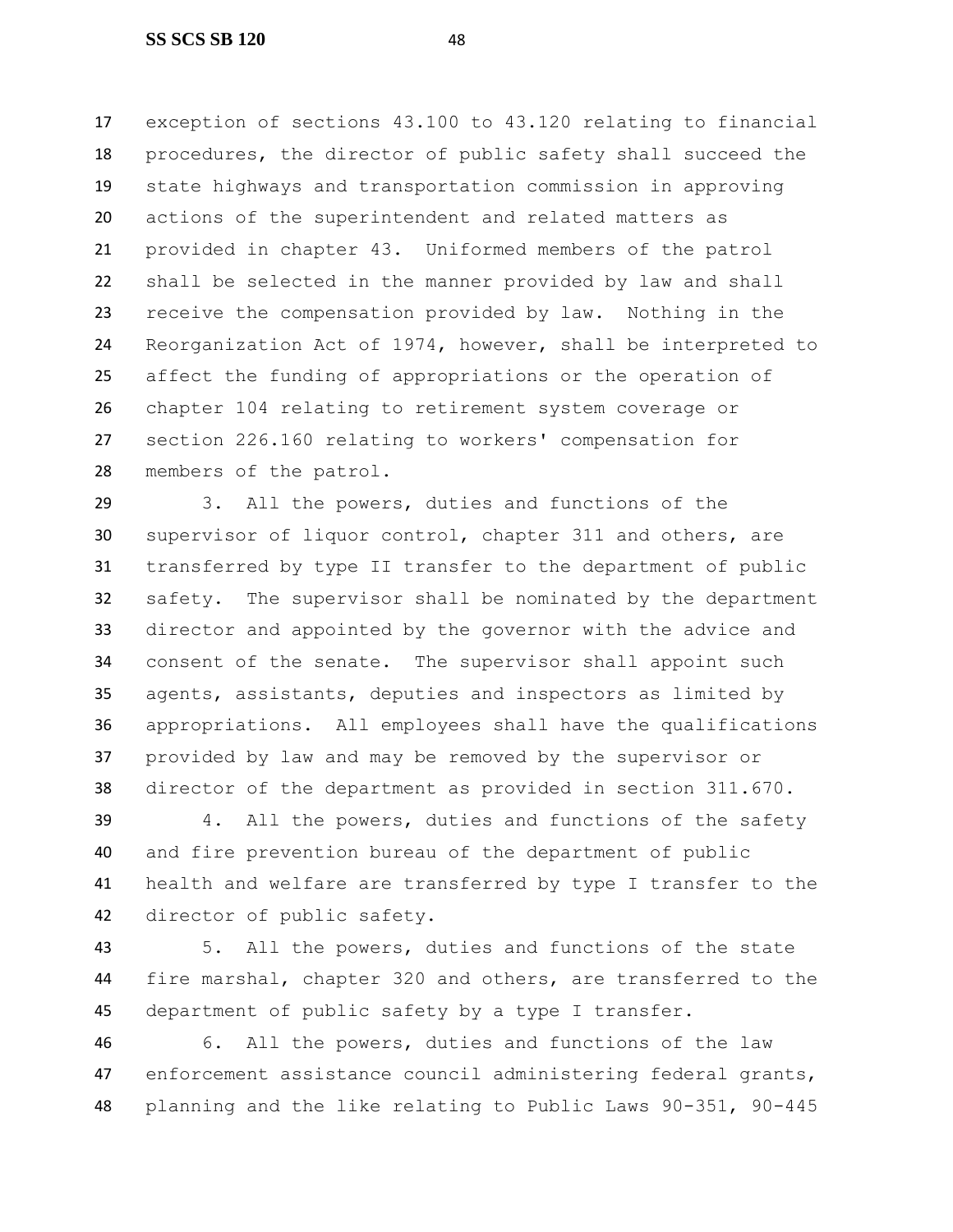and related acts of Congress are transferred by type I transfer to the director of public safety. The director of public safety shall appoint such advisory bodies as are required by federal laws or regulations. The council is abolished.

 7. The director of public safety shall promulgate motor vehicle regulations and be ex officio a member of the safety compact commission in place of the director of revenue and all powers, duties and functions relating to chapter 307 are transferred by type I transfer to the director of public safety.

 8. **[**The office of adjutant general and the state militia are assigned to the department of public safety; provided, however, nothing herein shall be construed to interfere with the powers and duties of the governor as provided in Article IV, Section 6 of the Constitution of the state of Missouri or chapter 41.

 9.**]** All the powers, duties and functions of the Missouri boat commission, chapter 306 and others, are transferred by type I transfer to the "Missouri State Water Patrol", which is hereby created, in the department of public safety. The Missouri boat commission and the office of secretary to the commission are abolished. All deputy boat commissioners and all other employees of the commission who were employed on February 1, 1974, shall be transferred to the water patrol without further qualification. Effective January 1, 2011, all the powers, duties, and functions of the Missouri state water patrol are transferred to the division of water patrol within the Missouri state highway patrol as set out in section 43.390.

 **[**10.**] 9.** The Missouri veterans's commission, chapter 42, is assigned to the department of public safety.